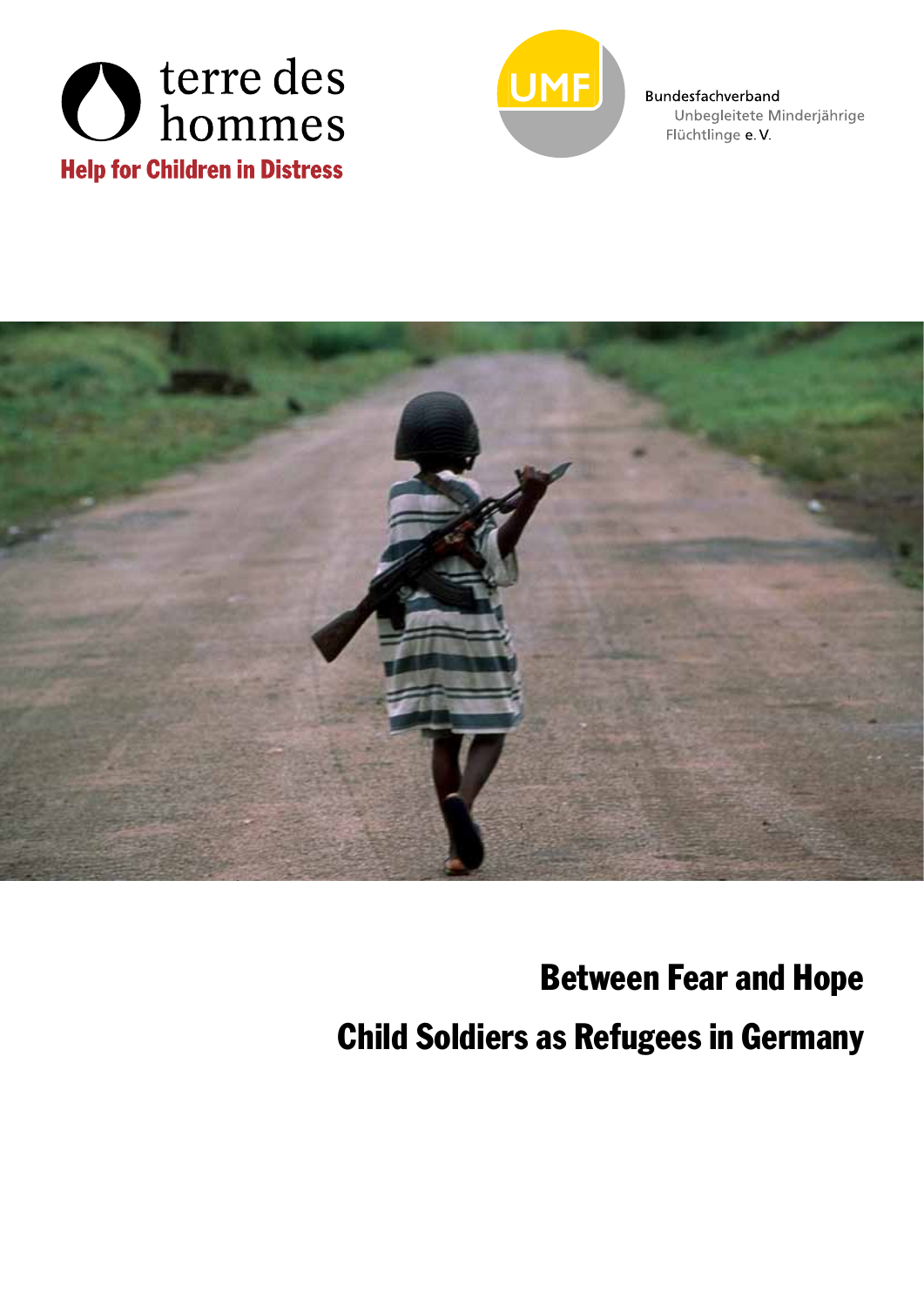# Imprint

### Publisher

terre des hommes Help for Children in Distress Ruppenkampstr. 11 a 49084 Osnabrück Germany

Phone + 49 (0)  $5\,41/71\,01-0$ Fax  $+ 49 (0) 5 41/70 72 33$ E-Mail info@tdh.de www.tdh.de

Donations account Volksbank Osnabrück eG BIC: GENODEF1OSV IBAN: DE20 2659 0025 0700 8007 00

Editors Editorial Assistant Thomas Berthold, Andreas Meißner, Ralf Willinger Cornelia Dernbach

Design and layout Cover photo Athanasios Melissis Sebastian Bolesch (Sebastian Bolesch Sebastian Bolesch Sebastian Bolesch Sebastian Bolesch

Translation Ann Lorschiedter, Anne Thomas, Josephine Wragge

# Download this report in English or German

www.tdh.de/publications

This report was updated and shortened in February 2013. The German original version of this report was issued in October 2009 with the title "Zwischen Angst und Hoffnung. Kindersoldaten als Flüchtlinge in Deutschland."

Federal Association for

Zwinglistr. 4A 10555 Berlin Germany

www.b-umf.de

Unaccompanied Refugee Minors

Phone +49 (0)30/39 83 69 69 Fax +49 (0)30/39 83 69 70

Bank für Sozialwirtschaft München

IBAN: DE31700205000008899800

E-Mail info@b-umf.de

Donations account

BIC: BFSWDE33MUE

### About the author

Dima Zito is a social worker, systemic therapist and trauma therapist for children and young people. She works at the Psychosocial Centre for Refugees in Düsseldorf. She is currently conducting a PhD study entitled on Child Soldiers as Refugees in Germany.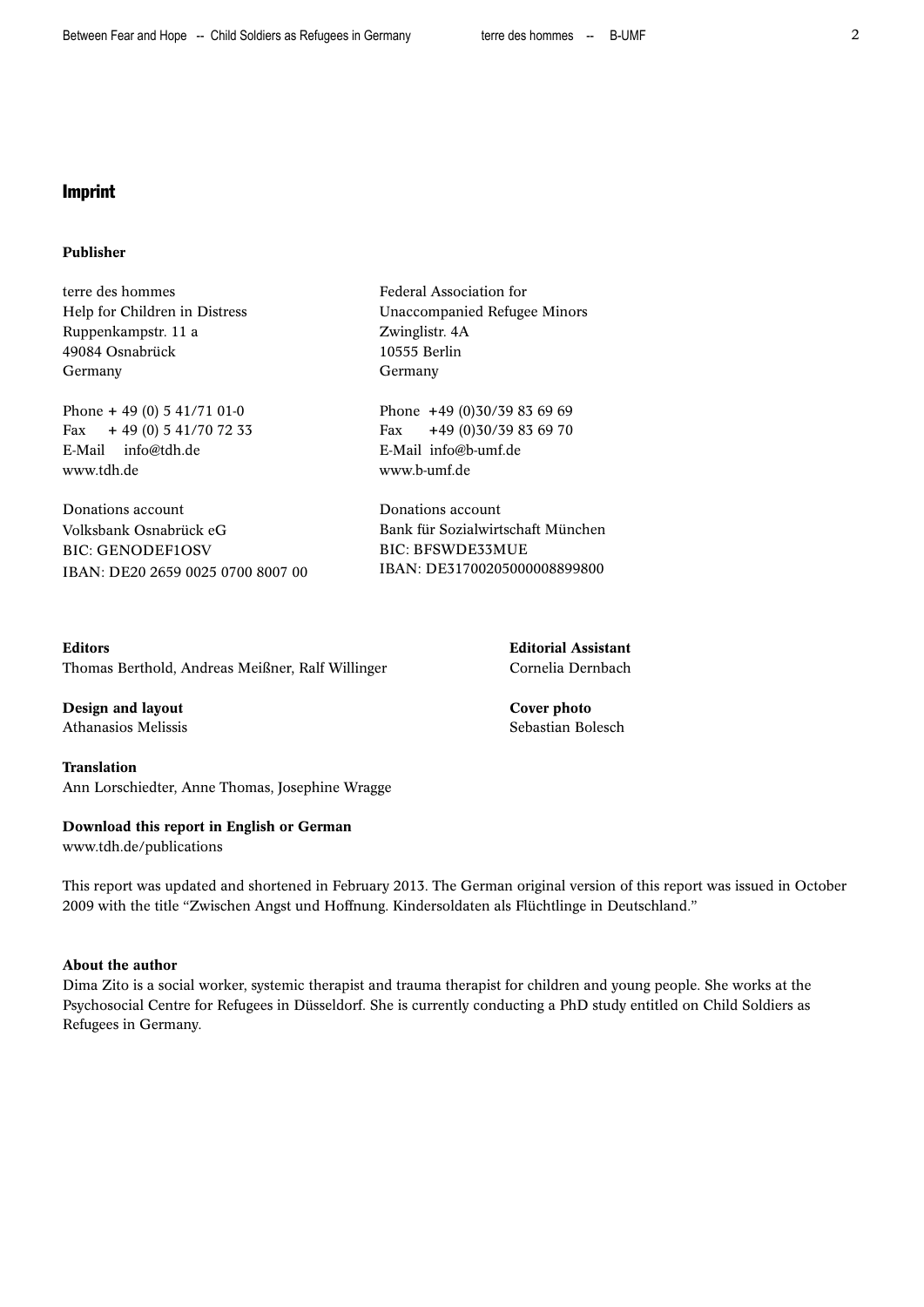# Table of Contents

| 1.5.1 Post-traumatic stress disorder (PTSD) and other consequences of trauma 12                 |
|-------------------------------------------------------------------------------------------------|
|                                                                                                 |
|                                                                                                 |
|                                                                                                 |
|                                                                                                 |
|                                                                                                 |
| 4. Demands of terre des hommes and the Federal Association for Unaccompanied Refugee Minors. 43 |
|                                                                                                 |
|                                                                                                 |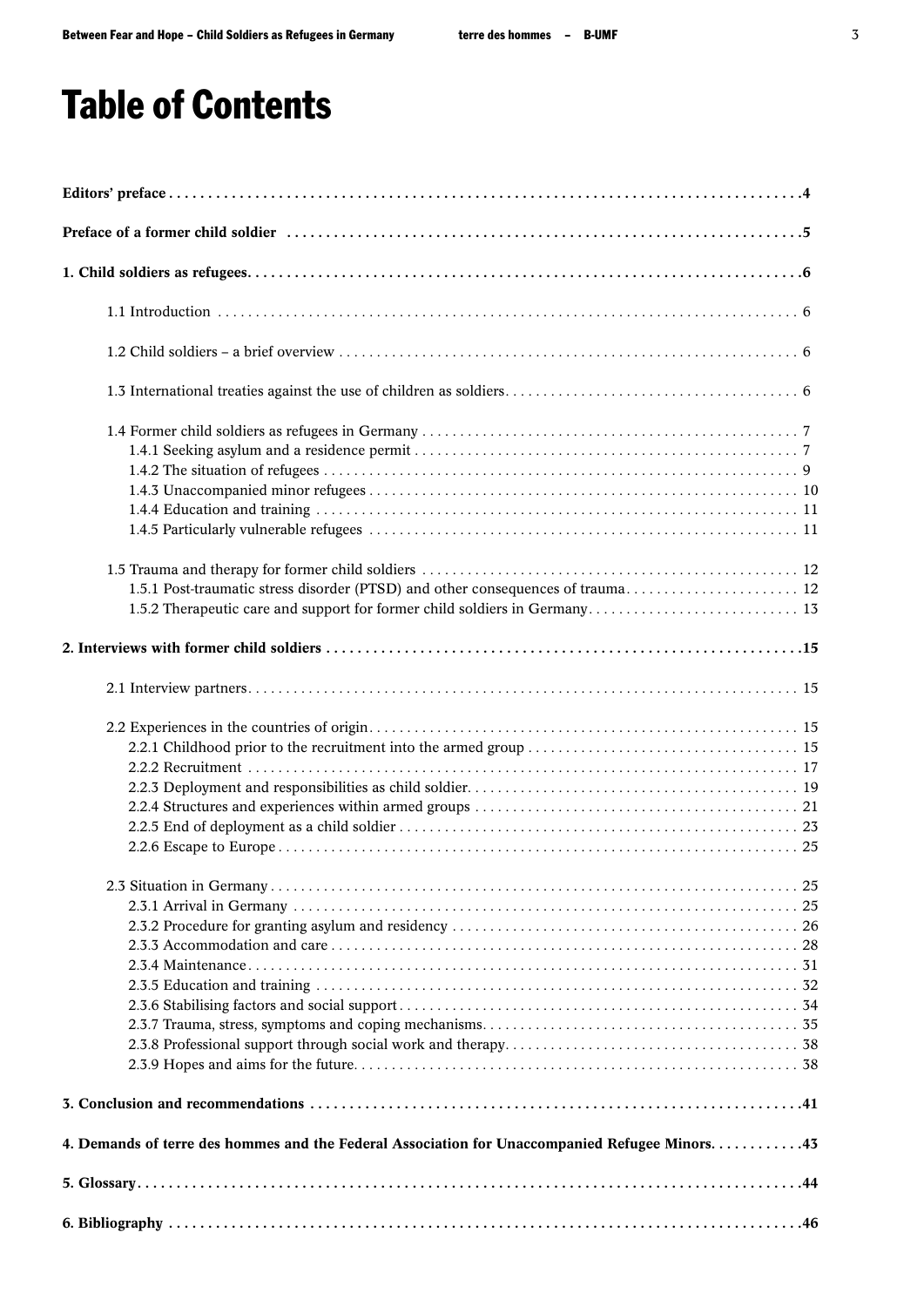# Editors' preface

The situation of child soldiers is gradually receiving more attention among the general public. Many people in Europe are exposed to the sad situation of these children and young people through campaigns such as Red Hand Day. The attention centres on life in the countries of origin of child soldiers, their involvement in armed conflicts or their reintegration into their local community.

The present study is particularly relevant because of its focus on young people who were able to escape to Germany to avoid persecution at home. For many who risk their lives by leaving armed groups, getting to Germany is considered a real opportunity. Former child soldiers can continue to be persecuted even after a peace deal has been signed; escape might be impossible because of physical and psychological damage, and reaching Europe might only be possible thanks to a great deal of support and effort. Few young people attempt the escape in the first place and even fewer make it in the end.

The social worker, therapist and researcher Dima Zito was able to interview 15 former child soldiers. This meant 15 individual experiences, 15 calls for perseverance and active involvement towards a commitment to end the use of child soldiers. These 15 examples remind us that the regulations regarding immigration and asylum in Germany are often far from adequate.

The study suggests that a child soldier's life is not necessarily made easier by the fact that s/he escapes from an armed group but that the burden often remains. The interviews also give an insight into the problems the children and young people encounter in Germany. They also give examples of the prospects former child soldiers have when they receive adequate care, therapy and education.

A previous study on former child soldiers in Germany was conducted in 2003 by Michaela Ludwig<sup>1</sup> and published by terre des hommes and the Federal Association for Unaccompanied Refugee Minors, like the present study. It focused on the need to establish specific procedures within the asylum process for traumatised refugees such as former child soldiers. It also called for acknowledgement of their experience as a reason to grant asylum.

The results of the present study compel us to acknowledge that despite some progress many former child soldiers seeking asylum in Germany are still faced with serious problems.

terre des hommes and the Federal Association for Unaccompanied Refugee Minors propose five crucial criteria for improving the situation:

• The identification of traumatised refugees (such as former child soldiers) and their age should be determining factors in the reception procedure. To guarantee this, only qualified and neutral experts who are trained in psychology and child rights should be employed. This should be done in a three to six-month clearing procedure which should include an assessment of the needs of the children and young people, including therapeutic support.

• The reception of former child soldiers has to be adapted to their needs. For example, those under 18 must have access to youth welfare institutions, as well as appropriate accommodation (not in quarters for adults), freedom of movement (no residence obligation), therapeutic care and education (inclusion in the regular school system, training, German classes etc.).

• Hearings during the asylum process should exclusively be conducted by explicitly trained staff if there is an indication of past experience as a child soldier. Also, specific criteria for the verification of the asylum demand should be established, considering that some of the young refugees might be traumatised. A child soldier biography should generally "qualify" someone for refugee status – and furthermore, all traumatised persons should be granted long-term residency.

• Deportation, imprisonment on remand and remand pending deportation are incompatible with children's rights and should not be applied to minors at all.

• Considering their experiences, former child soldiers who are above the age of 18 must also be admitted and given adequate accommodation by the state.

We thank Dima Zito for conducting this study and in particular the 15 young refugees who spoke about their lives and by becoming involved in this study allowed us to participate in their experiences. Their courage and willingness to face their past once more should be an additional encouragement for us to continue advocating for the end of the use of child soldiers, and to continue advocating for their humane welcome and treatment in Germany.

*Thomas Berthold, Federal Association for Unaccompanied Refugee Minors*

*Ralf Willinger, terre des hommes*

<sup>1</sup> See Michaela Ludwig: "Former Child Soldiers as refugees in Germany". The study [can be downloaded at](http://www.quno.org/geneva/pdf/TdHQUNO.pdf) www.quno.org/geneva/ pdf/TdHQUNO.pdf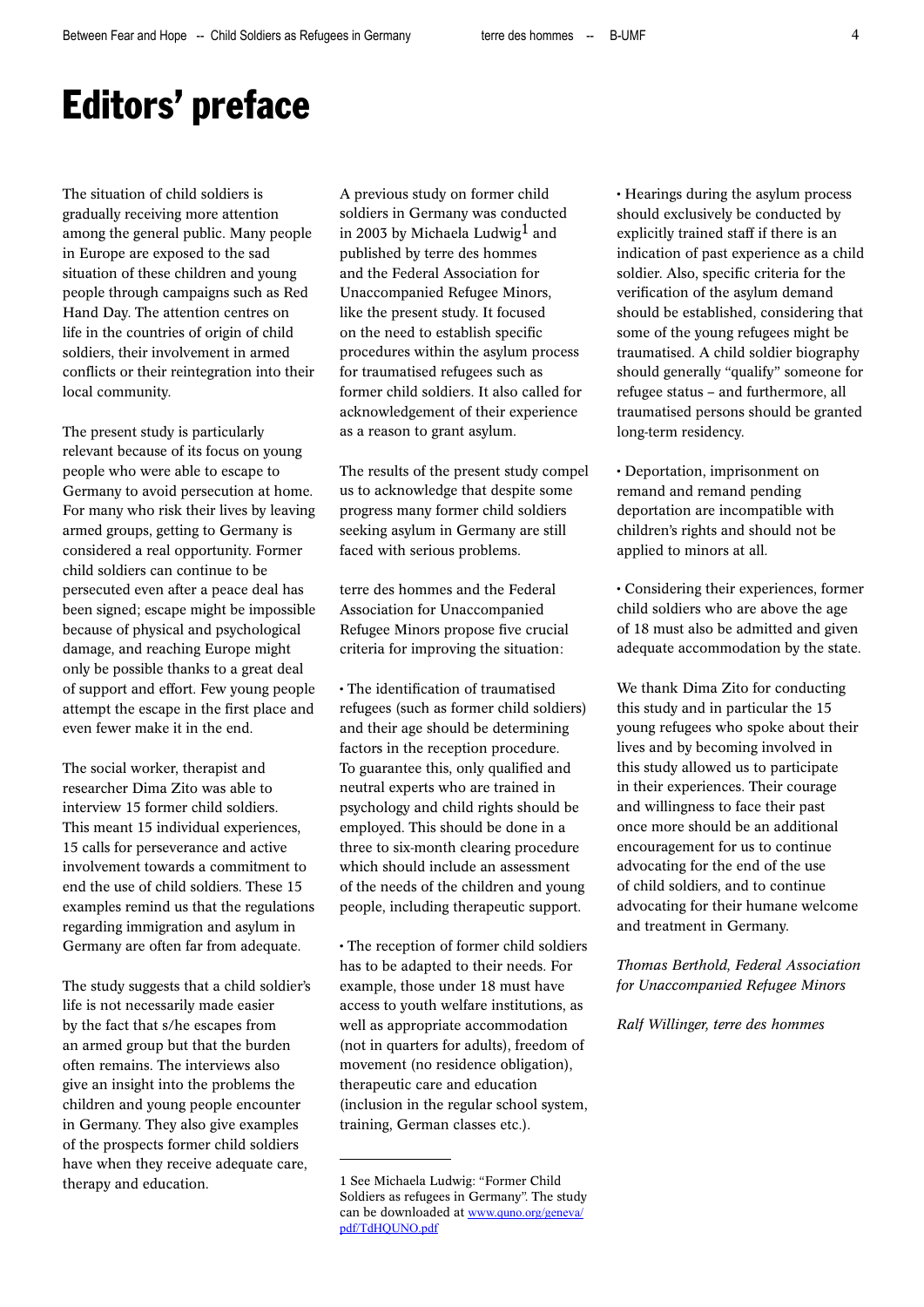# Preface of a former child soldier

## "Daddy, why were we born here?"

I am 22 years old and I was born in South Sudan, during the war. I had to witness killings, arson and all kinds of destruction.

I remember waking up after a terrible night and seeing my father in front of our house. I saw the despair in his eyes, and the agony of the past night made my heart beat fast. Full of fear, I asked my father: "Daddy, why do we live here? Why did you let us be born here?" My father broke out in tears and said: "My son, no child can chose his parents or place of birth. I am sorry!"

My father was always there for us. He promised a better education for me and my sister after the war. He had studied abroad himself, and he wanted us to do the same. But some years later, when I was about 10 years old, my father was killed right in front of us. When I was about 13, my childhood came to an end. I was forced to go to war. My life and the lives of other children were put on the line. We didn't have parents anymore; instead, the AK 47 rifle was destined to be my companion.

When I was 15, I survived on my own for two days in a destroyed village filled with dead bodies. I saw how government troops killed my friends, and my heart sank into my boots. I sat on a tree with an AK 47 in my hands, not knowing what I should do. I will never forget that day. It's the day I lost contact with my family. A day that made the uncertain future even worse. It's a miracle that I survived this day.

God sent me guardian angels. My angels were the staff of an organisation which found out about the destroyed village. They told me that my life as child soldier would end on that day. They also told me that a new life without the AK 47 would begin on the same day.

Some weeks after my rescue, they offered me a "surprise trip" to a new and unknown homeland. They promised that I would be able to fulfil my father's promise in my new home – an education and a better future. When the journey ended in Germany, I realised how difficult it is to live in an unfamiliar place without parents or other family members.

The beginning in Germany was very tough, and especially the proceedings for getting a residence permit ("Aufenthaltserlaubnis") status were real emotional torture. I was in a new homeland with a language I couldn't speak. In the worst moments, I felt deep grief for my lost childhood, my uncertain future and especially the stress of processing the application for asylum.

After one year, I heard about the Psychosocial Centre for Refugees. I had a chance to receive therapeutic services and I had contact with society. And finally, I could go to school. When I had problems with the asylum procedures, I always got support. Today, I am studying, and I owe everything that I have to the support I received.

When I think about the words of my father and about my lost childhood, I think about the right of every child to be a child. But child soldiers lose their childhood. Their childhood is replaced by the AK 47. This is an unforgivable abuse. Let us all work against the abuse of children as killing machines. Children are not soldiers.

I appeal to lawmakers to improve the lives of unaccompanied minor refugees and child soldiers. These children need a guaranteed residency so that they can start living a new life. The hearing for the asylum application should not be done without psychological support, because the suffering during these sessions is immense.

Many minors and young adults in

Germany do not have a residence permit status; they only have an "exceptional leave to remain" ("Duldung"). This is only one step away from deportation. Many people in Germany are living in these conditions, and they cannot change it. It is a nightmare to wake up every day with this thought.

If refugees are to be integrated into society, access to education is key. Access to education is hardly possible with the "exceptional leave to remain". It is even more difficult to get a work permit with this status. And to find a job without knowing the language is worse.

Pre-conditions for integration are knowledge about German culture and history, a secure income and good language skills. But one cannot participate in an integration course during the procedure for granting the right of asylum, or if one only has "exceptional leave to remain". I always wonder how integration can work when the people concerned have no residence permit status? I wonder if there is no solidarity in Germany?

I don't like to talk about my life. When I do so, I am overwhelmed with memories that are very painful. I participated in the interviews despite this. There are some things I can still not talk about today but I have talked about lots of other things because I think it is important that people in Germany find out what it means when children are abused as soldiers. And because I hope that the German government will understand that young refugees need security and support so that they can start a new life. I set my heart on this piece of work to contribute towards this goal.

*This interview was conducted with Peter D., 22, a former child soldier from Sudan. He has been living in Germany for seven years and has been studying for two years.*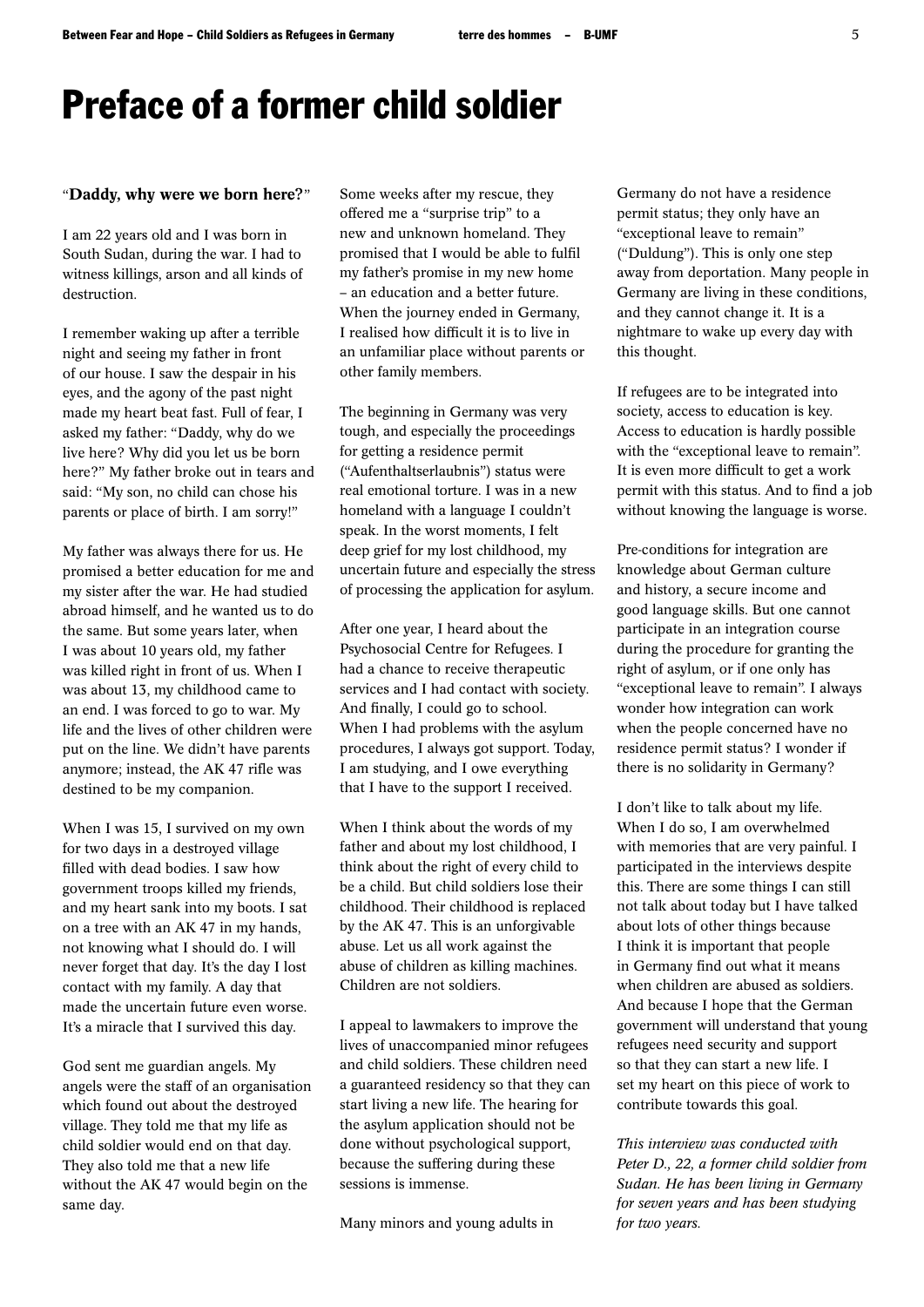# 1. Child soldiers as refugees

# 1.1 Introduction

Approximately 250,000 child soldiers are used in armies and rebel groups worldwide – their activity ranges from small chores to active involvement in armed confrontations or violent acts against civilian populations. These children and young people are often exposed to traumatic events and experience extreme violence as victims, witnesses and perpetrators.

Those who come to Germany as refugees often undergo months and years of structural exclusion and uncertainty. Many of them depend on support from social workers and therapists to settle down, overcome the uncertain period of the asylum procedure and to cope with their experiences.

# 1.2 Child soldiers – a brief overview

"Child soldiers" or "children associated with armed forces or armed groups" are defined in international treaties as "any person below 18 years of age who is or who has been recruited or used by an armed force or armed group in any capacity, including but not limited to children, boys and girls, used as fighters, cooks, porters, messengers, spies or for sexual purposes. It does not only refer to a child who is taking or has taken a direct part in hostilities."2 This definition is used by the United Nations and human rights organisations.

The use of child soldiers is neither a new nor a culturally specific problem. At almost all times of history and in many cultures, children and young people have been involved in armed

conflict (see Honwana 2006). They fought in the "Volkssturm" for the defence of Nazi Germany and with opposition partisan movements, they have fought for liberation and guerrilla movements on all continents as well as for regular armies, which often recruited them by force.

In the 1990s, however, the use of child soldiers reached new dimensions (Machel 1996). Rebel movements in Mozambique and Sierra Leone, for instance, abducted thousands of children and young people and used them to carry out massive human rights violations. The former UN Special Representative for Children and Armed Conflict Olara Otunnu has estimated that from 1990 to 2000, two million children were killed by war, and over six million were seriously injured or disabled. More than a million children were orphaned during this decade and an additional 10 million suffer from psychological trauma.

In 2012, the number of armed conflicts in which children were directly involved in was at least 18. This is stated in the UN Secretary-General's Annual Report on Children and armed conflict of April 2012.3 According to this report, the situation of children living in conflict areas who were either in danger of recruitment or had already been recruited, had not improved essentially in the last years.

The number of child soldiers worldwide is still estimated at 250,000.4 Children and young people are often recruited forcibly by armed

groups and armies. They sometimes also volunteer for political reasons, or to protect themselves or their families, to earn an income, to take revenge, or out of a desire for adventure5. Currently, the majority of child soldiers are recruited in Africa and Asia, but children are also abused as fighters in Latin America and in the Middle East $6$ . Approximately 40 % of child soldiers are female (see UNICEF 2007). Some of them have to fulfil domestic duties, others also participate in conflicts. Women and girls in war settings and within armed groups are often affected by rape and sexual violence (see Alfredson 2007, Honwana 2006).

# 1.3 International treaties against the use of children as soldiers

Increased international attention and lobbying have led to the proscription of the use of child soldiers through a number of treaties: The International Labour Organisation (ILO) adopted the Child Labour Convention in June 1999, listing "the worst forms of child labour" and explicitly condemning the use of child soldiers. According to the Rome Statute, the recruitment of children under 15 is punishable as a war crime by the International Criminal Court. The first charges for this offence have already been issued and there are ongoing trials against the former Congolese militia leader Germain Katanga, former Liberian President

<sup>2</sup> Source: Paris Principles and guidelines on children associated with armed forces or armed groups, UNICEF, February 2007.

<sup>3</sup> http://daccess-dds-ny.un.org/doc/ [UNDOC/GEN/N12/320/83/PDF/](http://daccess-dds-ny.un.org/doc/UNDOC/GEN/N12/320/83/PDF/N1232083.pdf?OpenElement) N1232083.pdf?OpenElement

<sup>4</sup> Estimates of Unicef. It is impossible to know the exact number of child soldiers actually used since armies and rebel groups do not have statistics about them and act in areas in which international organisations only have limited access.

<sup>5</sup> See Rachel Brett, Irma Specht (eds): "Young soldiers: why they choose to fight".

<sup>6</sup> The highest number of child soldiers is found in Myanmar – tens of thousands according to estimates of human rights organisations. In Columbia, thousands of minors are fighting in non-state armed groups while the military is using children as spies and informants (see terre des hommes, www.tdh.de/?id=539).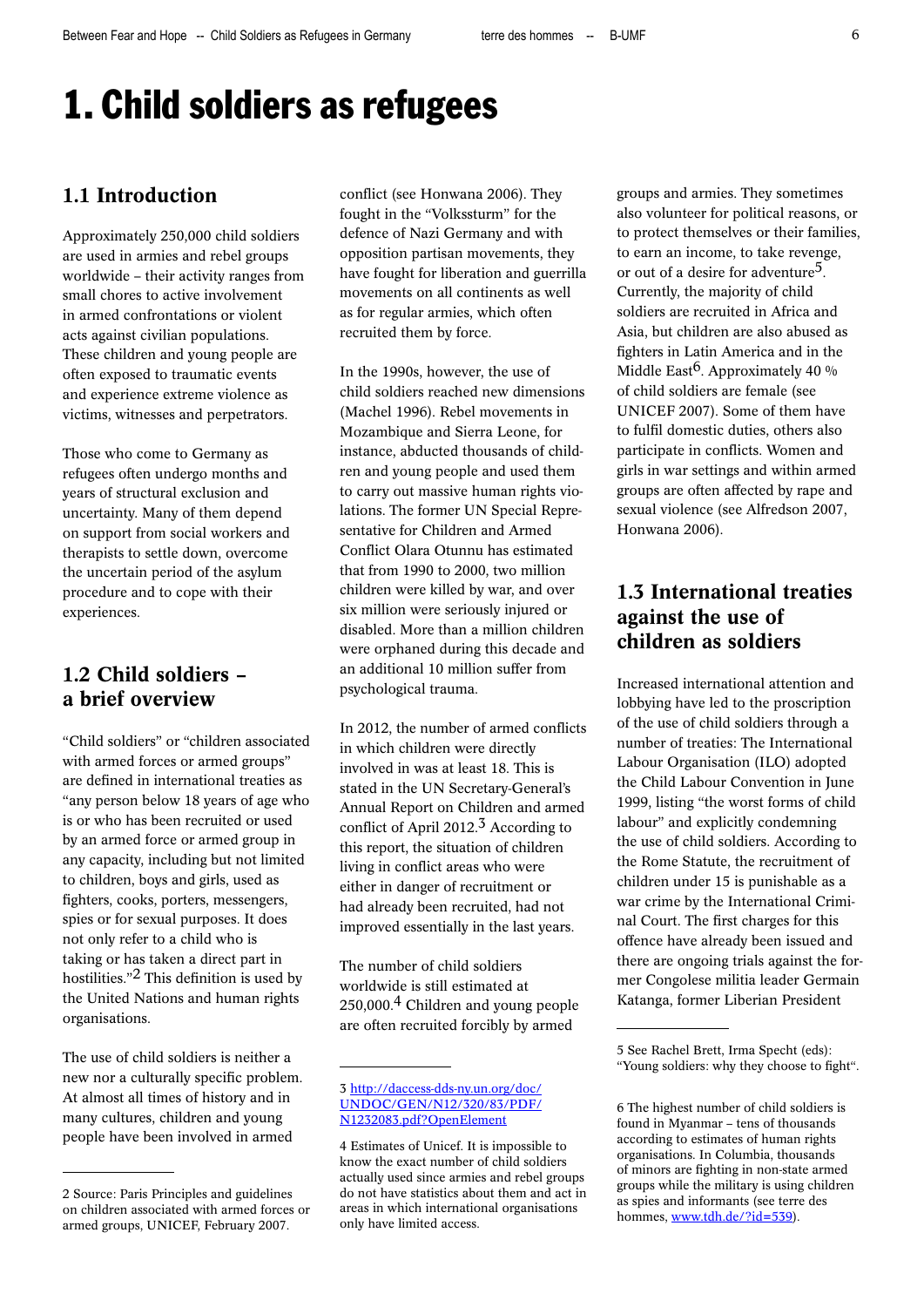Charles Taylor and others. Others are wanted by warrant of arrest for this offence, like the Sudanese President Omar Al-Bashir or the Ugandan warlord Joseph Kony.

A central reference is the UN Convention on the Rights of the Child<sup>7</sup>, which defines every person below the age of 18 years as a child. In this convention, minors are granted particular protections, such as from the death sentence for example, as well as from life-long imprisonment and "dangerous work". However, the minimum age for military recruitment and engagement of children was set at 15 years in article 38 of the convention.8

After lengthy negotiations and intensive advocacy through international organisations, the recruitment and engagement in wars of children and youth below the age of 18 years was condemned. On May 25, 2000, the UN General Assembly adopted the Optional Protocol on the Involvement of Children in Armed Conflict<sup>9</sup>. opening it for signature and ratification. It came into force on February 12, 2002. Till today, 151 countries are parties of the Optional Protocol.

8 The age limits comply with clauses of the international humanitarian law in the additional protocols of the year 1977 to the Geneva Conventions of the year 1949.

9 Optional Protocol to the Convention on the Rights of the Child on the involvement of children in armed conflict, [http://treaties.un.org/Pages/ViewDetails.](http://treaties.un.org/Pages/ViewDetails.aspx?src=TREATY&mtdsg_no=IV-11-b&chapter=4&lang=en) aspx?src=TREATY&mtdsg\_no=IV-11 b&chapter=4&lang=en

In recent years, the UN Security Council has passed a number of resolutions, condemning the use of child soldiers and suggesting measures to put an end to the recruitment of children. 10

The "Paris Principles and Guidelines on Children Associated with Armed Forces or Armed Groups" are the result of a global evaluation of experiences from disarmament, demobilisation and reintegration programmes. They also recommend guidelines on how children can be protected from recruitment and how former child soldiers can effectively be supported. The Paris Principles were signed by 66 countries in 2007, including Germany.

# 1.4 Former child soldiers as refugees in Germany

Few former child soldiers manage to escape to other countries, and even fewer make it to Germany. Those who manage are usually older than 14, with those who are younger failing to survive the long and dangerous path. There are no statistics that document the number of former child soldiers among young refugees. The Catholic Youth Social Work (Katholisches Jugendsozialwerk) estimated in 200911 that 3.5 % of the unaccompanied

minor refugees<sup>12</sup> in Germany were former child soldiers. According to these estimates, there would be around 150 former child soldiers arriving per year.

Additionally, a significant number of children and youth come to Germany to avoid forced recruitment by armed groups in their home country. The number of unaccompanied minor asylum-seekers who claim to be threatened of forced recruitment is not documented.

The estimated number of around 150 former child soldiers per year does not reflect the much larger number of former child soldiers above 18 who are still affected and possibly in need of support.

The number of unaccompanied minor refugees coming to Germany has increased from 2009 till 2011. According to the Federal Association for Unaccompanied Refugee Minors (B-UMF), in 2011 more than 3,700 unaccompanied minor refugees were taken into care, in 2010 more than 4,200 and in 2009 more than 3,000.13 Former child soldiers often immigrate as unaccompanied minor refugees. Although they should be offered accommodation and care in child and youth welfare institutions, the young people's situation is in many cases precarious. These are outlined below.

# 1.4.1 Seeking asylum and a residence permit

Article 16a of the German Constitutional Law (Grundgesetz) states that refugees who are politically

<sup>7</sup> The United Nations Convention on the Rights of the Child was adopted and opened for signature, ratification, and accession by General Assembly resolution 44/25 of 20 November 1989. It entered into force September 2, 1990. In Germany, it entered into force on 5 April 1992.

<sup>10</sup> All conflict parties are called upon to immediately demobilise children. If recruitment of children should continue and children will be used further in armies, targeted measures such as embargo of weapons, travel restrictions or freezing accounts may be consequences. The UN Security Council resolution 1612 of the year 2005 is important as well, as it requested the UN General Secretary to implement a monitoring and reporting mechanism regarding the use of child soldiers.

<sup>11</sup> The estimate of the Catholic Youth Social Work was based on own figures, coming from the practical work with refugees.

<sup>12</sup> In Germany the term unaccompanied minor refugees is used in the professional debate, this includes all separated children, regardless of their residence status.

<sup>13</sup> http://b-umf.de/images/inobhutnahmen-2011 b-umf.pdf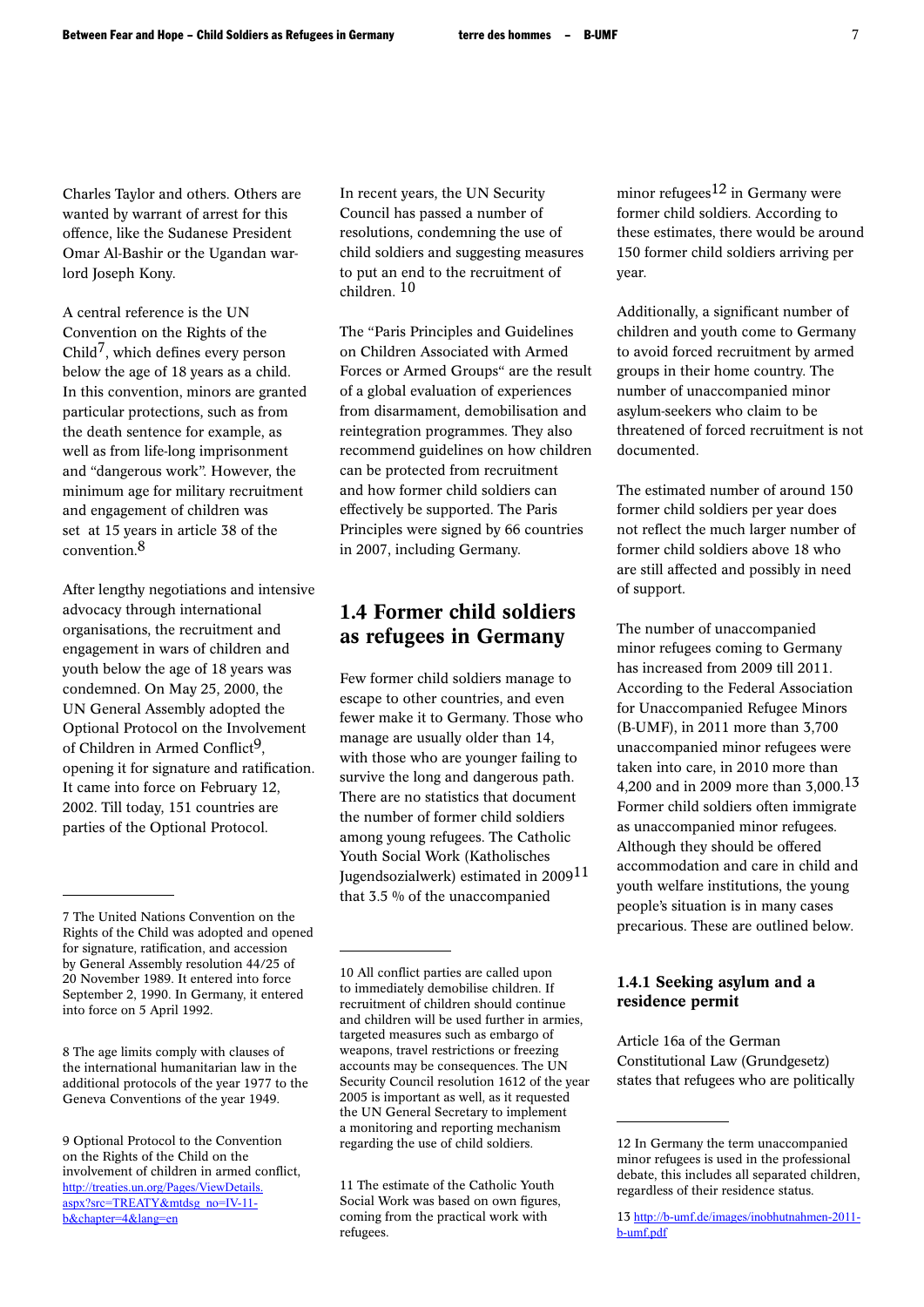persecuted have a right to asylum.<sup>14</sup> A number of restrictions however make it difficult to be granted asylum according to the Constitutional Law or to be recognized as a Refugee in context of the Geneva Convention. 15

In order to be accepted as a person in need of protection, refugees have to explain their background of persecution and their escape route in a credible manner at a hearing at the Federal Office for Migration and Refugees (Bundesamt für Migration und Flüchtlinge, BAMF).16 In 2012,

14 In the mid 1990s, the number of initial asylum applications in Germany per year was above 100,000. Due to the growingly effective sealing-off of the European external borders, less and less refugees managed to enter; the number of the applications since the year 2000 reached historical lows. The bottom was in the year 2007, with only 19,164 applications for asylum. Since then, the number increased again. In the year 2012, applications for asylum were issued by 64,539 people. www.bamf.de/SharedDocs/Anlagen/DE/ [Downloads/Infothek/Statistik/statistik-anl](http://www.bamf.de/SharedDocs/Anlagen/DE/Downloads/Infothek/Statistik/statistik-anlage-teil-4-aktuelle-zahlen-zu-asyl.pdf?__blob=publicationFile)ageteil-4-aktuelle-zahlen-zu-asyl.pdf?\_\_blob= publicationFile

15 Several regulations (such as the one of "non-persecuting countries" and "safe third countries") within the so-called asylum compromise from the year 1993 restricted the basic right to asylum. In 2012, 1.2 % of the applicants were accepted for asylum according to article 16a of the German Constitutional Law, compared to 1.6 % in the year 2009 (source: Document of the German Parliament, BT- Drs.: [17/12234, http://dipbt.bundestag.de/dip21/](http://dipbt.bundestag.de/dip21/btd/17/122/1712234.pdf) btd/17/122/1712234.pdf

16 They have to manage to describe their reasons to escape out of their own initiative in a comprehensive, detailed, pursuable and unambiguous manner. The Asylum Procedure Act explicitly states: "The foreigner him-/herself has to present the facts giving reason for his/her fear of political persecution, and has to provide the necessary information". This stipulation of a general obligation to make a statement on the side of the applicant results in practices of the hearing that often, no questions are asked which would aim at supporting a comprehensive clarification of the persecution. This often causes fragmentary explanations of the persecution history and of the reasons for the migration since

however, it took an average of 9.9 months in cases of unaccompanied minors17 to decide the demands for asylum that had been registered<sup>18</sup> As they wait for a decision – a period of unknown duration and consequences –, refugees are affected by a number of measures that exclude them. They are described in the following paragraphs.

Refugees who travelled through a "safe third country" before reaching Germany are always excluded from recognition according to article 16a of the German Constitutional Law. This affects all persons who travelled by land19. Someone who cannot prove

17 Document of German Parliament, BT-[Drs: 17/12234, http://dipbt.bundestag.de/](http://dipbt.bundestag.de/dip21/btd/17/122/1712234.pdf) dip21/btd/17/122/1712234.pdf

18 According to information of the Federal Office for Migration and Refugees, the average duration of procedures for granting the right of asylum which were concluded in the year 2011 was 12.2 months. www.bamf.de/SharedDocs/Anlagen/DE/ [Publikationen/Broschueren/bundesamt-in](http://www.bamf.de/SharedDocs/Anlagen/DE/Publikationen/Broschueren/bundesamt-in-zahlen-2011.pdf?__blob=publicationFile)zahlen-2011.pdf?\_\_blob=publicationFile

19 On top of this, since 2007 more than 25% of the persons applying for asylum are affected by the European jurisdiction regulation - in short called Dublin II (http://europa.eu/legislation\_summaries/ justice freedom\_security/free\_movement of persons asylum immigration/l33153 en.htm). If it is established that the person seeking for asylum has been living for a continuous period of at least five months in a EU member state before lodging his/ her asylum application in another member state (which can be cross-checked by taking finger prints, by information on visa etc.), the first mentioned member state becomes responsible for examining the application. The applicants usually only get short notice of the initiation of the Dublin procedure before they are transferred to the country where they have been before. Minors are

having entered Germany directly by sea or by air, but who manages to make his/ her persecution credible to the Federal Office for Migration and Refugees, can be granted refugee-protection, as per the Geneva Convention on Refugees (§ 60.1 Residence Act (Aufenthaltsgesetz AufenthG). This immigration law<sup>20</sup>, which came into force in 2005, basically assimilates the status of these persons with those who have the right to asylum according to article 16a of the German Constitutional Law. Moreover, while until 2005, only the persecution through state actors was relevant for the asylum procedure, the fulfilment of EU guidelines now requires that non-state and gender based persecution are also considered as reasons to grant asylum. This can be particularly relevant for former child soldiers who have escaped from rebel groups.

The Federal Office for Migration and Refugees can also grant protection from deportation on humanitarian grounds (§ 60.2, 3, 5 or 7 of the Residence Act), for example when a person seeking asylum has a life-threatening disease that cannot be treated in the country of origin. If the deportation of a traumatised refugee will probably lead to a retraumatisation with suicidal consequences, protection from deportation can also be granted. This regulation is relevant for former child soldiers as well.

The number of minors who are entitled

20 The Immigration Act ("Act to control and limit immigration and to regulate the residence and integration of citizens of the European Union and foreigners") changes several existing Acts in 15 articles. The Foreigner›s Act was re-named as Residence Act, and several residence titles were changed. More information are available on the homepage of the Federal Ministry of the [Interior www.zuwanderung.de/cln\\_156/](http://www.zuwanderung.de/cln_156/ZUW/DE/Home/home_node.html) ZUW/DE/Home/home\_node.html

many applicants are used to only answer particular questions. In many societies, youth are supposed to show respect to elders which also implies not to talk without being asked to do so. On the basis of the hearing protocols, so-called "asylum clerks" (sometimes these are not the persons who were present in the hearing) take a decision about the application for asylum.

also affected by such transfers and have almost no chances for legal protection in these cases.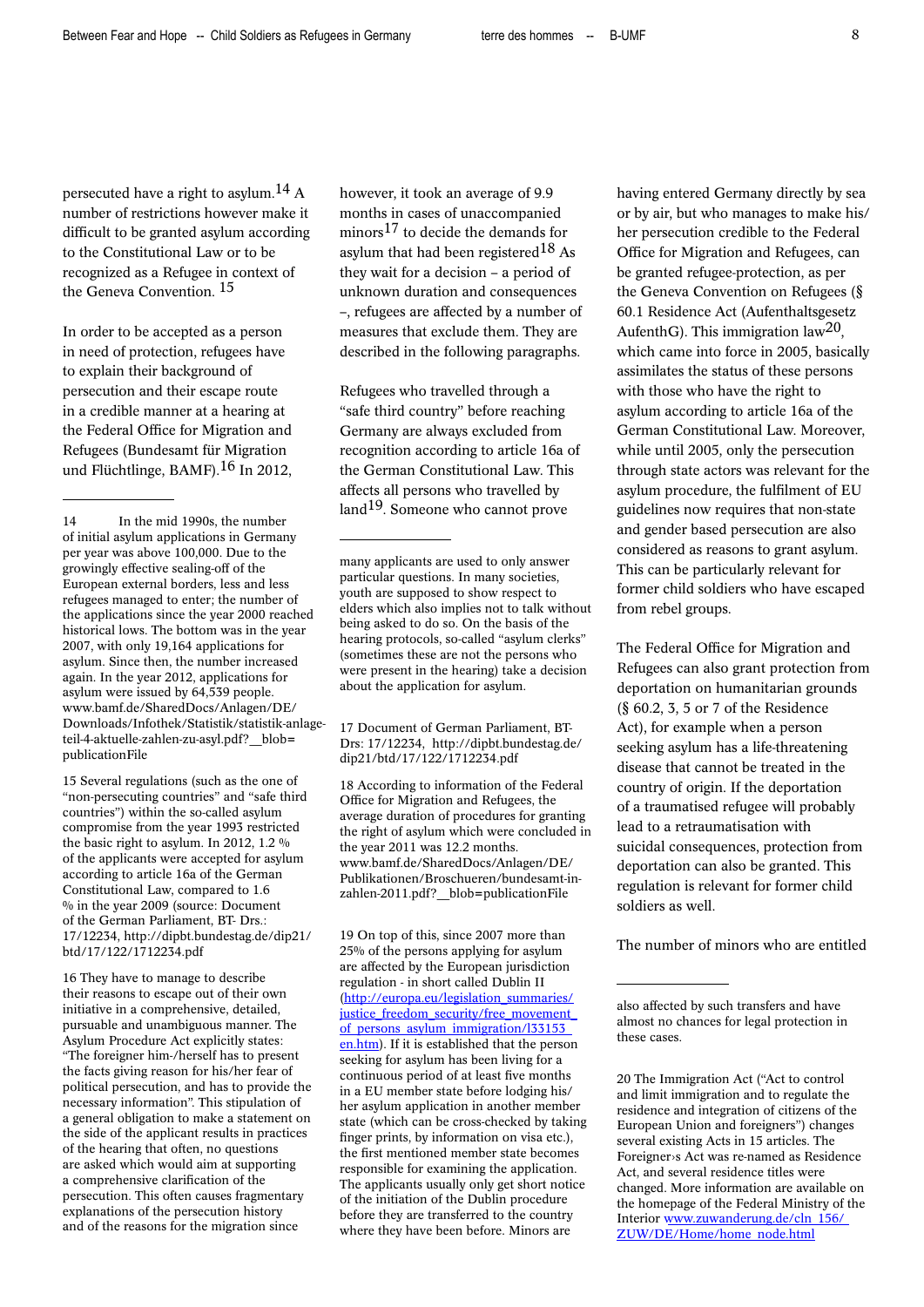to one of the mentioned status varies between 35% and 45% during the last years. 21 Only a few of them are recognised as refugees in the sense of the Geneva Convention. It is important to note that (forced) recruitment as a child soldier does not automatically result in recognition as a refugee.22

Refugees whose application for asylum is declined can appeal against this decision by the Federal Office for Migration and Refugees in an Administrative Court within a period of two weeks (and within one week if the application is rejected for being "obviously unfounded"). A large proportion of applicants follow this path. Refugees whose application for asylum is declined and who do not get a residence permit but de facto also cannot be deported, for example because they don't have a passport, are granted "exceptional leave to remain". Although regulations on the right to stay in Germany were introduced during the last years, more than 22,000 minors in Germany still have this status of "exceptional leave to remain".<sup>23</sup> 24

#### 21 www.b-umf.de

22 After having received a rejection of the application for asylum, the aggrieved party often has to claim for years in order to obtain protection from deportation. It is unknown how many former child soldiers are deported because they do not get professional support and are overstrained with filing a suit for humanitarian protection before the law.

23 Source: Central Foreigners Registry (Ausländerzentralregister)

24 Before this regulation was passed, an estimated 200,000 people were living in Germany with the status of "exceptional leave to remain", 140,000 of those since more than five years and 50,000 since more than 10 years. In the context of the Residence Act, 30,000 people got a limited residence permit valid until the end of the year 2009. Many of them have lost their residence status again because in times of economic crisis and after years of forced unemployment, they were not be able to claim public support for their subsistence. (www.aktion-bleiberecht.de)

If the application for asylum is rejected or if the applicant has lost his/her right of residence in a different way, s/he is summoned to leave by a set deadline (usually within one month). If the person in question does not comply with the summons, s/he can be deported. 25 Refugees often experience the deportation of their friends, relatives or neighbours in the asylum centres. "Deportations at dawn" are not an exception: staff of the Foreign Resident Authority wake up refugees in the night or in the early morning hours and bring them to the airport, supported by police members (sometimes special police force units in combat fatigues and with dogs), at times also accompanied by medical staff. Again and again, people in such situations collapse or try to commit suicide. The permanent presence of the topic "deportation" results in a climate of fear among many refugees.

With the Transposition Act of 26<sup>th</sup> November 2012 the Article 10 of the EU-Return-Directive came into force. § 58 1a Residence Act states that an unaccompanied minor refugee can only be returned if there is the possibility to return to parents, a guardian or specialised care. This childfriendly regulation has quite negative consequences, because of a disputed interpretation by the Federal Office for Migration and Refugees (Bundesamt für Migration und Flüchtlinge, BAMF). The Federal Office argues, that because of the new paragraph, national subsidiary protection based on specific risks related to minor age will not be granted any more.<sup>26</sup> Because of this the number of children being entitled to protection according to Residence

Act § 60 paragraph, 7 sentence 1 is declining.27

#### 1.4.2 The situation of refugees

As soon as a refugee registers in Germany, s/he is allocated to a state, following a quota system. S/ he has to live for up to three months in a so-called "first reception" institution, until s/he is allocated to a community. The refugees themselves have no influence on the choice of community.28 In some states, refugees have to remain in a central institution for the whole period of their asylum procedure, for example in Bramsche in Lower Saxony.

People who seek asylum in Germany fall under the special legislation of the "residential obligation" (Residenzpflicht): they have to remain in their assigned district permanently.29

28 Only married couples who can prove evidence of a state-approved marriage (certificate of marriage) as well as parents and their minor children have a right to live in the same place. The allocation procedure does not take into account friends or relatives such as siblings, adult children, uncles or aunts who are already living in Germany.

29 If they want to leave the "area of the physical restriction", they have to apply for it in due time at the Foreign Resident Authority, giving specific details on the destination address and the reasons for the journey. The decision on the approval depends on the judgement of the Foreign Resident Authority who decides if the application is in line with "urgent public need or compulsory, or if the rejection of the approval would be an inequitable hardship" (§ 58 Subsection 1 of the Asylum Procedure Act).

<sup>25</sup> In 2009, 7,289 persons were deported by air. (http://dip21.bundestag.de/dip21/ btd/17/006/1700644.pdf)

<sup>26</sup> The Federal Admininstrative Court will decide about a pending case and this practice in general in spring 2013.

<sup>27</sup> More detailed: Bundesfachverband UMF / Pro Asyl: Unbegleitete minderjährige Flüchtlinge schutzlos gestellt Regarding the interpretation of the new § 58 Abs. 1a Residence Act by the Federal Office and the evolving protection gaps, see http://b-umf.de/images/pro%20 asyl\_bundesfachverband%20umf\_ [stellungnahme\\_%2058%20abs.%201a%20](http://b-umf.de/images/pro%20asyl_bundesfachverband%20umf_stellungnahme_%2058%20abs.%201a%20aufenthg_august2012.pdf) aufenthg\_august2012.pdf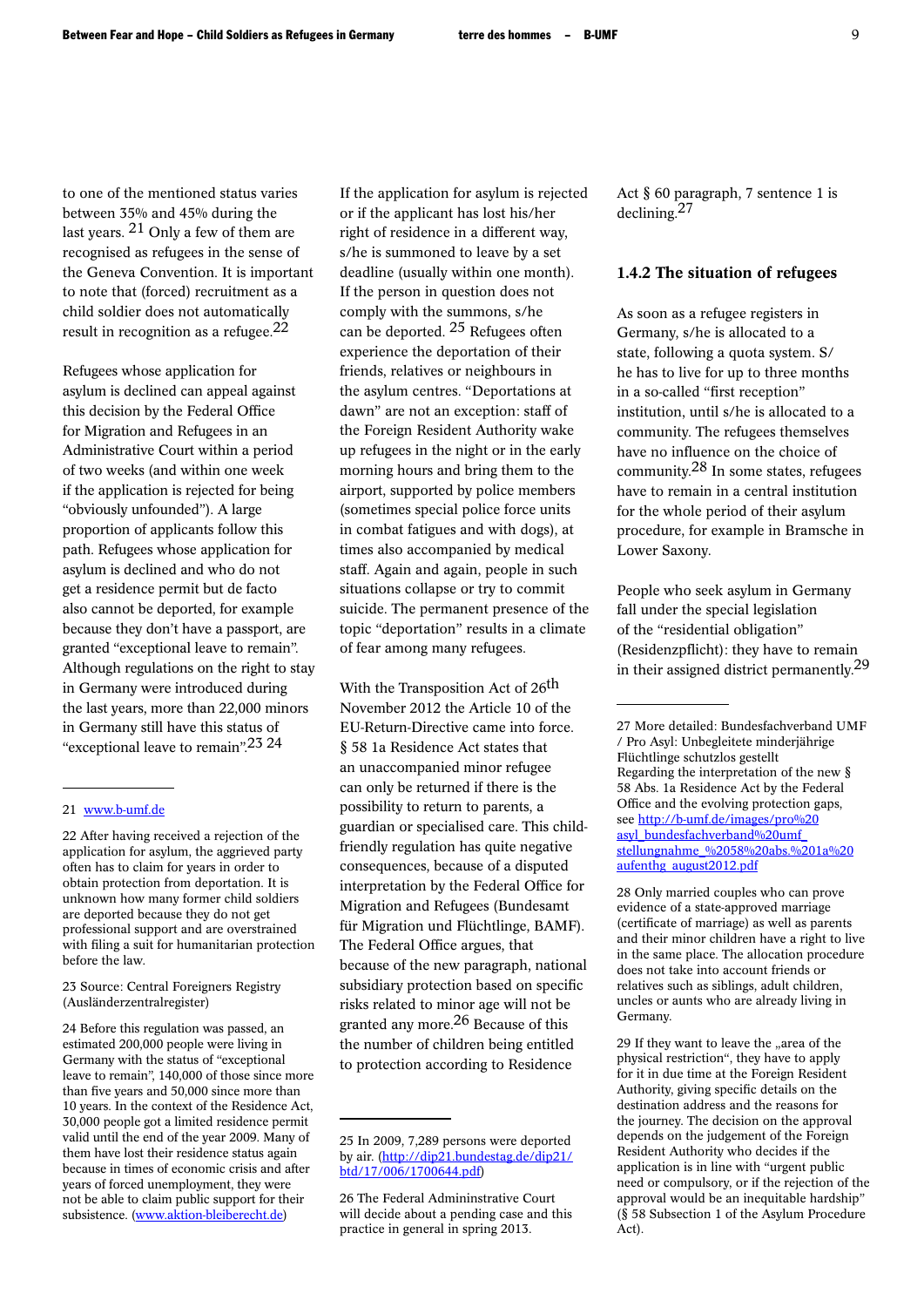After years of criticism by human rights organisations, most of the German States have revised their policy, e.g. asylum-seekers have now the possibility to travel without permission inside the particular state.30 Before, the residential obligation frequently lead to the isolation of people; for example, it often prevented them from participating in German lessons or events, or visiting friends or relatives. Until now there are still restrictions.31

Asylum seekers in Germany are obliged to live in common quarters. The conditions are often extremely bad – they might live in containers or former barracks. Refugees who are single are usually accommodated in shared rooms, with people who are strangers and who come from different backgrounds. In most cases, a refugee has a personal space of 4.5 to 6 square metres.

In these common quarters, the refugees often have neither their own bathroom nor their own kitchen. The common rooms are usually very poorly equipped and in poor hygienic conditions (see Pieper 2008).

Since people live together in a small space, in bad circumstances, there is a high potential for conflicts. In some places, police raids are common especially at night, when drug dealers or illegal residents are sought. These poor conditions often have a serious impact on people who are already traumatised.

In the first year, persons seeking asylum and those with an "exceptional leave to remain" are generally prohibited from employment. According to the Asylum Seekers Benefit Act (Asylbewerberleistungsgesetz, AsylbLG), they have to live from "basic benefits" which are "granted mainly as non-cash benefits". The refugees either get shopping vouchers which can only be used in selected shops, or they get food parcels. 32 The German Constitutional Court declares the amount of money which was paid to the applicant as not in line with the Constitution.<sup>33</sup> Until then the benefits have not been raised since the introduction of the Asylum Seekers Benefit Act in 1993, and they amount to 35 % less than unemployment benefits%: the heads of the household get 224.97 euros per month and they receive 199.40 euros for each minor, even sometimes when they live alone. In some states, unaccompanied minor refugees are treated in the same way as other young people and receive support according to the Social Code, Book VIII (Sozialgesetzbuch, SGB VIII). Backdated to January 2012 the persons concerned can claim for a higher rate.

Refugees with unsecured residence are not beneficiaries of state health insurance. In the first four years, medical care is reduced to the treatment of "acute illness and states of pain" ( Asylum Seekers Benefit Act § 4). Medical care is financed by the Social Welfare Office, upon request but the interpretation of the term "acute" can differ. It is generally difficult to get approval for psychotherapy.

After one year, asylum seekers can apply for a concrete job or training with the immigration authorities. But before the immigration authorities can grant a work permit, the local employment agency carries out a "priority check" (that takes

approximately six weeks) to see whether there is a German, EU citizen or a privileged member of a third country eligible for the position first.

When refugees are recognised according to article 16a of the German Constitutional Law or according to the Geneva Convention on Refugees, they are entitled to social benefits and a general work permit.

# 1.4.3 Unaccompanied minor refugees

In Germany, unaccompanied minor refugees are entitled to accommodation and care in child and youth welfare institutions.

Refugees are regarded as "asylmündig" or capable of acting in the asylumprocedure from the age of 16, i.e. they can apply for asylum even though they are minors. Unaccompanied minor refugees can receive support by special case workers.34 Until 2005, unaccompanied minors aged 16 and 17 were usually treated as adults on the basis of their "capability for asylum": they were neither granted special accommodation or educational care. The Act on the Further Development of Child and Youth Services (KICK) came into effect on 1 October 2005. It states explicitly that unaccompanied youths aged 16 and 17 have to be taken care of by the youth welfare office. 35 Since that time, this age group has been

<sup>30</sup> www.proasyl.de/fileadmin/fmdam/q\_PUBLIKATIONEN/2013/ Residenzpflicht - Bundesweite Synopse -Stand\_Januar\_2013.pdf

[<sup>31</sup> www.stoppt-racial-profiling.de/](http://www.stoppt-racial-profiling.de/pressespiegel/) pressespiegel/

<sup>32</sup> Since non-cash benefits are more costintensive for communities and due to discrimination by shopping with vouchers, in many places cash benefits are granted.

<sup>33</sup> Bundesverfassungsgericht (Constitutional Court): 1 BvL 2/11

<sup>34</sup> The BAMF endeavours to provide specifically trained staff fort he hearings of unaccompanied minor refugees as well as to improve the hearing situation, in order to meet their needs.

<sup>35</sup> The unaccompanied entry is stipulated as an independent criterion for custodial care, according to § 42 Subsection 1, Clause 1 Nr. 3 of the Child and Youth Services Act, codified in the EighthBook of Social Law SBG III.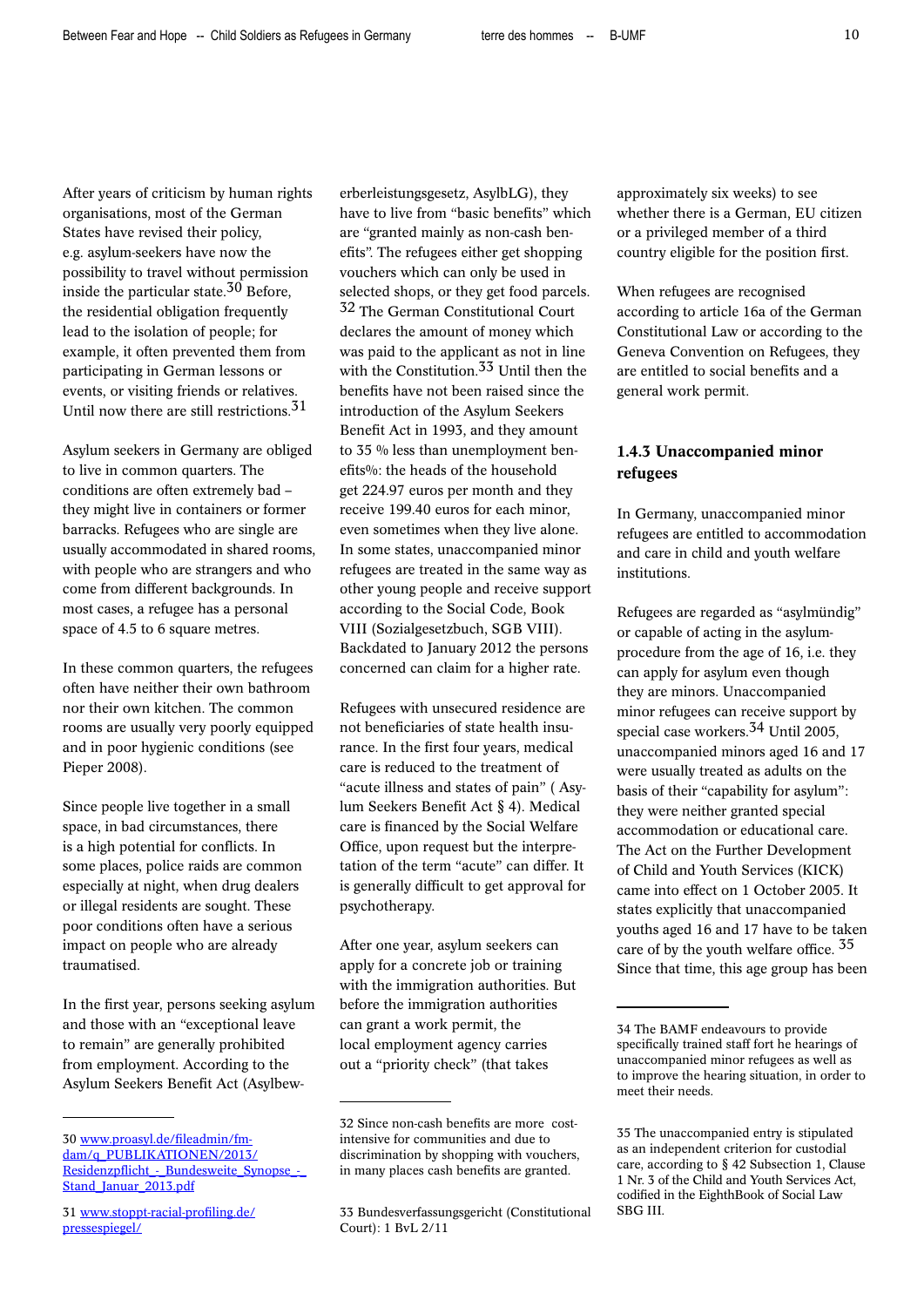absorbed by youth welfare institutions, but the law is not implemented everywhere.

The discrimination of former child soldiers due to their age is connected to many aspects of this study regarding the nature of their reception in Germany for example, their access to resources, the availability of social support services (Eighth Book of the Social Code (SGB VIII) or Asylum Seekers Benefit Act) or access to education. Since there is no standard on how to treat people affected, the situation for the interview partners in this study varies.

Some Federal States have introduced special clarification phase in specialised homes, where newly arrived minors are absorbed during the first phase in the country, in order to clarify their needs and to understand which measures are possible and reasonable. In other states, minors are placed in common reception centres where no special support for unaccompanied is provided. There are still cases in which minors are also placed in reception centres together with adult persons.

If former child soldiers are already adult, access to qualified pedagogical care often is not granted, and nor is language acquisition or education. In many places, there is a general lack of qualified and independent counselling that could help youths take the best decisions within the elaborate asylum and residence system. A good advisory service regarding asylum and residence is essential, especially because an unpromising application for asylum can be rejected as "clearly unfounded" (following § 30 Subsection 3 of the Asylum Procedure Act (Asylverfahrensgesetz)), which in turn makes it impossible to get other

residence permits (according to § 10 Subsection 3 of the Residence Act).36

Since the enforcement of the KICK law, for all unaccompanied minors, including those minors who are "capable of acting", an application to establish a guardian must be claimed. The age assessment is an additional challenge. From the part of the administration, the assumed age can be defined after a visual inspection or a controversial medical examination, e.g. of a hand's carpal bones. This practice also varies from state to state. On average, the amount of young refugees being rated older than they declare themselves is significant.

## 1.4.4 Education and training

Many young refugees are highly motivated to learn German and to get a German school certificate. Due to the circumstances in their countries of origin, they were often only able to go to school with difficulty it at all and irregularly. In contrast to the specialised homes during the clarification phase where youths have access to education, the "initial reception centres" (Erstaufnahmeeinrichtung) do not provide such services.

The access to the education system depends on the laws of the respective state. Compulsory education and the right to education, usually up to the age of 16, exists in all states and also applies to refugees. Because of the federal structure there are different approaches in Germany. In some states minors can only go to school until the age of 16, in others they can attend classes until 25.

The regulation on employment procedure Beschäftigungsverfahrensverordnung BeschVerfV) came into effect on January 1, 2009 and thus improved the young refugees' training chances. According to § 10 Subsection 2, they can get a work permit for a recognised job that requires training, without going through a priority check, once they have been in Germany for over a year. If they qualify and can earn a living they can get a residence permit if they fulfil the conditions of §18a of the Residence Act and do not obstruct measures that could terminate their residency.

# 1.4.5 Particularly vulnerable refugees

The care for particularly vulnerable refugees is defined by EU guidelines. Part of the groups defined as particularly vulnerable are (unaccompanied) minors, disabled people, pregnant women, single parents with minors and people who have suffered from torture, rape or other severe forms of psychological, physical or sexual violence. Even if former child soldiers are not named explicitly, according to this definition they belong to this group of particularly vulnerable refugees, since they have been victims of extreme violence and often also because of their young age.

The guidelines allow for the specific circumstances of particularly vulnerable refugees to be taken into account when decisions regarding medical care and material support are taken. Although the guidelines were issued in 2003, Germany has not yet established proceedings which would allow for the definition of the particular need to protect refugees according to the EU guidelines, and of the basis on which the required support can be granted.<sup>37</sup>

Council and to the European Parliament

<sup>36</sup> Residence permits can only be issued in case a claim for conferral is on hand. It is true though that most residence permits "can" or "should" be granted, which does not constitute a right related to § 10 Subsection 3.

<sup>37</sup> The "Report from the Commission to the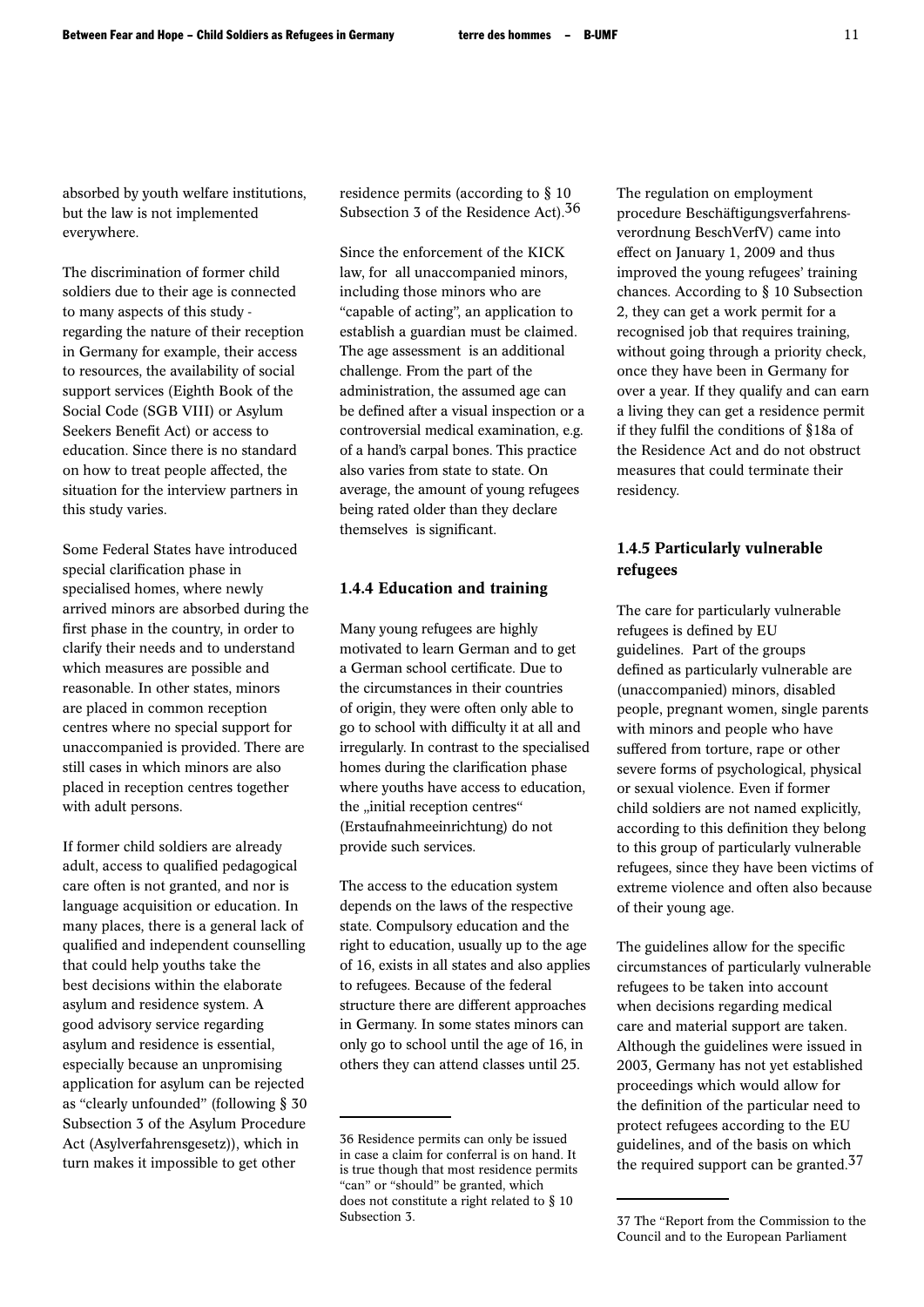# 1.5 Trauma and therapy for former child soldiers

Generally, a large proportion of refugees are traumatised. The Psychological Research and Outpatient Clinic for Refugees at the University of Konstanz found that approximately 40 % of asylum seekers suffer from post-traumatic stress disorder.38 It can be assumed that, among former child soldiers, this percentage is even higher because of their specific experiences.

According to the World Health Organisation's "International Classification of Diseases" (ICD 10), trauma "arises as a delayed or protracted response to a stressful event or situation (of either brief or long duration) of an exceptionally threatening or catastrophic nature, which is likely to cause pervasive distress in almost anyone". (ICD 10, F 43.1: http://apps.who.int/ classifications/apps/icd/icd10online/)

The impact of traumatic events depends on their type and duration. One-off or short traumatic events (Type I trauma) can be better dealt with than those which are repeated or last for a long time (Type II trauma). Trauma

38 Gäbel, U. et al.., Psychologische Forschungs- und Modellambulanz für Flüchtlinge, University of Konstanz (2006) Prävalenz der Posttraumatischen Belastungsstörung (PTSD) und Möglichkeiten der Ermittlung in der Asylverfahrenspraxis. In: Zeitschrift für klinische Psychologie und Psychotherapie, Göttingen: Horgrefe Verlag.

caused by man-made disasters such as war, torture or rape have more serious consequences than natural disasters for example, because they fundamentally undermine the trust in human relationships.

Often, child soldiers are exposed to experiences of extreme violence for a long period and without protection. Many of them witness the violation, mutilation and assassination of other human beings, sometimes even their own relatives. Most former child soldiers have personally experienced kidnapping, abuse, torture and rape. And many of them have been forced to become perpetrators, which can also have traumatising effects: apart from the burdensome memories, the children and youths often suffer from massive feelings of guilt and shame.

Not everyone develops long-lasting symptoms of psychological stress when exposed to stressful events. Circumstances, risk and protection factors come together and can lead to the development of post-traumatic stress disorder but this does not have to be the case.

The events can influence the gravity and extent of trauma. According to Maier, "the experiences of victims of torture and war differ in two main points from normal trauma: first, in quality – that is the intensity, gravity and brutality, therefore in the repetition, frequency and long duration of the threat. These two factors are decisive for the development of post traumatic disorders and other persistent symptoms. When experiencing war and torture, life, physical and mental integrity are fundamentally threatened, and furthermore, the material, social and cultural foundations are destroyed" (Maier 2007, p. 40).

The event factor also includes the extent of which a traumatic event can be expected and controlled. Children who

have been kidnapped and forcefully recruited are particularly vulnerable to the experience of feeling totally at the mercy of someone.

The risk factors include initial levels of stress arising from previous stressful experiences or already existing psychological disorders, but they also include the present living circumstances of a person. Child soldiers often grew up in war zones and already have a predisposition to stress because of previous war experiences.

An essential factor for protection is the social support experienced after a traumatic event. Usually, armed units do not provide space for children to process stressful experiences and feelings. Staffs in youth welfare institutions and therapists therefore have an important role to play, when a child soldier manages to escape. Other protecting factors are the skills, resources and positive experiences someone has acquired or made in his or her life.

In general, children and youth are at higher risk of trauma after stressful events because their possibilities and abilities to cope are limited by to their young age.

# 1.5.1 Post-traumatic stress disorder (PTSD) and other consequences of trauma

After experiencing a traumatic event, the coping mechanisms of a person can be overstrained by the coming together of the above-mentioned factors and post-traumatic stress disorder can develop. There are three typical groups of symptoms:

### • Re-experiencing symptoms, also called "flashbacks"

Traumatic events cannot be stored as "normal" memories. Time and again, they appear in the form of

on the application of Directive 2003/9/EC of 27 January 2003 laying down minimum standards for the reception of asylum seekers" expounds problems of inadequate implementation in Germany and declares that the "identification of vulnerable asylum seekers is a core element without which the provisions of the Directive aimed at special treatment of these persons will loose any meaning" (http://eur-lex.europa.eu/ LexUriServ/LexUriServ.do?uri=CELEX:52 007DC0745:EN:NOT).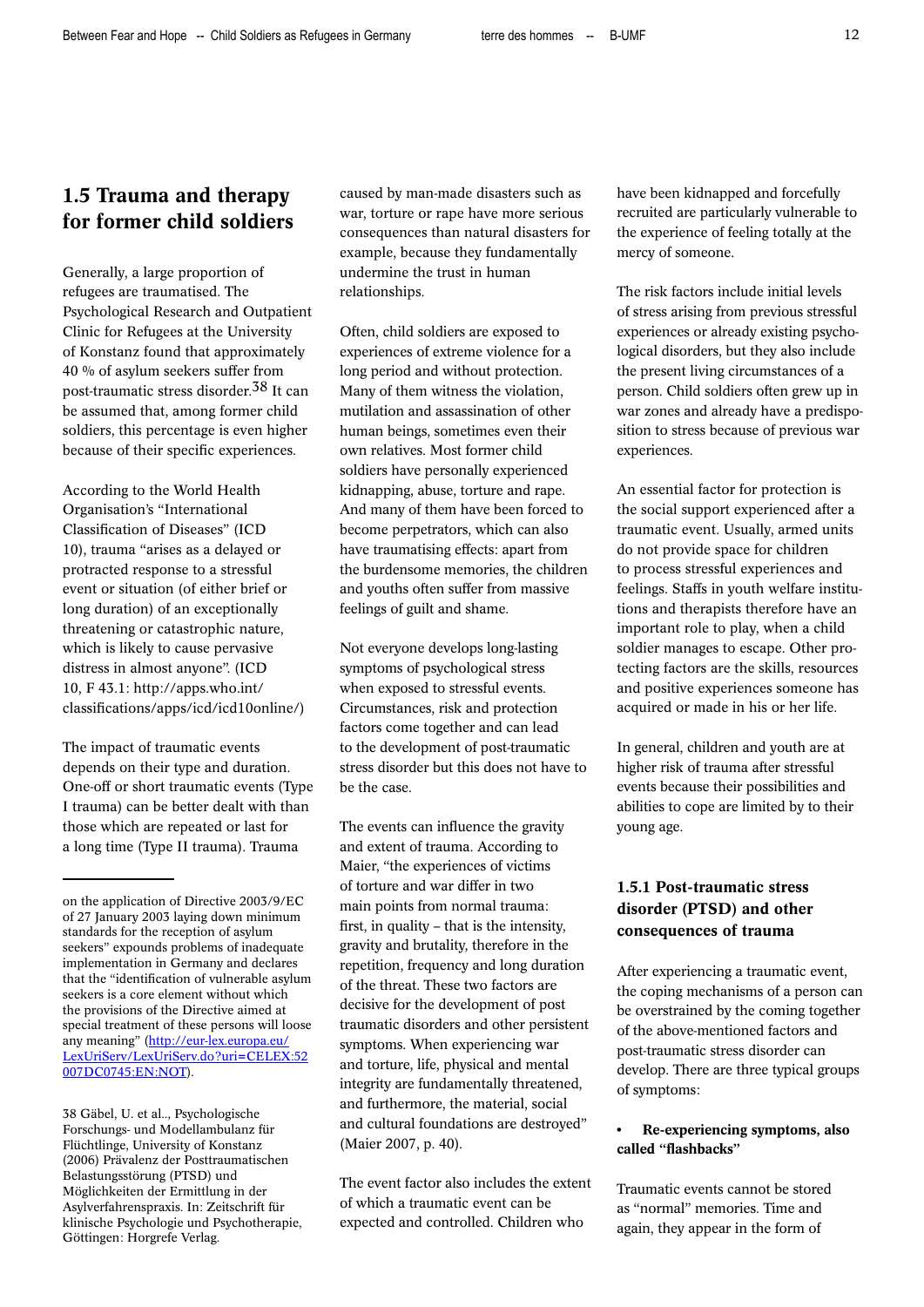nightmares or repetitive and persistent memories. The remembering of a trauma is accompanied by intensive mental stress: physical reactions such as trembling, palpitation or dyspnoea can occur. Vivid memories can also overwhelm a victim in the form of flashbacks, in the sense that they feel they are once again in the traumatising situation. Flashbacks can be triggered by stimuli which recall the traumatic situation – such as the uniforms of police or security officers, or customs personnel.

#### • Avoidance symptoms

People affected by PTSD often try to avoid stimuli which could remind them of the traumatic event. For example they might not watch war movies or will avoid talking about their experiences. Avoidance can also be subconscious – it can be represented by social withdrawal, extreme forgetfulness or dissociation, and it can become a general feeling of numbness or alienation from the world and other people.

### Increased agitation caused by fear

Permanent tension can result in extreme alertness, strong reactions of alarm and shock, irritation and fits of rage, insomnia and/or difficulties to concentrate.

#### Other consequences of trauma

Post-traumatic stress disorder is one of several possible results of traumatic events. The symptoms can go far beyond those outlined above. Victims of trauma often suffer from strong symptoms of depression (such as brooding, aboulia, feelings of guilt and worthlessness). According to Maier, 70 % of trauma patients suffer from comorbid depression (Maier and Schnyder 2007, p 64).

Traumatic events that take place when people are very young or which are particularly serious can trigger far more serious disorders than PTSD. The Disorder of Extreme Stress Not Otherwise Specified (DESNOS) is not yet included in international systems of diagnosis. Survivors of war and torture can display serious damage regarding the regulation of emotions, consciousness, self-perception and awareness of the body as well as social relations(see Herman 1992).

#### • Suicidal tendencies

People affected by PTSD are eight times more likely to attempt suicide than the general population (see Huber 2003). Depression, which affects many traumatised people, can result in higher suicidal tendencies. People who have announced they will commit suicide or have already attempted suicide are particularly vulnerable, as are people who have experienced war, torture, sexual violence or persecution related to racism, religion or politics (see Dorrmann 2006). Somebody who feels helpless, hopeless and has few chances of a better future is more likely to commit suicide (see Davison & Neale 2001).

When there is a lack of clarity about residence status, the situation can be extremely stressful and can lead to the destabilisation of an asylum seeker's mental state and to complete decompensation. If there is a threat of being deported (for example ahead of reaching adulthood), many traumatised young refugees become desperate : returning to the country where they went through traumatic experiences could pose a real threat to their lives because of revenge or persecution by former fighters. And even if there is no specific trigger, stress caused by past traumatic events, combined with the situation in Germany, if it is perceived as being hopeless and desperate, can also lead to the symptoms becoming more acute and even to suicide.

# 1.5.2 Therapeutic care and support for former child soldiers in Germany

A number of therapeutic methods to deal with dysfunctions resulting from trauma have been developed over recent years.39 Concepts that take cultural dimensions into account are particularly significant for the target group of former child soldiers.

Former child soldiers often face problems finding appropriate therapeutic care and support. On the one hand, the possibilities to provide therapy for refugees with insecure residence status are restricted by the asylum seeker benefit law. On the other, institutions providing regular care and established therapists sometimes feel overstrained by the complexity of the problem (trauma, different cultural background, possible language barriers and guilt). Because of this, former child soldiers in Germany are more likely to be cared for and treated in psychosocial centres for refugees and victims of torture. These are usually specialised in transcultural and trauma-related issues and are financed by donations or other financial aid. Thus, young refugees can be accepted as clients even if they do not have health insurance or without the consent of the local social welfare office that would otherwise have to incur the costs.

Support from the psychosocial centres includes not only (trauma)therapeutic care but also supportive group measures such as social stabilisation (residence law, accommodation,

<sup>39</sup> see Fischer 1999 / 2003, Flatten 2001, Hanswille; Kissenbeck 2008, Huber 2003, Reddemann 2004, Shapiro 1998, Van der Kolk et al. 2000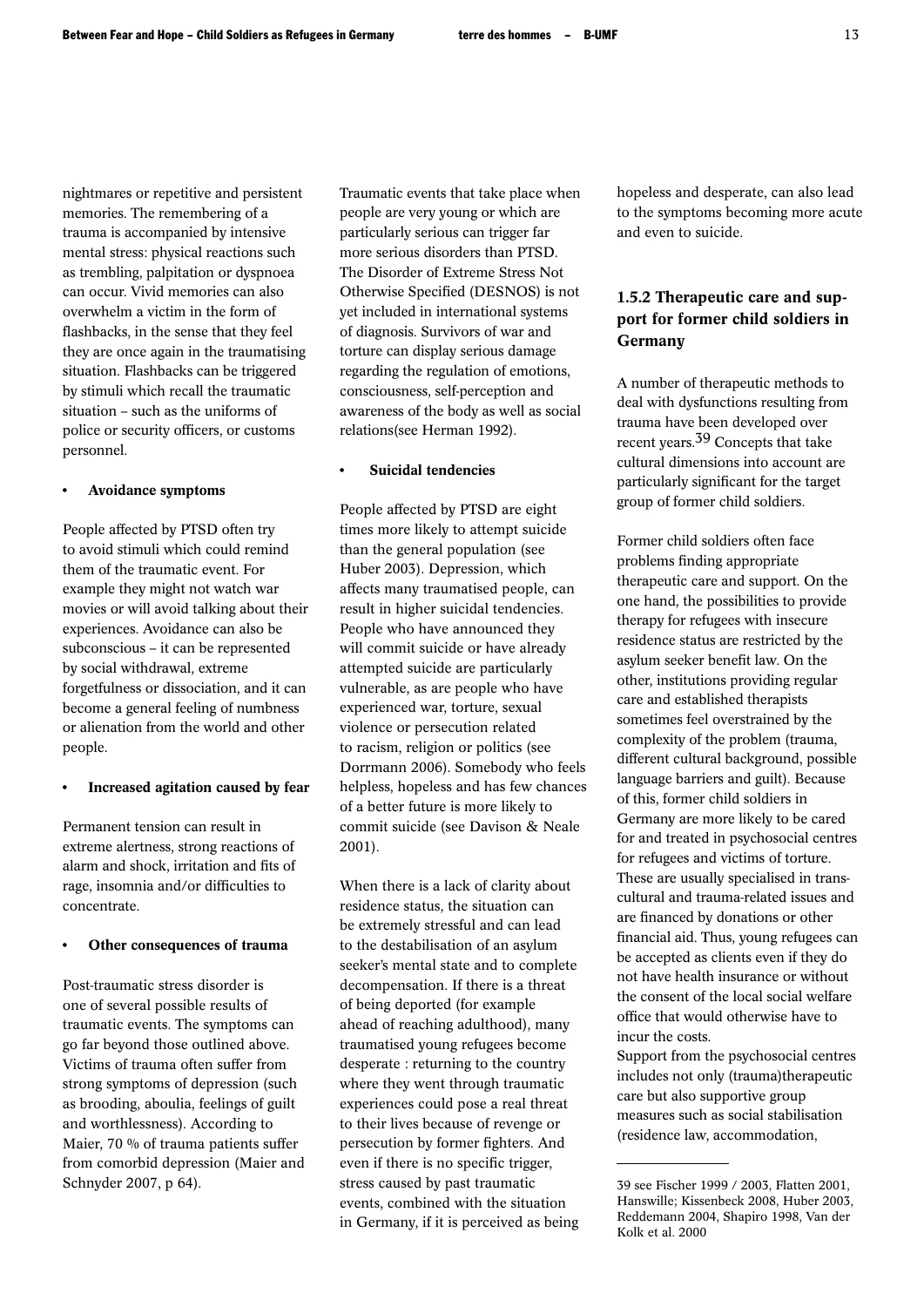education, work permit for training etc.).

The capacities in the 20 centres however are limited; therefore, not all applicants can be supported and sometimes their names have to be put on long waiting lists. Furthermore, not all regions in Germany have such centres. Therefore, it is urgent that the provision for the care and support of traumatised refugees such as former child soldiers be expanded.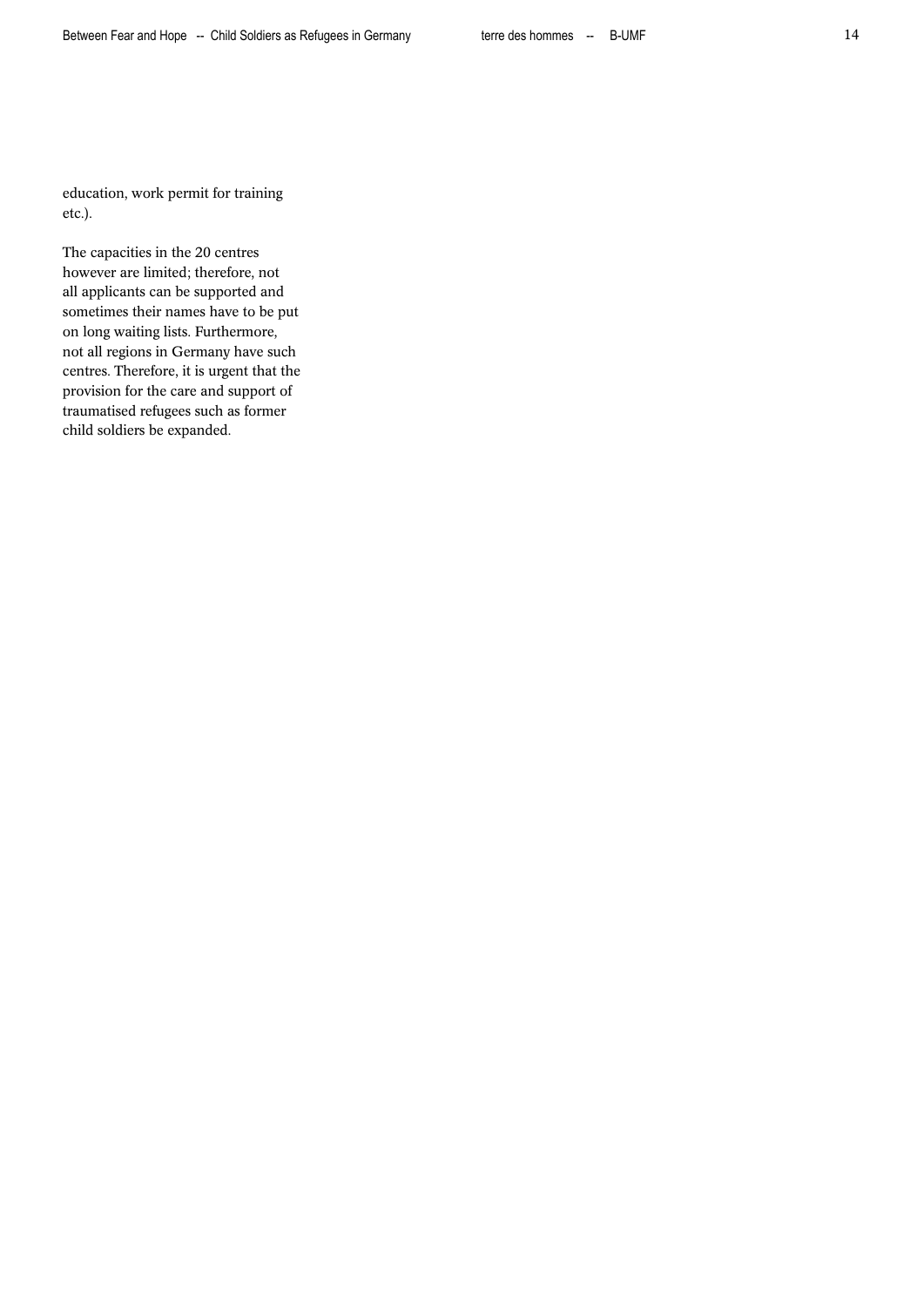# 2. Interviews with former child soldiers

# 2.1 Interview partners

The interview partners for the study were identified with the help of various institutions throughout Germany, including the Federal Association for Unaccompanied Refugee Minors, the networks of psychosocial centres for refugees and victims of torture and the refugee councils. In the course of one year, 17 interview partners were identified in Bavaria, Berlin, Lower Saxony, North-Rhine Westphalia and Rhineland-Palatinate.40

Most of the interviews were conducted between December 2008 and May 2009. The names of all interview partners were changed.

The present study takes into account the statements of 14 interview partners. Ten interview partners came to Germany as unaccompanied minors: eight of them had already reached the age of consent while two were still minors. The other five interview partners were already adults when they reached Germany. It should also be highlighted that three young women were interviewed. It is particularly difficult for many former female child soldiers to talk about their situation since they are often heavily burdened by having been victims of extreme sexual violence.

Various factors make access to former child soldiers as interview partners difficult. Apart from the mental stress which can be a major impediment to

their participation in interviews, the taboos connected to the use of minors in armed conflict often affect the willingness of the person concerned to talk about it. In this context, it seems easier for interview partners from Sierra Leone (where the armed conflict has come to an end) to talk than for young refugees from countries that are still at war.41

# 2.2 Experiences in the countries of origin

# 2.2.1 Childhood prior to the recruitment into the armed group

### • Family background and social environment

The majority of the interview partners came from rather poor families. The situation at home with the family was described in a positive way by several interview partners. Some of them grew up with single mothers.

"We had a very normal life. My mother always took care of us, she worked for all of us because my father had already died. (…) She sold fruit, she sold things in order to take care of us, so that we could go to school. (…) She was a very strong woman." (Chérif, 20, Guinea)

Some interview partners had experienced the death of one or both parents in childhood.

"When I was still a child, three years old, I lost my daddy. When I was five, it was my mum who left me. I started to face life by myself, in the hands of my mother's relatives. And I had an uncle

who took care of me. He was a pastor but he also died. (…) Maybe it was not easy for him to send his children to school and he could not take care of me and my life. I was forced to leave and to look for something (…), to look for survival in the forest." (Jean, 16, Congo)

Two interview partners were from wealthy, intellectual families.

"My mother told me that they returned to Sudan in 1980 when they were invited (…) to participate in the peace process. My father was part of the black elite living abroad, who could easily influence the local population." (Peter, 22, Sudan)

## • Educational opportunities in the countries of origin

The chance to attend classes depended on the financial situation of the families and they were limited for most interview partners.

"I grew up with my mum, and later, after I had finished my primary education, my mum didn't have the money to pay for higher education''." (Salomon, 24, Uganda)

A parent's death also had a negative impact on educational opportunities.

"I started school in Freetown, with my uncle. At that time, my parents were alive, my father and my mother, all of them they were alive. Till - until I reached class six, then my father died when he was bitten by a snake. And I stopped - I stopped my schooling for financial reasons. Then I had to go back to the village with my mum and my brothers and sisters. Then my mother took me to learn a trade, which was tailoring." (Abdul H., 25, Sierra Leone)

Most of the interview partners who grew up in conflict zones could not go

<sup>40</sup> The idea was to conduct interviews with 10 to 15 former child soldiers. Their biographies were to be characterised by varying factors such as sex, age, country of origin, nature of recruitment and deployment, level of education, time spent in Germany, residence status and living conditions linked to those factors. Some social workers and therapists gave feedback that they would not recommend the involvement of their clients in the study due to the psychological stress, or that their clients were not ready for it.

<sup>41</sup> For example, former child soldiers from Sri Lanka were not in a position to be interviewed or their therapists found the burden too high for them. Despite intensive efforts it proved impossible to identify interview partners from Arab or Asian countries before the study was completed.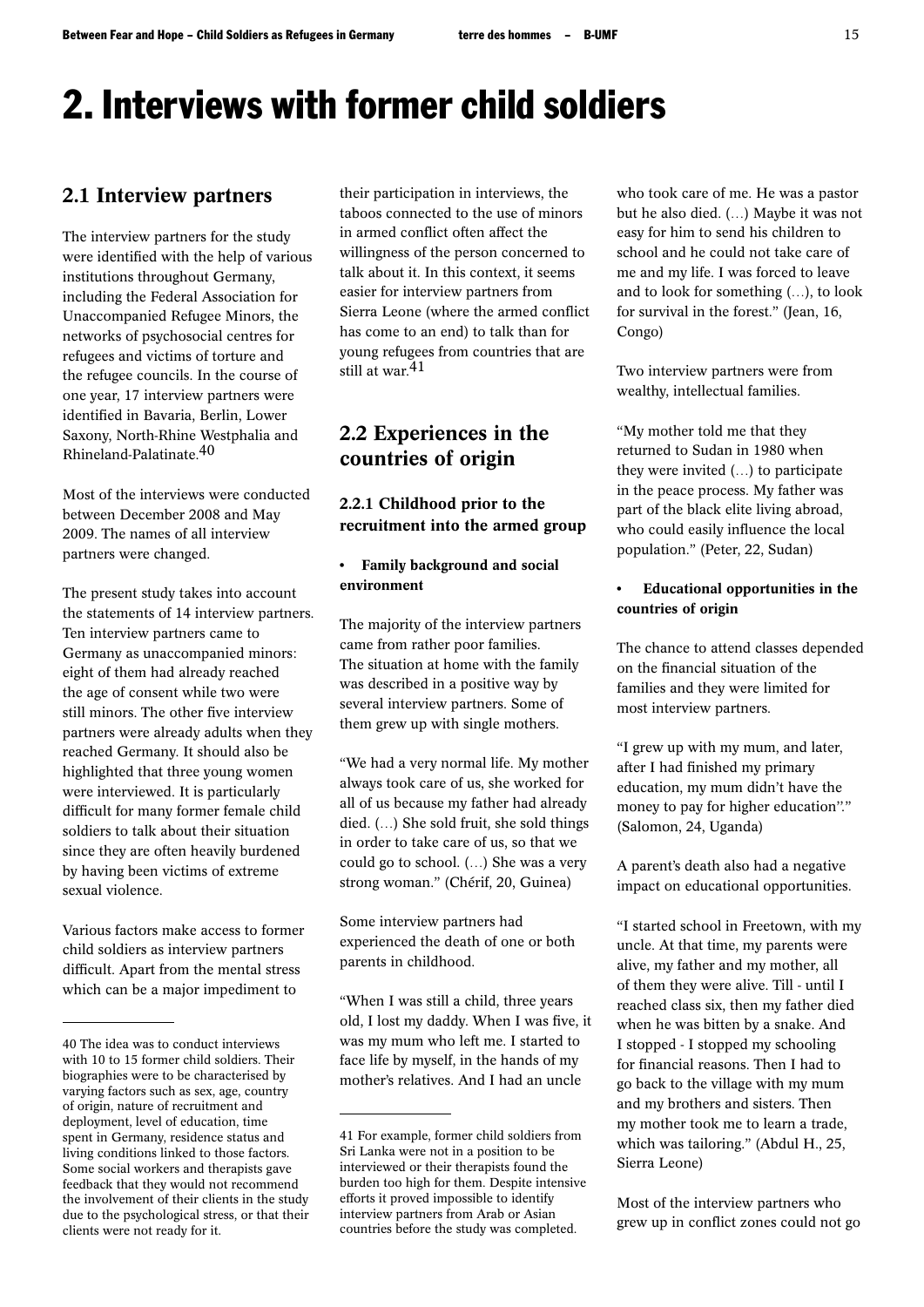# Overview of interviewees

|              | Name         | <b>Country of</b><br>origin | Age at<br>date of<br>interview | Age at<br>date of<br>recruitment | Period as (child)<br>soldier  | Age at date<br>of entry to<br>Germany | Residence permit<br>status                                      |
|--------------|--------------|-----------------------------|--------------------------------|----------------------------------|-------------------------------|---------------------------------------|-----------------------------------------------------------------|
| $\mathbf{1}$ | Hassan A.    | Sierra Leone                | 16                             | 7                                | several months up<br>to years | 16                                    | Residence permit for<br>the period of the asy-<br>lum procedure |
| 2            | Jean P.      | Congo                       | 16                             | 15                               | one week                      | 16                                    | Exceptional leave to<br>remain                                  |
| $\sqrt{3}$   | Chérif C.    | Guinea                      | 20                             | 12                               | three years                   | 15                                    | limited residence per-<br>mit                                   |
| 4            | David K.     | Sierra Leone                | 19                             | 9                                | three years                   | 16                                    | limited residence per-<br>mit                                   |
| 5            | Peter D.     | Sudan                       | 22                             | 13                               | two years                     | 15                                    | limited residence per-<br>mit                                   |
| 6            | Steve J.     | Sierra Leone                | 18                             | 7                                | several years                 | 17                                    | Residence permit for<br>the period of the asy-<br>lum procedure |
| 7            | Mike M.      | Sierra Leone                | 24                             | 8                                | six years                     | 14                                    | unlimited residence<br>permit                                   |
| 8            | Abdoulaye M. | Sierra Leone                | 18                             | 8                                | several weeks                 | 16                                    | Exceptional leave to<br>remain                                  |
| 9            | Kate K.      | Uganda                      | 25                             | 15                               | five years                    | 20                                    | limited residence per-<br>mit                                   |
| 10           | Grace C.     | Uganda                      | 25                             | 16                               | one year                      | 18                                    | unlimited residence<br>permit                                   |
| 11           | Rose P.      | Uganda                      | 19                             | 12                               | five years                    | 17                                    | limited residence per-<br>mit                                   |
| 12           | Abdul H.     | Sierra Leone                | 25                             | 12                               | six years                     | 18                                    | Exceptional leave to<br>remain                                  |
| 13           | Belay N.     | Eritrea                     | 27                             | 16                               | eight years                   | 24                                    | limited residence per-<br>mit                                   |
| 14           | Salomon Z.   | Uganda                      | 24                             | 12                               | eight years                   | 23                                    | Residence permit for<br>the period of the asy-<br>lum procedure |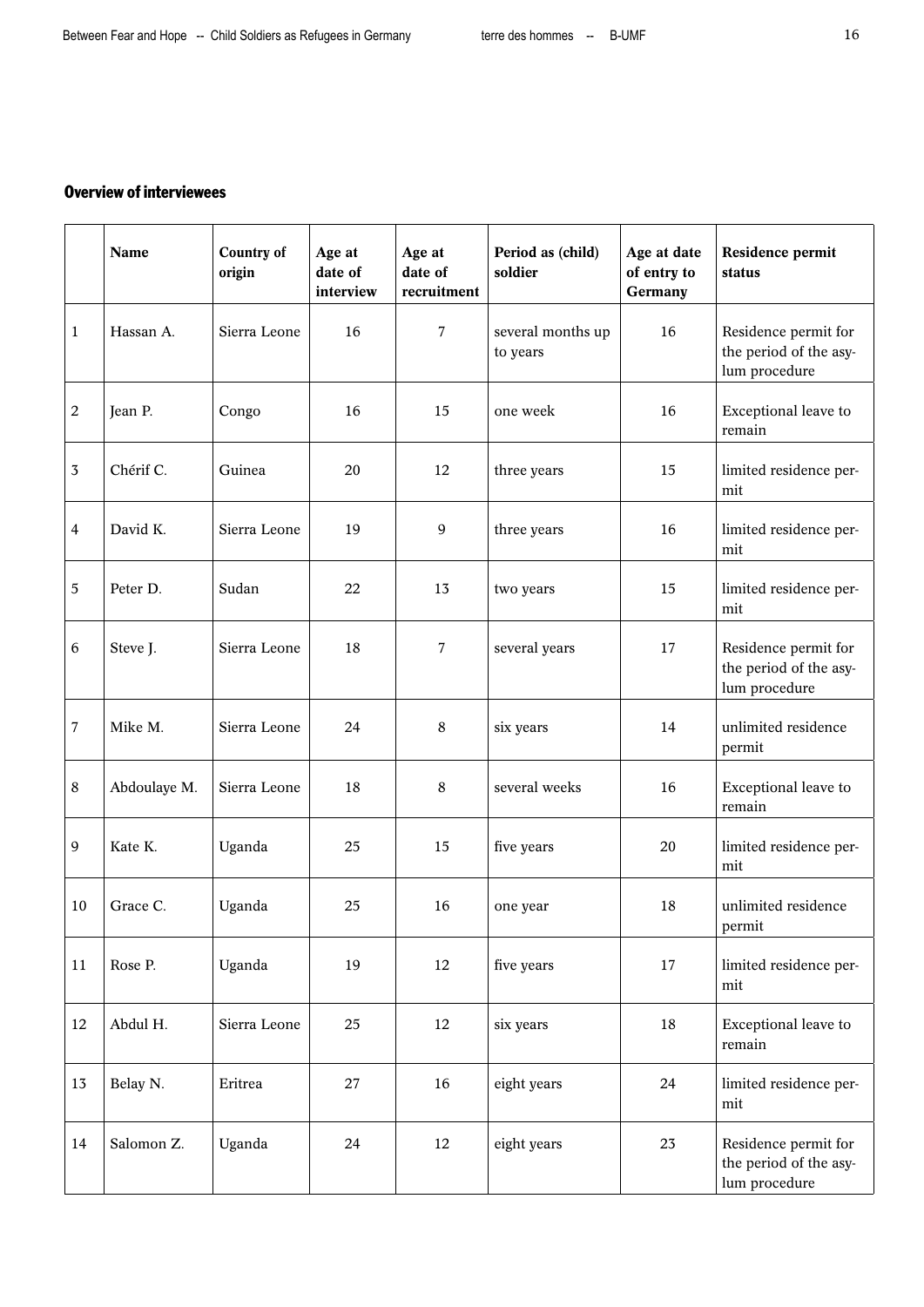to school on a regular basis because of the war.

"Sometimes we were to elementary school, yes, under trees or in grass thatched huts, where we learnt the alphabet. But it was not like this every day. Many parents didn't even bring their children there because everybody was afraid their children 'wouldn't come home because there was a lot of violence, (…) children were simply kidnapped and then sold into slavery because everything is possible in a war zone. Someone who has a gun simply is like a god." (Peter, 22, Sudan)

#### Exposure to war prior to the recruitment into armed forces

Most of the interview partners felt that their childhood had been affected by the war.

"I grew up in a normal way, I mean I played like other children but (…) I wouldn't call this a normal childhood. (…) I was born in a war zone where there was war and unrest and the only thing you saw was destruction. (…) There was hunger everywhere, you could see children who were just skin and bones because their parents could not feed them. (…) I still remember this picture. (…) I always asked my mother why these children are like this, why we couldn't just give them something to eat. Yes, but then the explanations came, that we cannot give food to the whole village." (Peter, 22, Sudan)

#### 2.2.2 Recruitment

Most of the interview partners were forced in different ways to become part of an armed group or armed force.

## • Attempts to avoid the risk of recruitment

One interview partner lived in a hideout from the age of 10 in order to protect himself from being recruited as child soldier.

"There was the threat that I may have to go to war like a child soldier because (…) that was a law (…) that every child who was physically strong, no matter what age, as soon as one can hold a gun, you just get this AK-47, you are just forced to go to war. (…) This was a time when my mother was very worried. (…) Long, long time, long, long months, (…) almost two Christmas came and I lay in my hole under the floor. (…) I could only come out when it was dark and, oh god, there were things that you can see, that you can hear, but I hung out in my hole because I just didn't want to die. Because I also simply didn't want to go to war. (…) For me, this is the only reason why I am still alive." (Peter, 22, Sudan)

#### **Kidnapping**

Eight of the interview partners were kidnapped when rebel groups attacked their villages.

Five interview partners experienced the murder of their father or mother in the context of their recruitment.

"One day the rebels started to attack cities in Sierra Leone. And my father said we should now run away from the village where we were living, to another place with soldiers, so that when the rebels would come, the soldiers would defend us and nothing could happen to us. But when we were on the road, the rebels stopped us. They gave us things to carry, and we had to go with them. And all of a sudden, a rebel came and said, take it now, we don't have time, we have to go. And my mother said she couldn't do it anymore, she would rather die but she simply can't carry anymore, and then they did a lot of things to my mom (stops) and in the end, they killed her. Just in front of my eyes. And then we went with them to a camp where the rebels were staying." (Hassan, 16, Sierra Leone)

The three female interview partners from Uganda were also abducted: two by rebels and one by the Ugandan government forces.

#### Case Study 1

*Hassan A. , 16, comes from a rural family in Sierra Leone. When he was seven years old, his whole family was abducted by rebels of the »Revolutionary United Front« (RUF), his mother was killed shortly after. He, his sister, and his father were used as fighters. His father died during this time with the rebels. After some time (he cannot esxactly specify the time period) he was released with his sister, who was pregnant at the time, and fled with her to the neighbouring country Ghana, where she died. He returned to Sierra Leone and sur-* *vived as street child and domestic servant with private persons. Since he was being threatened for being a former member of the rebels, he decided to flee. Through the sale of a diamond, which he still kept from the time with the rebels, he was able to finance his escape. A person who assisted him with his escape accompanied him in the airplane to Germany. He is still living in an initial reception centre for adults and has a legal guardian. Due to the psychological pressure and distress no asylum hearing has taken place thus far.*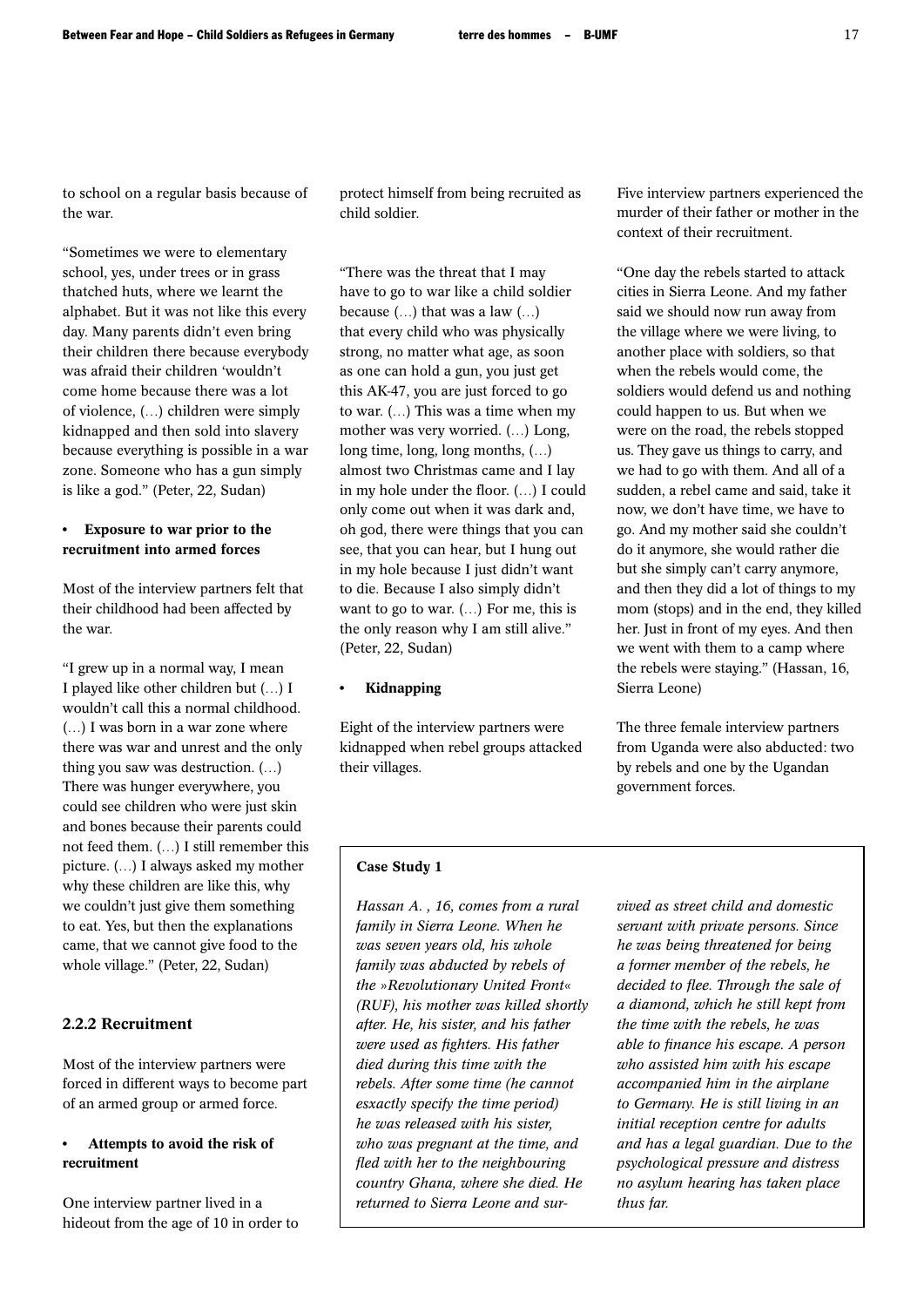#### Case Study 2

*Jean P., 16, is from the Democratic Republic of Congo. As an orphan child he was early obliged to earn his living, which he tried by collecting plants in the forest which he could sell. Doing this, when he was 15 years old, he was forcibly recruited by soldiers, taken to a military camp and abused. Since he neither wanted to be a soldier nor to kill, he fled after a few days. The military was looking for him, therefore he was not able to return to his home village. People from church took him to the capital Kinshasa hoping he could stay at a local orphanage. However, in Kinshasa he had to live on the streets, he felt* 

"The rebels came till I was  $15$ ,  $(...)$  they came often, but this last time they came and kidnapped me. No, it was not rebels, it was a soldier, he kidnapped me and took me to the barracks." (Kate, 25, Uganda)

#### • Involvement in armed groups within a family context

One interview partner said that his mother had not been able to afford school fees. She had therefore asked his uncle to take care of him. This uncle was in the military and the boy was expected to undergo army training.

"She took me to my uncle. (…) He was in the national army. (…) I started working for him, in his house, like house work, working for him. Later, after some time, about two, three years, then he was like, I could join the army, he told me to join the army. By then I was twelve. Actually I didn't just go direct into the army, I started going with him to training, (…) where he was training some other soldiers, so I got involved from the age of twelve. Time went on, I was training with the

*insecure and did not see any future prospects for himself. A catholic cleric helped him to escape to Germany by taking him with him on a plane to a pilgrimage. At the time of the interview, the 16 year-old has been living in a youth care institution for six months, where he feels comfortable and attends a German course. He wants to continue to go to school and go to university one day. He has not submitted an asylum request so far and was granted an 'exeptional leave to remain'. His guardian is pledging for non-deportation due to humanitarian reasons at the Aliens Authority.* 

soldiers, and later I came to be like a full soldier. And I remember around the age of 14, I could use the gun, everything, the gun and the pistol, and I could even go out with them to different missions." (Salomon, 24, Uganda)

### • Forced recruitment

One youth explains how he was recruited forcefully by soldiers: "In my country, the Congo, there is more in the forest than business people, brigades of soldiers who beat the people there in the villages. Good, once when I got there, I was there with my manioc, all of a sudden I was surrounded by people on the road, people who had guns and they said give all that you have. I had some coins in my pockets, they took them away from me. (…) We take you with us, you have to do military training. Okay. I didn't understand what a military training is like. Because I was shy, in this moment tears were running down my cheeks. They told me: Because you are so shy we will beat you with the whip so that you grow a bit stronger. But I cried all the time, many tears. Then (breathing

heavily) I was brought to a place where I was put into prison." (Jean, 16, Congo)

# • "Voluntary" recruitment into the armed forces during war

Three interview partners decided to join armed forces during the war.

One youth describes how he was recruited as child soldier when he was 12 years old. This was after he had lost his relatives when they tried to flee from a rebel attack.

"It was midnight and we were sleeping, then we heard the weapons and people crying outside: the rebels are here, the rebels are here! We went out and there were many people on the road who were running towards the military camp and I don't remember well but then it happened, the rebels are between the people and… (stops) I lost my mother and my little brother on that day. I looked for them everywhere, did not find them and in the morning (low voice) we went to this camp, we ask there. But the military was already there, they had almost lost the war against the rebels. They wanted young people to volunteer, to help fighting the rebels. They had this list and there were many youth who put their names for fighting against the rebels." (Chérif, 20, Guinea)

# • Joining armed forces for economic reasons

One youth decided to voluntarily join the government troops when he was 16 years old, in order to support his family financially. He said that after he had joined he was not allowed to leave the armed forces.

"I went to primary school, elementary. After that, I wanted to help my family. Then I didn't go to class 7. Then, at 16, I went to the soldiers. Then I wanted to go back, I had many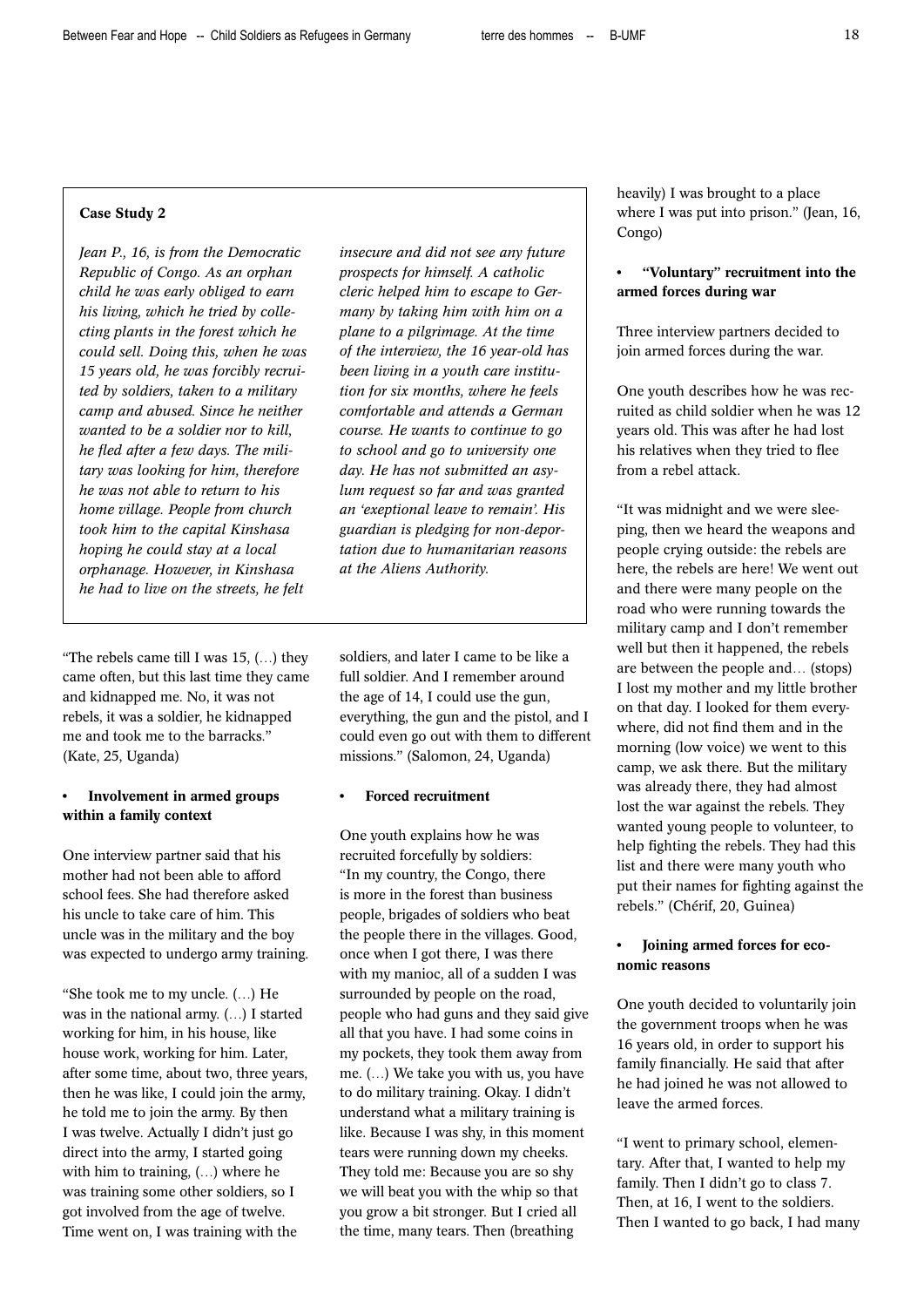papers from my school and from my home, from my family. But the commander of told me I couldn't. I did six months regular military service, six months in a camp. Then from there, six months,we went to war." (Belay, 27, Eritrea)

# 2.2.3 Deployment and responsibilities as child soldier

#### **Military training**

Few of the interview partners had undergone a specific training as soldier.

"When you get there the first time you first have to learn to do exercises. (…) You do these things before learning to kill, to use weapons." (Jean, 16, Congo)

Most interviewees said that they were given tasks, which they had to learn to fulfil basically by themselves, right from the start.

Since they were very young and newly-recruited child soldiers, most had a kind of a special status in the beginning but were soon deployed as regular soldiers. Nearly all the interview partners were actively involved in battles – only one male managed to escape beforehand and two female interview partners did not make any specific statements about this topic. Other tasks that were given to them are outlined below:

#### **Carrier**

The interview partners who had been abducted by the Sierra Leonean RUF rebel group said that they were used as carriers at the beginning.

"They gave us things to carry, some of the items - the things, that they - the goods they had stolen, we had to carry it for them and then, carry food for them, water for them, (breathes out)

when I just come sometimes to think of this - sometimes I just say like if it's a dream or like somebody is watching a movie, you know? (….) then- we kept on moving, (…) I don't know where I went, everything was - you could see things were not in order. Houses were burning, cars were on fire, people were dying, people are everything. Passing dead bodies, you were so tired, you cannot stop, when you want to stop, they beat you." (David, 19, Sierra Leone)

# • Helper for supplies and military services

Children are partly used to help supply the armed units. Two interview partners had to provide support for military tasks.

"You had to fill the magazines, the weapons and give them to them, carry some of the ammunition for them." (David, 19, Sierra Leone)

#### Services as spies and messengers

Some interview partners said that the armed forces specifically used children as spies and messengers since they were less suspect to the enemy than grown-ups:

"If for example they wanted to attack a United Nations troop, they would send one of these boys, because (…) if they see a young boy like this, they don't know actually about, they just think, he's ordinary, he is looking for his family or so, he's lost, he's trying to survive, looking for a place to go. So, this boy, they send him and he will look, where, how these people are, in what situation, so he will just go back and say the people, they are lots, they are in this situation, so we can attack at so-so time." (Abdoulaye, 18, Sierra Leone)

### • Armed conflicts and violence against the civilian population

Many interview partners were deployed during battles against other armed groups and also in the course of attacks on villages.

Some armed groups like the RUF in Sierra Leone seemed to explicitly use children and youths for conducting acts of violence against the civilian population.

"When we were in this camp we were somewhat like a dog and had to do everything by force, we just do what they told us. I think there is nothing bad I haven't done yet. (…) When we were in this camp, they always come with people whom they have arrested or who did something wrong somehow or who they suspect that they want to escape and run away from the camp. They always gave us knives to cut or chop off the hands. Sometimes children – the hands of children are cut off easily, and the hands of adults sometimes remain attached to them a bit. And sometimes when they have women who they want to kill they say we have to shoot these people. When we shot these people, then we became a man. (…) And sometimes they brought soldiers from the war or the frontline, they give us knives, we have to cut off the ears, sometimes (stops) remove the eyes." (Hassan, 16, Sierra Leone)

Acts of violence against family members and community members According to the youths' accounts, the RUF forced children and youths who were recruited into their group to first commit crimes in their own villages, burning down huts for example:

"When they catch me in our village, at first, that is the law, when they - anybody caught in that village, you are the people that they are going to use to do bad in your village. (…) At first I start with burning houses, because they- they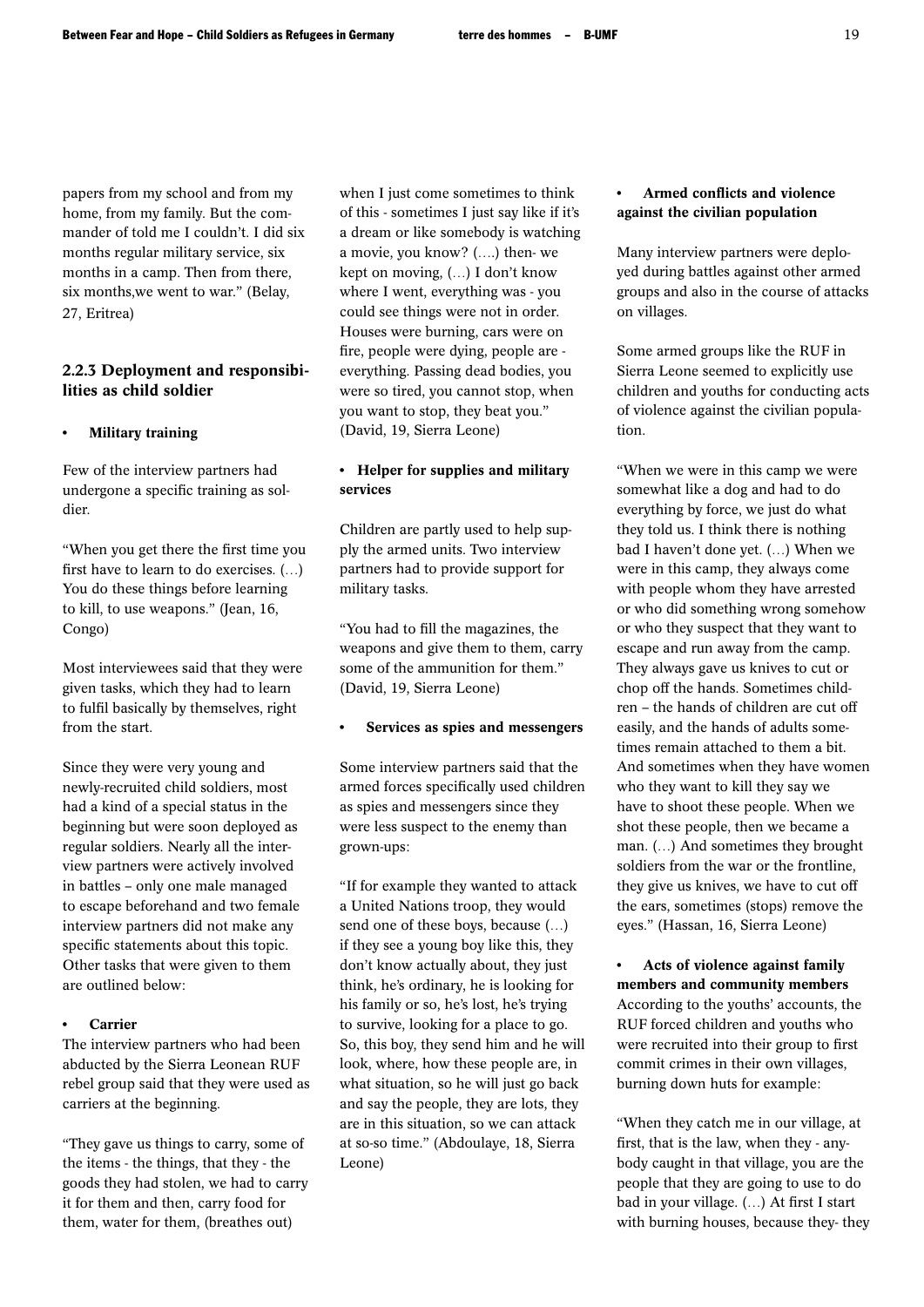give me petrol, I will use petrol to burn houses. (…) I don't have the willing (breathing in) but (breathing out) you will see examples that they will do to other peoples, that if they tell you something to do, that you don't do it, at that instant is clear, at that moment, they kill you. Because they- you have this order, you have disobeyed their order, so you have to do, you have to force yourself to do what you don't want to do. So, I have to force myself, I did what they told me, like burning houses is where I started- started with." (Abdul H., 25, Sierra Leone)

### • Attacks and looting

The child soldiers were involved in attacks. Some of the items looted in the course of the attacks were used for their own consumption but the greatest proportion had to be handed over to the commander of the group.

"We loot shops. That is the way we feed. At times, when we need food, we go and break laws. (…) Nobody gets a special supply of food. No. You also

### Case Study 3

*Chérif C., 20, comes from Guinea. After the early death of his father, his mother earned their living and funded the school fees of the two sons by selling foodstuffs at the local market. At the age of approximately twelve years Chérif was separated from his family during a rebel attack against his village and subsequently recruited as 'volunteer' by soldiers of the national army. Over three years he was used as fighter. At the age of 15 he was able to flee. During a patrol, he met a friend of his parents. This friend sponsored and organised his escape to Germany by plane. He was housed in a refugee facility for adults without any additional care. Trying hard he managed to be* 

have to go stealing. (…) Break shops and bring out whatever thing you can lay your hands on for feeding. (…) 80 % of it is going to the boss. Then 20 % stays with us. And you can imagine how many we were then." (Steve, 18, Sierra Leone)

#### Recruiting other child soldiers

Some interview partners had to recruit other children as soldiers when they were attacking villages:

"Anywhere you go, when you - weambush, when people run or – who - who is fortunate will be caught, we catch, we will have to recruit to join us, will join us, who are not capablecapable of joining us, we kill, other we cut hand. Understand? So we have to fight this war." (Abdul H., 25, Sierra Leone)

# • Female child soldiers as victims of sexual violence

Some abducted girls were kept by the

*allowed to attend school. Due to the suffering of severe trauma symptoms, he then, upon advice from other Guineans, sought for support in a psychosocial care centre for refugees. After initial difficulties, he was able to stabilize after several years of intensive therapeutic and pedagogical support. His asylum request was declined. In subsequent judicial proceedings it was possible to successfully claim for the 'suspension of deportation' due to his trauma suffering. After three years in Germany he was granted a limited residence permit. By now he is twenty years old, has graduated in secondary school and is currently working.* 

armed groups to be available for rape by one or several fighters.

"It was a soldier. He kidnapped me and took me to the barracks. And made me his wife or turned me to be his wife. Then I had my children. I passed through (gentle moaning) hard times, very hard times with him. With him and with the situation also, in the country. We didn't have money, we didn't have something to eat. He did not help us. He was - he treated me like, you know, like a slave. He used to beat me." (Kate, 25, Uganda)

# • Particular services of children in armed forces

Some interview partners remember that children were particularly protected in certain situations. They were brought to safe areas during fights for example.

"When they are fighting, we have to be staying behind and notice, that they are protecting us, and at the same time, because we were something like an asset (…) to them, because we are carrying their food and their things, so, we have to be staying back, and after we have to move." (David, 19, Sierra Leone)

Other accounts instead indicate that children were particularly used in the frontlines:

"What I don't really understand, we were the new youth, we were in front, and the, the commanders far, far behind. (…) (hesitating) Our group lost many, many colleagues." (Chérif, 20, Guinea)

Rebel groups sometimes deliberately used children as protective shields during battles since they assumed that their enemies would be hesitant to kill children. Rebel groups also made use of the willingness of children to take greater risks than adults since they seemed to care less about the danger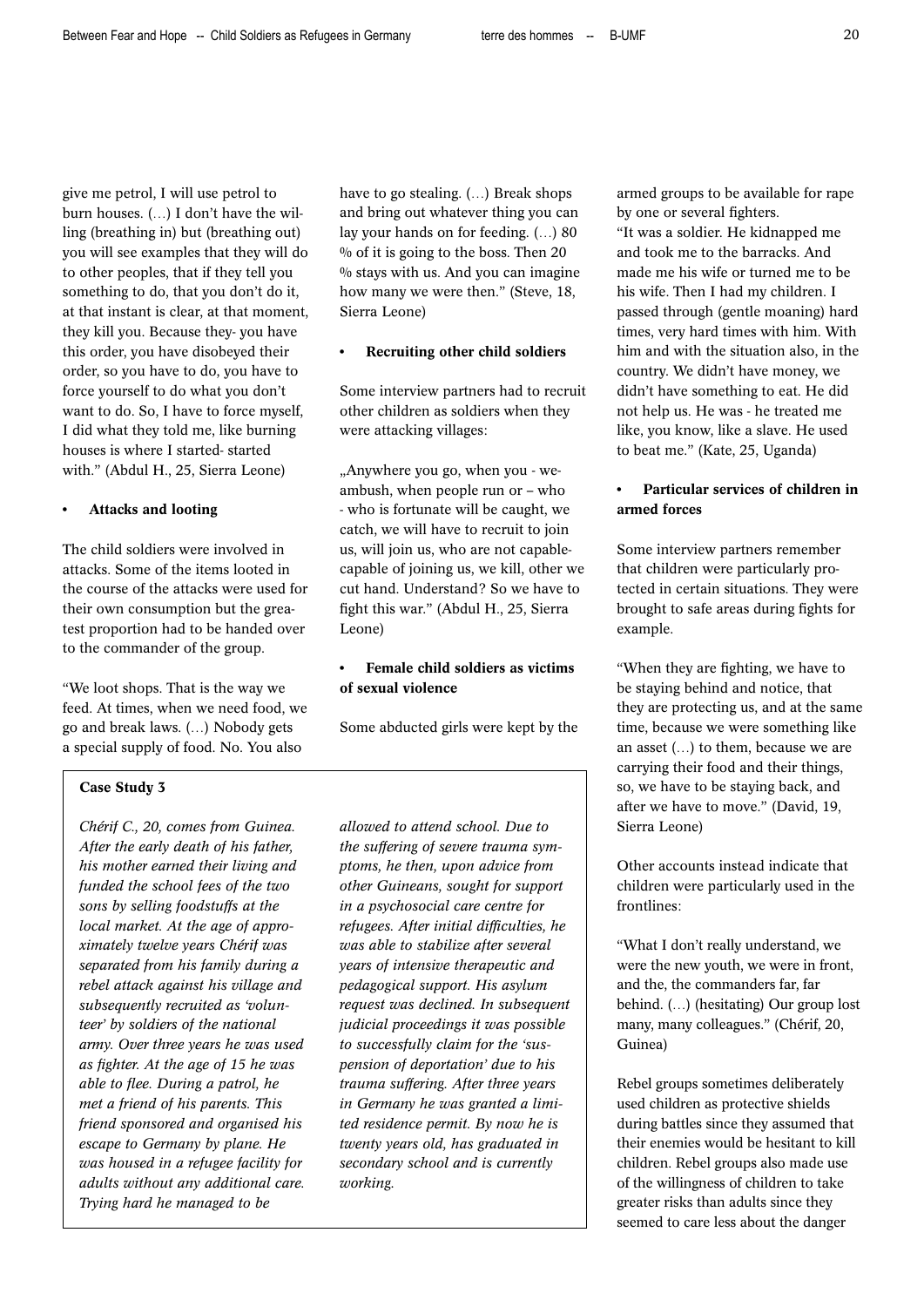and because they were eager to earn the respect of their commanders.

"And also they use these young, these child soldiers as we call them hostages or something like this. So they will just put them in front, sometimes, when for example the British troops were fighting, if they see these young ones, they will not shoot. They will just try to defend themselves. (…) This is sometimes how they intend to defeat the other troops, because they use them as a human shield. They put them in front, give them gun. You would not shoot at them when you see them." (Abdoulaye, 18, Sierra Leone)

# 2.2.4 Structures and experiences within armed groups

#### Ideological framework

All armed groups have a particular ideology or objective in whose name they claim to fight. Interview partners report about the "ideological training" which recruited children also had to undergo prior to the military training.

"We are fighting for the country. Fighting to protect diamonds I have never set my eyes on. (…) Fighting to protect our national resources. Fighting against the government that doesn't want the good future for the kids." (Steve, 18, Sierra Leone)

## Lack of rights and randomness in armed groups

Several interview partners were exposed to violence and humiliation after they were recruited:

"I was put into prison. (…) When you have to urinate you ask them: I want to urinate. – No, you don't have the right to urinate. Where you are sleeping, maybe a man can urinate right next to it, you know that he can just do it. (…) When I made a mistake, they shouted

#### Case Study 4

*David K., 19, is from Sierra Leone. His parents were small traders. When he was nine years old, rebels of the RUF attacked their place of residence. His father was shot and David abducted. He was first used as carrier, but shortly after had to participate in armed fighting as well. For three years he was forced to participate in attacks on villages and active fighting until he was arrested. He spent three years in detention and was eventually able to flee. After he found out that his mother had died as well in the meantime, he stowed away on board of a ship. At the age of 16 he came to Germany and was accommodated in a refugee facility for adults. He was* 

at me. (..) In the morning, it was cold, we remove our shirts, you have to stay like this. They force you to make exercises, run laps, let yourself fall." (Jean, 16, Congo)

The interview partners also report that commanders abused their power and were difficult to reckon with:

"I saw many problems with the commander and the others. I wanted to talk a lot about it. (…) This was a big problem because the commander of my group, he was strict, strict against me. He didn't want me to say what he had done. But when I see something, I say everything. (…) Then we fought with him. He just sent me to prison. I was there for six months, under the ground." (Belay, 27, Eritrea)

#### • Mentors in the armed group

Few of the interview partners said they had friends within the armed units. They were less likely to establish close relationships because of the probability of losing mentors at any time and in a violent manner.

*assigned a guardian and was able to attend school. The social worker in school organized a place for treatment in a centre for psychosocial care of refugees. His asylum application was first declined, but the decision was later revised: After an intervention by his therapists highlighting his severe trauma he was granted 'suspension of deportation'. After two years in Germany he was granted a limited residence permit. Thanks to therapeutic and pedagogical support he was able to stabilize psychologically. He is now 19 years old, has graduated in secondary school and commenced an apprenticeship.* 

"You know somebody, and then you went to the battle, the person is down like this, before you - he was shot and then died, you are caught the trail, as if there was nothing. You come back home, you could not even think about him, it's like: 'Oh, I was with John, oh- where is he? He died. Forget about him. He has kicked the bucket.' A new friend comes who always like - nobody is in your memory list, nobody is important to you." (David, 19, Sierra Leone)

Some interview partners report that the commanders who were responsible for them assumed a parental role:

"I had a Commander who happened to be kind of a godfather to me. (…) He was nice, he was nice in terms of, you know, war aspects. He had a good heart, inside of him, but externally it's not so. (…) He was more or less like a father to me then. He didn't let anything happen to me." (Steve, 18, Sierra Leone)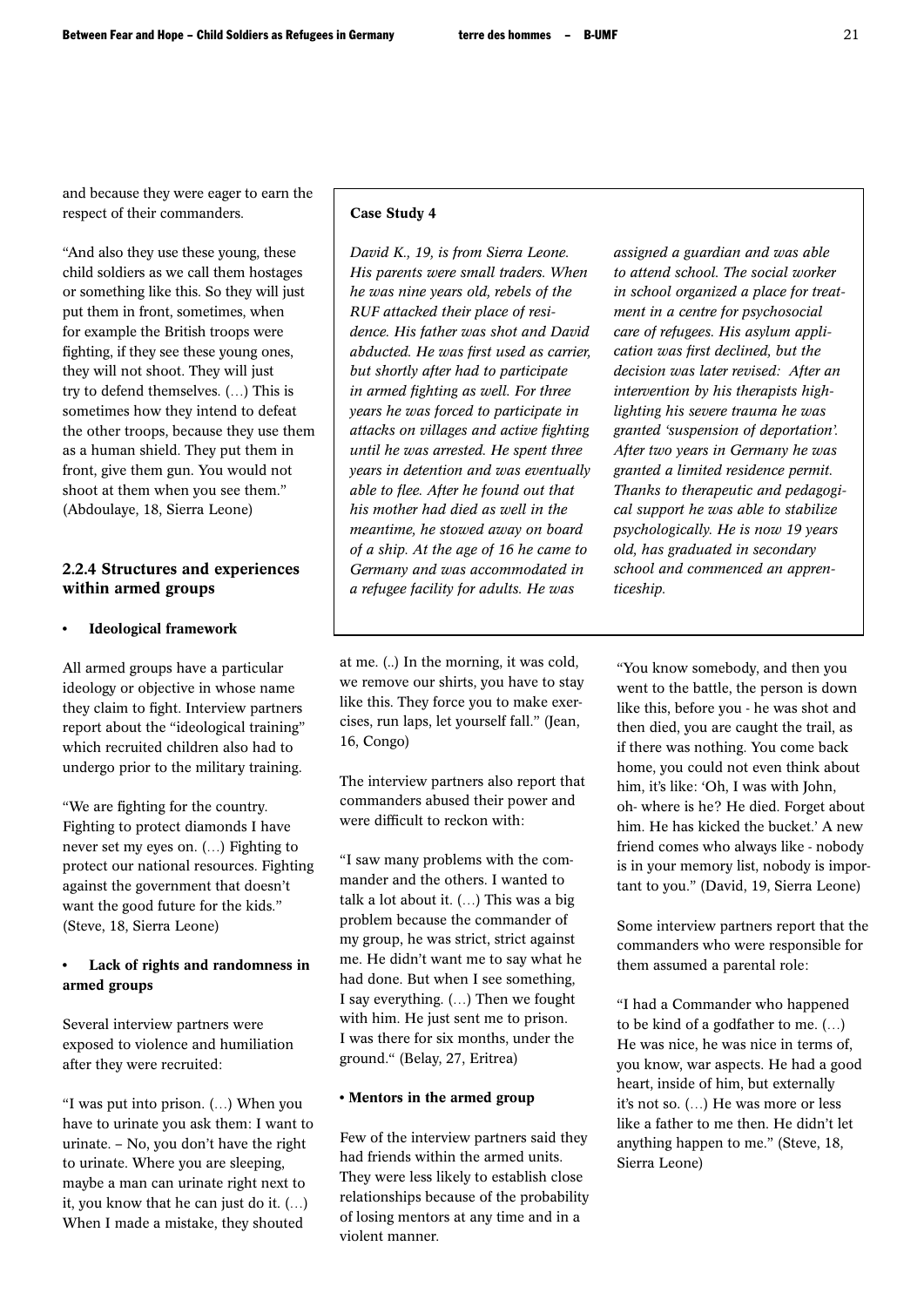#### • Drug abuse

Nearly all interview partners indicated that they were given drugs. The use of drugs helps to avoid perceiving negative feelings, especially fear, and thus allows them to be controlled. At the same time, the experiences become partially unreal. Trauma-typical reaction patterns such as dissociation and derealisation have a similar effect.

"It was like a game for us by then, when we were smoking. It was like watching a movie. So, I didn't know by then that it was so bad. But later, when the war becomes very quiet, when we don't smoke anymore, take drugs, then it is coming, when I am sleeping. I always hear sounds and see things which, which make me not to sleep and I get a headache." (Chérif, 20, Guinea)

#### Survival strategies

The environment and the structures of the armed groups had a great impact on how the children and youths now cope with their experiences of war and violence

The accounts of youths who were abducted by the Sierra Leonean RUF are particularly distinctive because of the strategic use of violence and randomness. At the beginning, the children and youth did not identify with the objectives and behaviour of the armed groups. They were forced to do things that they didn't want to do. In the situation of hopelessness and the war's intensity however they had no other option but to accept their fate. Some interview partners said that after the initial shock and horror, they "got used" to their new environment, that is, to the rebels and their activities.

"The fear was still there but it was terrible and I stopped crying because

#### Case Study 5

*Peter D., 22, is from South Sudan. His parents studied in the US and belonged to the local intellectual elite. His father was a member of the Sudan Peoples Liberation Army (SPLA) and was killed in front of the family when Peter was approximately ten years old. Great pressure was put on the mother that Peter should join the SPLA. For many months he was hiding to protect himself from the recruitment by the rebels. When Peter was approximately 13 years old, the family was displaced from their village during clashes between troops of the national army and the rebels. Peter joined the SPLA to follow the example of his father and also to protect his mother. For approximately two years, he was used as fighter in hostilities and as spy. At the age of 15, he was picked up by members* 

it's like - I already lost my father in front of me, it's like, I know that my mother also has gone and there is nowhere to go and then nothing to do. And then, I cannot stay back because I would lose my life too. (…) There is a proverb which we always said that once you fall in water, you just have to keep on swimming. Because if you don't swim, you get yourself drowned. You're already wet, so - do what you have to do. You have nothing to gain and you have nothing to lose." (David, 19, Sierra Leone)

In such a situation of hopelessness and exposure, the armed group became the new environment and "home" for the children.

"Being a child soldier is like you just wish everything is only a dream or a game. Sometimes you wish you just lie down and don't get up again, you cannot, I mean - in the worst parts of *of an aid organisation who sent him to Germany by ship. Without any additional care or possibility to attend school, he was put in a shared faciliity for single men. After one year, due to his serious trauma, he sought treatment in a psychosocial centre for refugees. Since then he has been receiving intensive trauma therapy and social-pedagogical support. The possibility of attending school was also arranged for him. The Federal Office for Migration and Refugees granted Peter protection from deportation due to humanitarian reasons based on his severe trauma. After three years of living in Germany the 22-year-old received a limited residence permit. In the meantime, Peter graduated in school (vocational diploma) and has been studying at university for two years.*

it, when you are in, you can't think of running. In fact, where are you running to? You can't think of taking your own life, your life is more important to you. The people who are closer to you and who are around you, even though they are your enemy, but they - they are still your friends, they are your family. You have to look out for one another." (David, 19, Sierra Leone)

The accounts of the youths indicate that it is hard for them to cope with the experience of having killed people and at the same time having been exposed to the risk of death. Just one interview partner reports that he refused to kill and that he would have rather killed himself instead:

"I am not made fort his career, I cannot make it. I am too shy. Also this work, the job as such which you learn, which brings death. That is nothing for me.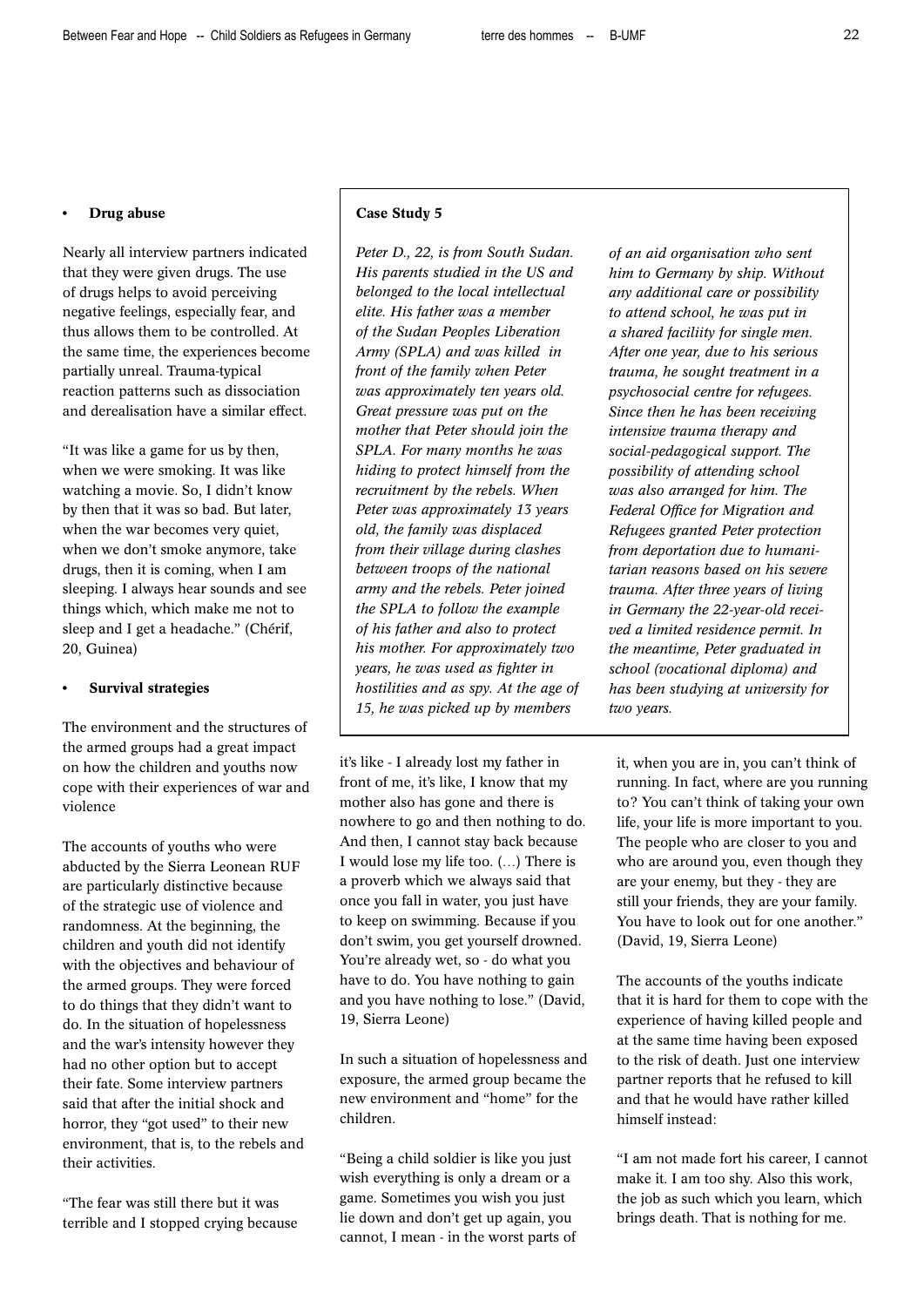I said to myself, when it comes to the point that I have to learn it, I will try my best to kill myself. (…) I cannot do what they want me to do, killing people. Because I also lost my parents, this is a memory that remains in my head, I would be so sorry to do the same to other people, to hurt people. (…) When I am in my bed at night I told myself if necessary, when this happens to me, I will take the gun and kill myself, but if I get a chance to escape, I escape. If they want to kill me, then they should kill me rather than living like this, because I cannot live like this." (Jean, 16, Congo)

# 2.2.5 End of deployment as a child soldier

## • No chances of leaving the armed group of one's own will

The interview partners' accounts indicate that the children and youths had almost no means of leaving the armed groups once they had become part of them. It sometimes took them several years before they were able to leave, either because they escaped, were arrested or because the war came to an end.

One interview partner explains how he deserted from the Eritrean military but then returned back after some months because he was being looked for.

"My sister was sick. I had to help her. Because my brother has only one leg from the war, he cannot help her. (..) They did not allow me to go. (…) Yes, then no other possibility, I just went to my family without them allowing me. (…) I didn't sleep at home. Because when I sleep at home, there are also problems, because the soldiers are coming and look for me in the house, they want to get me. When you go to the military as a soldier and then you go again, that is a big problem. I slept outside like this for almost six months. I work during the day, at night I am

outside. (…) I cannot stay at home for long. (…) Because when staying long, then there are many problems. The people are coming, the military. Then I just went back to the military." (Belay, 27, Eritrea)

#### • Release

Only one youth said that he was released while the war was still going on:

"My sister was together with a rebel, and then she became pregnant. Because of the pregnancy, the rebels released us with two bodyguards. (…) They showed us a refugee camp. (…) We were in this camp, then they went back." (Hassan, 16, Sierra Leone)

#### Demobilisation / end of the war

For some interview partners, the time in the military / armed group coincided with the end of the armed conflict. When the civil war in Sierra Leone was over, the child soldiers were also demobilised. Two interview partners describe their demobilisation as being as unwanted as their recruitment. For some it was impossible to go back to the village because their families no longer lived there or because they were not welcome because they had committed crimes during the course of their recruitment.

"They went to this peace accord. That we should stop fighting. Then they were coming to an agreement, the rebels with the government. (…) So after this, the fights, everything, they say we have to disarm (…) everybody, that the fight is finished. So, the leaders say everybody must go back. So, ah, even I, I think of it, how can I go back home? Maybe, inside of me, I don't really - I was not even planning to join these people: it is because they forced me, and now I joined them. So, I was thinking, how can I go back home. With these people I have done bad,

very bad things in my village. Okay, I decided, okay, I said, let me just give it a try. (…) So when I go back home, I have one of my friends, he says: (…) what can you do for this village. I said, ah, I said, but you don't see, I am not wicked, I don't have intentions for - I don't have any intention to join these people, you know that. He said, yeah, he said, why I am asking you, because there are many people they have killed here because of - they joined these rebels. So, all little I can advise you, you have to leave this village, so that you will not die. Okay. So, me I decide to leave there. (…) My family was nowhere to be found. Because when they entered my village, everybody just scattered, who is fortunate- I don't even know up to now whether they are alive or they are dead, that one I don't know. So I have to return back to my uncle in Freetown. So when I went there, he said he cannot allow a rebel in his house. That I can't enter his house. So I don't have any option." (Abdul H., 25, Sierra Leone)

#### **Escape**

Eight interview partners managed to escape from the armed groups. One youth was able to escape from the training camp one week after his forced recruitment. In order to avoid being recruited again, he was forced to leave his home and was brought to the capital by a church member. One interview partner escaped from the Eritrean military after six years and was then again sentenced to imprisonment and forced labour. By that time, he was already an adult:

"I was in the prison. (…) We work there, putting garbage from one car to another. (…) We were eleven or twelve people. And there were two supervisors for us. Then I lay down under the garbage. (…) And I put garbage on top of me. Then they don't see me. Yes, and this is how I came out of the hall. (…) When I was out, I saw where I was,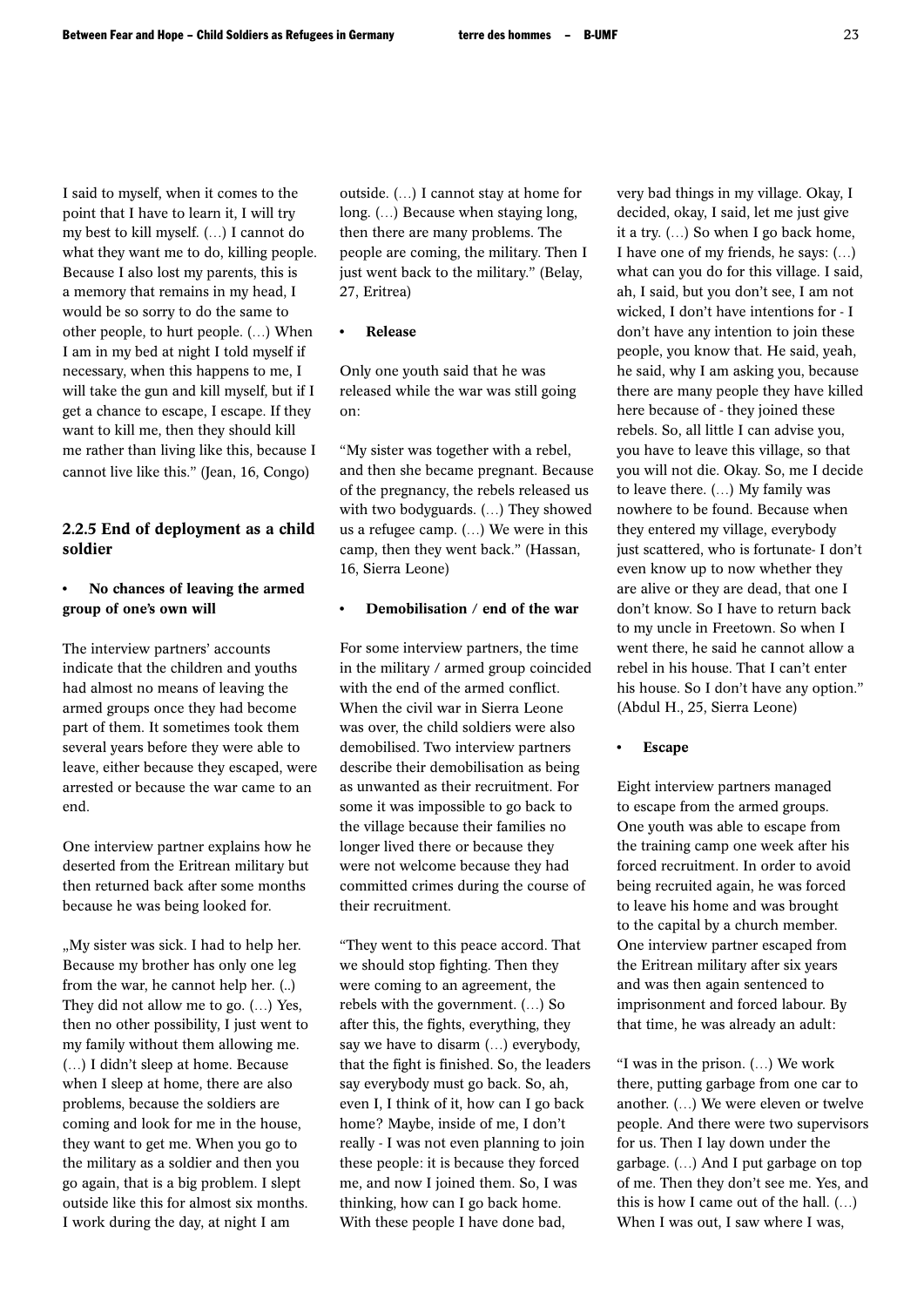I see the border where I can go to the Sudan. I know this very well. Then I just walked into the Sudan. On foot. It was almost 9 o'clock by then. From nine o'clock till midnight I went by foot. On the other side of the border, there were Sudanese soldiers. On this side of my home. And then I slept in the middle. Because I was afraid, there are also mines at the roadside. But I don't know where exactly they are. It was dark. Then I slept there until five o'clock in the morning. (…) Walking again for almost six hours from five o'clock up to mid-day. I walked, yes. That was a bit difficult, there is a lot of sun, it is very hot. But I made it." (Belay, 27, Eritrea)

Two interview partners had already made escape attempts before they finally succeeded:

"Since I was kidnapped, I was taken to the barracks, I tried to escape one time from the barracks, in 2001. I went back home, but also the man came. And he treated my mother (...) badly, very badly. Then he also took me back to the barracks. But since then, I have never seen my mother. (…) I didn't know Germany, I didn't know anywhere - I just wanted to escape. If I could escape, at least I could get rest. Then I escaped, I thank God, with my children. (...) He was hiding money, I knew, where he had the money. I took the money and connected myself - there was a man, (…) he used to come to the barracks and he connected me to this man. He brought us to here, to Germany." (Kate, 25, Uganda)

#### • Capture and detention

Four interview partners report that their time as a child soldier ended with their capture. They were in detention for up to three years, under extremely poor conditions. They report abuse, torture and forced labour.

"Actually, my worst time in life was not when I was a child soldier. It was during the time I spent in prison (…). These soldiers, the national army, they were always torturing me in all ways, to see that I did what they wanted. (...) Honestly, it was too much and I couldn't bear it anymore. They wanted to take me to the court and be witness against this man, an opposition leader. (…) They never got enough evidence to put him in prison. (…) I was to say that I'm a rebel and he is our leader. (…) To be honest with you, I really spent so much time working for rebels, but I never met him in my life. (…) You just have to know the person from whom you get direct orders. You don't have to know others. (…) I really don't know if he is a rebel leader or not, I just know my direct bosses." (Salomon, 24, Uganda)

Three interview partners managed to escape from detention. The escape was often dangerous. One youth reports that he is haunted by memories of how he was smuggled over the border: "Ever since that when I came out of prison and up to now, I just feel like running. My life is all about running. And when escaping, I remember one hardest moment was crossing from Uganda to Sudan. (…) I spent more than six hours in a coffin.  $(...)$ 

In Uganda, coffins they have some glasses, so if someone's dead, you can have a look on him, so that's what I used for breathing, for six hours. (…) I almost died in that coffin, and there is not a day that goes by when I don't get those memories." (Salomon, 24, Uganda)

## Rescue by a humanitarian organisation

One interview partner says that he was found by a humanitarian organisation when he was hiding in a village after a lost battle, surrounded by dead bodies:

"I was simply rescued by this organisation. (…) They only told me that it is not worth to remain in the UN refugee camp because it is a bit dangerous and also because of what had happened (…) to my father and my family. Just away from Africa. (…) They just said yes, they will prepare a long journey for me. (…) When I am where I was supposed to be, I would find people (…), they would take care of me, to see that I can again manage my life, that somehow I can also fulfil the dreams of my parents." (Peter, 22, Sudan)

#### Case Study 6

*Steve J., 18, comes from Sierra Leone. As son of a critical journalist he was abducted selectively when he was seven years old and abused as a child soldier for years. After the end of hostilities he lived in different camps for war victims in Sierra Leone. Eventually he was found by relatives. He found out that his father had already fled to Germany with the family years ago.* 

*When he was 17 years old, he followed him to Germany. An escape agent brought him to Germany by plane. At the moment of the interview, he has been in Germany for six months. Steve has now attained full age, lives in a residence for youth and takes German classes. Due to his severe trauma he receives therapeutic treatment. The asylum procedure is not finalized yet.*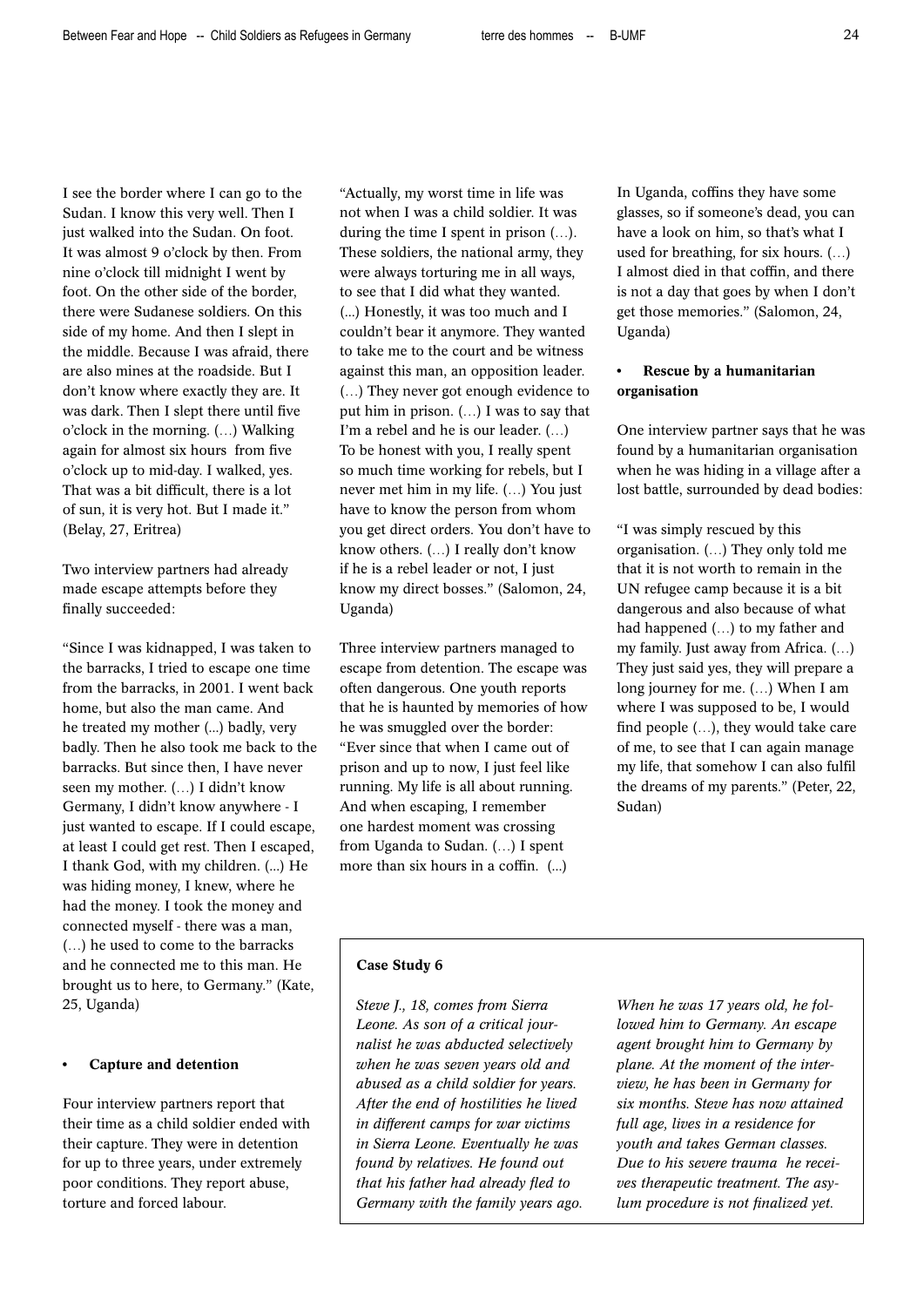#### 2.2.6 Escape to Europe

#### • Motivation to escape

The majority of the interview partners managed to flee to another country immediately after detention, release or escape from the armed group in order to protect themselves from the threat of being persecuted. However, one third of them lived in their countries or regions origin for a while, under difficult circumstances, until they had even more motives to escape.

"In Kinshasa, when I got to this orphanage, it was really strange. So, I had no place to sleep, this was a centre of which people say: You street children, you come to get food, in the morning, midday and evening. When you have eaten, you go again. Because there was no place at all where you could put up. When I went to get some food in the morning, I always stay there, I don't know the capital. I always walked around (…), I see people walking, here, there. When I see that it is midday, I go, take my food. I tell them I don't have a place to sleep, if they could find one for me. (...) If I had a place there where one would have said we take care of you, you will go to school, then I wouldn't have had to leave the Congo." (Jean, 16, Congo)

Some interview partners indicate that while they were still living in their home country, they were afraid of being exposed to the revenge of community members, since they were former rebels. They report incidents when former rebels were murdered.

"It was so difficult for the rebels because everybody stares at you. At every move you make, they stare at you. And we feel guilty in every second. (…) And you were very, very, very lucky if you came across a foreigner. You want anything: he or she will give it to you. But if you come across somebody that is of your colour or

somebody that is from your same land, then you are in big trouble. (…) Then you are down." (Steve, 18, Sierra Leone)

The interview partners who remained in their country of origin after having been associated to an armed group report specific threatening situations which were catalysts for their decision to escape:

"I was in Sierra Leone and I was working there in a garden for a man. I was there with the hope that maybe one day I can find a family member. I was there and two boys pass by and point their fingers at me. I didn't know what they wanted. (…) Suddenly these two boys come back to me again and say: You bastard, it is time for us to revenge what you have done to us, now it is our time to pay back. They wanted to beat me with wood and I ran away." (Hassan, 16, Sierra Leone)

#### • Preparing the escape

The reports of the interview partners often contradict the picture of criminal smuggler gangs who facilitate their "victim's" journey to Europe out of greed and using unethical means:

"When I think about it today, I see people who risk everything to save people's lives, to give people a new start without knowing if they will see us again one day or not. They have no interest to see us again but they think that some time we will not forget that I was rescued and that somebody helped me. Simply to start a new life, this was the feeling that they always showed us." (Peter, 22, Sudan)

One male says that he was found in a camp for displaced people by relatives who organised his trip to Germany where his father was living. The other interview partners decided to escape because they did not see any other way of surviving. They did not necessarily choose Germany as their destination but grabbed whatever chance they had to escape. Until their arrival, they often did not know where they would end up.

"I didn't know where to go, I didn't know if it somehow would be a white country." (Hassan, 16, Sierra Leone)

Within the group of the interview partners, the organisation of the escape took three different forms: they either paid the facilitators of their escape with their own money, friends or relatives of their parents organised their escape, or they were brought out of the country by humanitarian organisations, which were usually religious, or by individuals such as priests, without having to pay anything.

# 2.3 Situation in Germany

# 2.3.1 Arrival in Germany • Arrival

The interview partners describe their arrival in a completely different world. Many report that they did not understand where they were, even after they had arrived in Germany.

"All the places we got to were so strange and so well organized and advanced for my thinking, for my understanding, for oh my God! Everything was so - was so complex. Everybody I saw was in a rush. (…) It was like everything was totally in order. You know, I almost lost him (the person facilitating the flight), I almost lost him while I was looking. I wanted to pass time to feed my eyes. It was so - it was so - it was so fine. It was like: Man, there is a world somewhere. Like you pass the time looking and looking. (…) Every words I've met, at every station we stopped, I couldn't read none. (…) I saw the way people attend to other people, the way they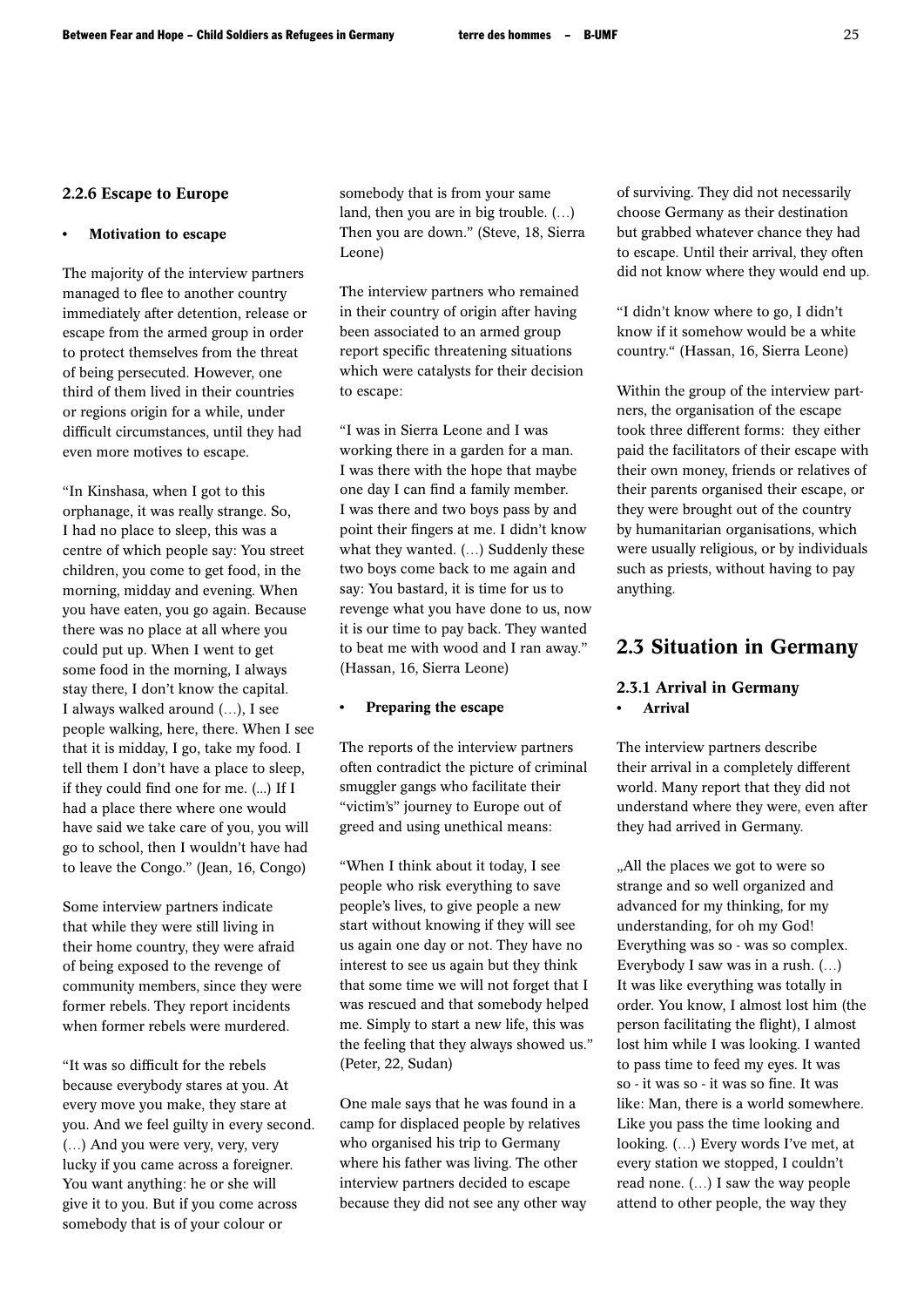communicate, you know, it was so, so different. It was kind of a different world, a civilized heaven on earth or something, I couldn't think of the right adjective to qualify that very particular day I stepped out of that country." (Steve, 18, Sierra Leone)

#### Case Study 7

*Mike M., 24, is from Sierra Leone. At eight years of age he was abducted by the RUF, his parents were killed. After six years as child soldier he managed to flee. He came to Germany when he was 14 years old and was placed in a youth housing project. Mike received therapeutic treatment over years and graduated in secondary school. His asylum request was declined, but during the judicial proceedings he was granted 'suspension of deportation' due to humanitarian reasons. After graduating in secondary school, he started a family. Mike is father of three children. He has an unlimited residence permit and works as translator.* 

## • Initial contacts and informal networks

All the interview partners say that after their arrival in Germany, they first sought for help by people who looked African and who helped them:

"Fortunately I come across a black man, (…) being able to come to my rescue. That is where I come to learn that for we - when you need a help for us Africans, you have to find a black brother but any other place, nobody you know. Because it's only a black man who knows what another black man is going through (..). So he tried to assist me, you know? He said it's okay, you are welcome and you are

now in Germany. (…) He said this is Europe, and then he directed me towards the Federal Office." (David, 19, Sierra Leone)

# 2.3.2 Procedure for granting asylum and residency

#### Reception and allocation

Several interview partners describe their experiences during the asylum process : they registered at the Foreign Resident Authority or at a branch office of the Federal Office for Migration and Refugees. Usually, they got a train ticket and had to go to a central institution responsible for the initial reception centre located in the area that had been allocated to them, where the asylum hearing usually took place too. The early days in Germany were characterised by procedures and swapping of places which were hard for them to understand and where they do not have the right to decide for themselves.

One female interview partner reports that the relief about the successful escape outweighed the difficulties such as inappropriate accommodation and frightening train rides alone in a strange country:

"First I registered myself and then I got a schedule where I should go. The first night was very tough, we had such small beds and such a thin blanket, although for me, that was good. Somehow a new life, everything from the stress and everything I went through. Then I got this schedule. I didn't even know a word of German and had to go from (point of arrival) to (large city in another State). There I thought how do I get there, where is it? What can I say? (..) And then I met this woman, at the train station. I only showed her the schedule all the time. The woman came with me up to (large city) and I took suburban train. There

was a big ship in (large city), at the (river), a very large ship. I think this is going to be demolished. The refugees were coming from everywhere and it was very cold – new life, new people from everywhere, you know? (…) There were very many people on this ship, and all of them were brought away one after the other." (Grace, 25, Uganda)

#### • Asylum hearing

Some interview partners remember that the asylum hearings and the related procedures were incomprehensible. They describe the atmosphere during these hearings as sometimes unfriendly.

One male interview partner who was 15 at the time explains how he felt lost and exposed at the Federal Office for Migration and Refugees, how he missed his home country and his family to which he could not go back:

"Okay, the worst time in my life was in this Federal Office. (…) It was just a horror. (…) The people were completely unfriendly, okay? So, we didn't have a value, us people there. (..) Nobody wants to listen to you, nobody wants to know how you are, nobody. Everybody is just interested in the paper which you have, or they give you another paper on top of it, that I cannot read. Everything for me was like: What is this? And nobody is reading it for you to explain it; I am just feeling homesick. I miss my father, my mother, everything that I lost. This was a time when I was just finished." (Peter, 22, Sudan)

However, a female interview partner describes this period positively: from the beginning, she received psychosocial support because of her psychological status: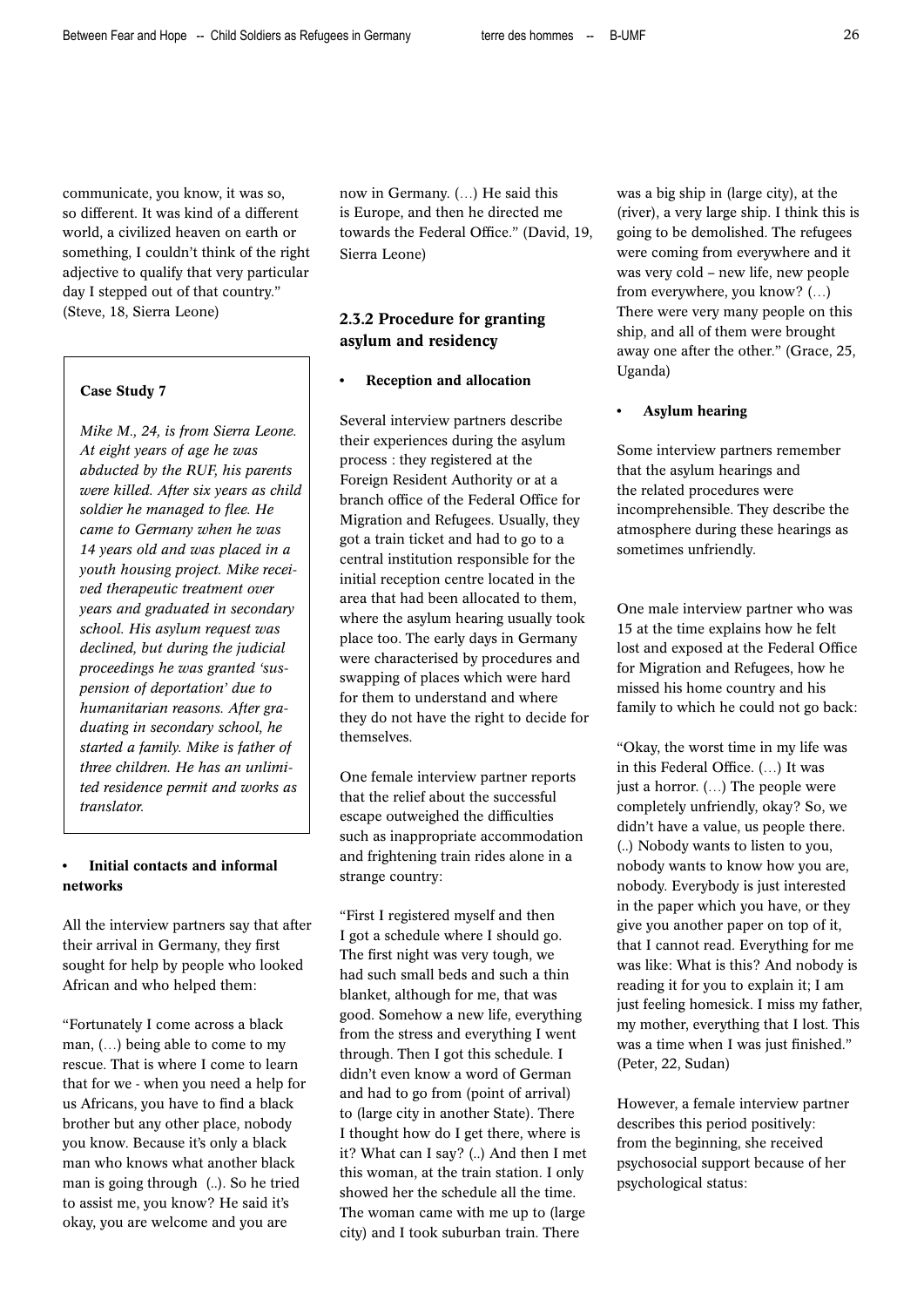"Then they have such an interviewer from the Federal Office (…) who interrogated me, for three hours. I was lucky because I was so burdened by my past experiences so that the (social worker) was allowed to come with me. (..) And she held my hand throughout the interview, and this was a very, very big support." (Grace, 25, Uganda) While many interview partners highlight the pressure they felt regarding the conditions of the asylum procedure for , this young woman describes her attitudes within this period of time, seeing the problems in Germany as subordinate to the situation in her home country:

"They said you have to wait for long until you get a reply, and it was all just about life. But for me, that was luck, that I was out of all this pain, the whole stress, the whole trauma of my childhood, I mean the difficult life on the boat with the cold, getting up at five in the morning, like in prison, but that was not so important for me. I looked at it as something being normal. Because I was happy by then." (Grace, 25, Uganda)

#### Assessment and definition of age

Many of the interview partners who entered Germany when they were still minors report that their birth of date was changed during the asylum procedure. Two of them were declared to be 16 and thus became "eligible for asylum", while two others were declared to be adults. All interview partners say that they did not receive any explanations and that they found it incomprehensible and scary that their details had been changed. They felt powerless and this was a strain.

"The first thing was my date of birth, (…) I go to this man, the concierge, he says he cannot speak English, but I say: Wrong. That was desperation at its highest. (…) I had given them my date of birth, and then I get the

#### Case Study 8

*Abdoulaye M., 18, is from Sierra Leone. His father was an active member of an armed local self defence unit which tried to resist the attacks of the RUF. Abdoulaye had to participate as a child. When he was approximately twelve years old, the RUF attacked his village. His mother was brutally murdered in front of him and Abdoulaye was abducted to become a child soldier. After a relatively short time, he managed to escape and return to his home village. The reason for his flight from Sierra Leone was the threat of a local sect, which, after the death of his father, intended to initiate him by force. A catholic cleric organised his escape, at the age of 16 he arrived in Germany by ship.* 

paper back and I read (changed date) although I was born on (birthday). They put an additional year so that I was already 16 years old. (…) Nobody is interested in it. He says: No. That is why I went to the concierge because I had given my filled forms to him. The concierge looked at me and said he had no clue. And then I just tried to talk to someone, I said the birthday is wrong, (…) I didn't write this because what I had written was crossed and then another thing was put there. I was afraid, I wanted to know why."(Peter, 22, Sudan)

#### • Federal Office for Migration and Refugees decisions and residency

When the interviews were conducted, the asylum procedure had not yet been completed for three youths and one minor had not yet applied for asylum. The Federal Office for Migration and Refugees had granted protection from deportation on humanitarian grounds to two youths and to one according to the Geneva Conventions. One female

*He was placed in an accommodation facility for adults and lived very isolated in a small town. Over a year he was denied the possibility to attend school, instead he had to perform unpaid, charitable work. Through fellow Sierra Leoneans he came in touch with a counselling centre where he received psychological support. This centre could achieve that he was allowed to attend school. By now, he is attending the 10th grade of secondary school. His asylum application was rejected, he only was granted "exceptional leave to remain". Legal action has been taken and is on-going to challenge the imminent deportation. At the time of the interview he had just become eighteen years old.* 

interview partner had been accepted for asylum according to article 16a of the German Constitutional Law. She recalls how she was notified:

"Then I got a letter from the Federal Office. (…) I went there to (social worker) with my letter, and what was it? You are accepted! You have a passport and you get a visa, one to two years! I was at a friend's place, we hugged very hard, I cried and screamed out of joy, because I knew how many people were sent home every day. (…) This was a breakthrough." (Grace, 25, Uganda)

However, the Federal Office for Migration and Refugees had rejected the applications of seven interview partners, usually with the rationale that they had not been politically persecuted.

"I was rejected. They said that my statement was not on political grounds. But for me it was more than political. Because political people, people in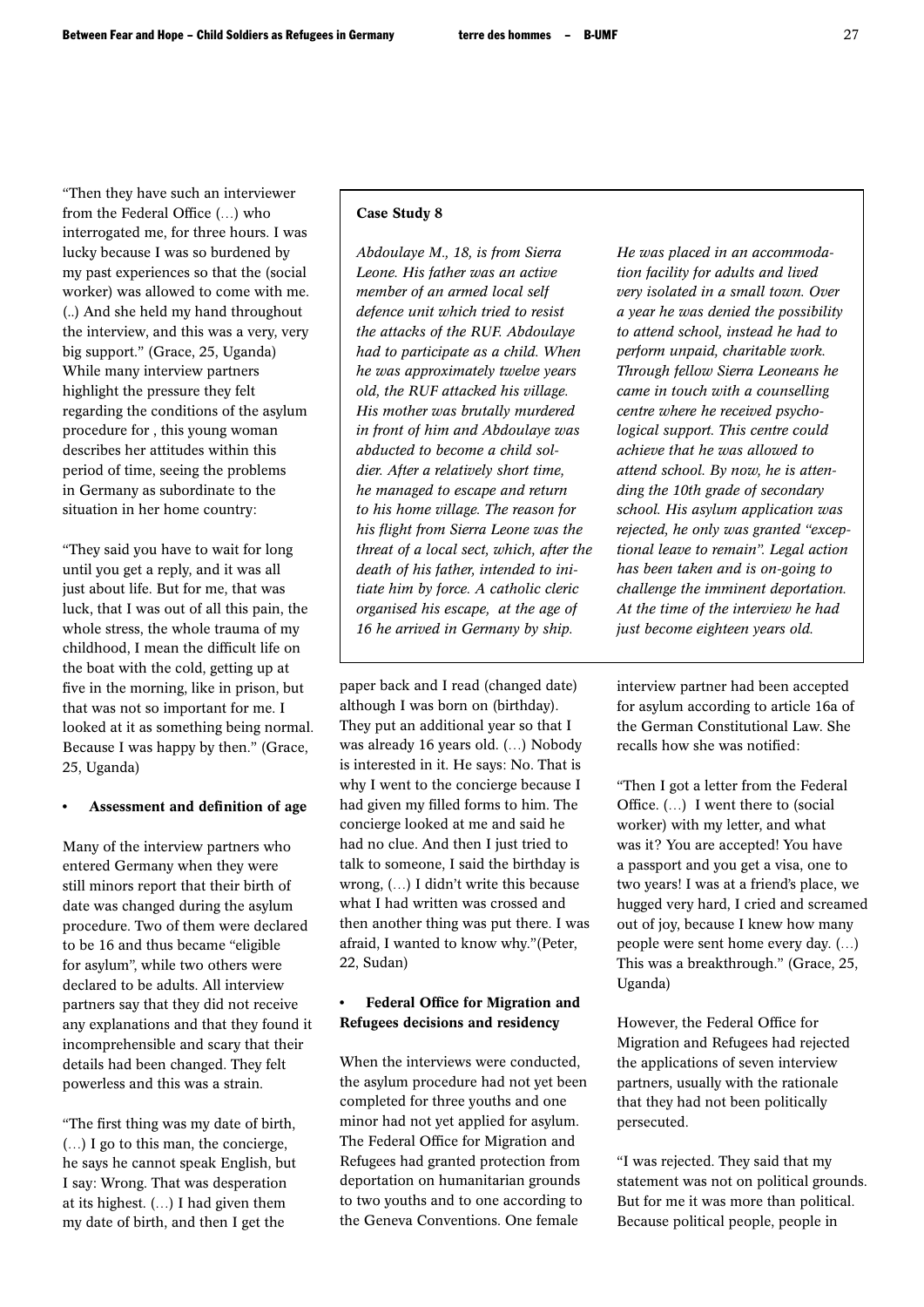politics, people who are really in political problems, some happen to them a short time. (…) Some governments, they just take over and these people start suffering until the government is gone. But there are some people, some other people who suffer from the beginning until sometimes until the end. (...) For me it was not the government searching for me. But it was horrible for me." (Kate, 25, Uganda)

During the hearing, one interview partner did not mention that he had been kidnapped at the age of 12 and later been forced to participate in attacks against villages and in battles because he was ashamed. He only mentioned having been used as carrier. His application for asylum was rejected. The rejection of another interview partner's application by the Federal Office for Migration and Refugees was revised after a psychosocial centre for refugees and trauma victims intervened. He was granted protection from deportation on humanitarian grounds.

The remaining six interview partners appealed against the decision. In the case of one interview partner the court proceedings are still ongoing and the case of another male interviewee was rejected again. Four interview partners were granted protection from deportation by the court. They had received support by psychosocial centres and other advising bodies.

Two of the interview partners whose application was rejected were granted "exceptional leave to remain" in Germany. The court case of one of the interview partners is ongoing while the other interview partner had just received information that he would be deported. He reports that he has been living with an "exceptional leave to remain" for several years and hoped he could stay.

"I was thinking, these people know that I'm in a big threat. Because, as I have been inside a war, I - I did many terrible things, that's - they should realize that I can't go back to that country to - to do anything. My life is in danger. So I think that these people will not send me back. So after they allowed me to work, they even give me a passport so that I can do any - I can work anywhere, at any time. So I started this my work. It's one year- one year, one month fulltime work. Then they - they wrote me that I have to go to - I have to go and see my embassy. (…)So I went there, they identified me. After two weeks (…) they wrote me a letter, that I should willingly go and say to them that I want to go back, (…) from now till January 15. If not, they will deport me." (Abdul H., 25, Sierra Leone)

At the time of interview, seven interview partners had a residence permit for up to two years only. Two interview partners had received permanent residency. One interview partner describes her feelings about her long-term prospects in Germany:

"Today I am here and very, very happy. Since January, I have an unlimited residence in my passport. I have got all papers for the application of a German passport. What a dream." (Grace, 25, Uganda)

# 2.3.3 Accommodation and care

### • Initial accommodation

Only one of the interview partners was immediately given accommodation in a youth welfare institution after his arrival in Germany. The other minors and adults were first brought to big central institutions where they shared rooms with other adults.

"They brought me to a place where adults were staying. (…) Nobody cared about me. I just cannot sleep at night, I get these dreams, nightmares, I dream bad all night long and in the room where they put me, in the moment I manage to fall asleep the people start to become loud, and I just cannot sleep. (...) There are six beds in my room but for now, we are four living there." (Hassan, 16, Sierra Leone)

One interview partner reports that the institution for initial accommodation reminded him of the prison from which he had escaped because of the control, the guards and the way food was distributed. He therefore had negative feelings towards it.

"It was a transit camp with security and they give you a card, they carry everything away there. I had new clothes, new underwear, and then they showed me my room. (…) And then they show you papers, the rules, all the regulations of the camp and everything. (…) The first experience in Germany is like: I tell you, you better go back to where you came from. This is what I thought. (…) We all have to line up, like prisoners. Again lining up and waiting for the food. This was like in the prison where you were, where I was coming from." (David, 19, Sierra Leone)

# Being taken into care and youth welfare services

All the interview partners who came to Germany when they were minors were appointed a legal guardian: five were taken care of by a legal guardian attached to the youth authorities, three by a legal guardian working for an NGO and two interview partners did not specify. All of those who had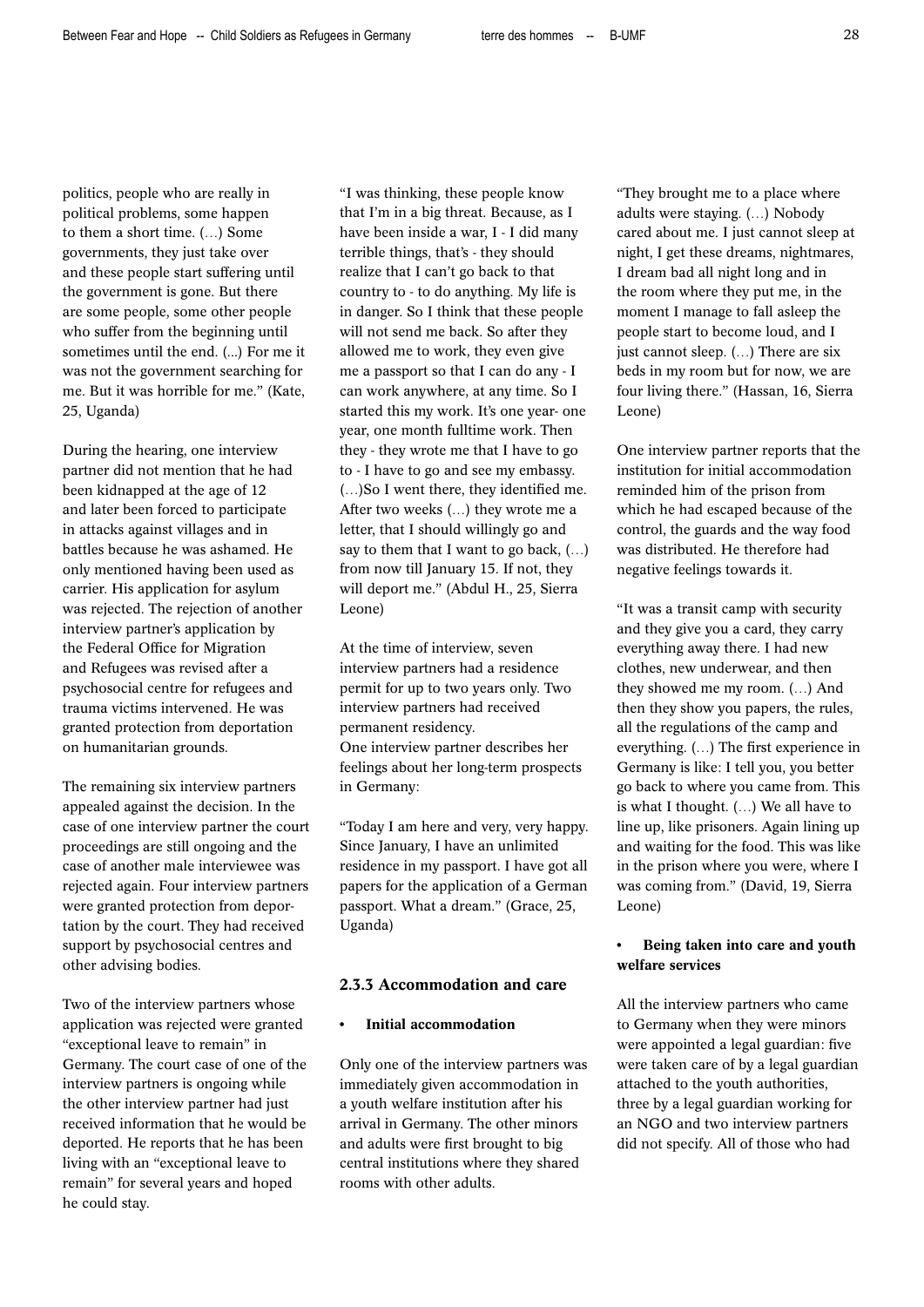#### Case study 9

*Kate K., 25, is from Uganda. When she was nine years old, her father was killed by a rebel attack. She was severely injured during the attack as well and is still suffering from the consequences. When she was 15 years old she was abducted by a soldier from the national army and was forced to live with him in a military camp in forced 'marriage' for six years. During this time, the soldier mistreated her and sexually abused her. Together with her two* 

been or were still cared for by a legal guardian working for an NGO report that s/he played an important and supportive role in their lives.<sup>42</sup>

"And when I arrived in Germany, everything started a bit difficult with the language and the different things and the culture, everything was just a bit complicated. When I was appointed to a legal guardian, things started to get better. It is actually quite okay now. And I got support from everywhere, from the youth welfare office and from my former guardian." (Mike, 24, Sierra Leone)

The youth authorities' legal guardians are mentioned less often and thus appear to have a less important role.

Half of the youths who had entered Germany as minors were *childen she eventually managed to flee to Germany. She financed her escape by plane with money she had taken from her 'husband'. Her asylum request was rejected. With support from her therapist she was able to take legal action against the decision and obtain 'suspension from deportation' due to her illness. Now she has a limited residence permit. Due to her disability she is unable to work.*

accommodated and cared for in youth welfare institutions. Their reports about their experience of safe living conditions and receiving support are positive:

"Generally I feel better here because I have a place to sleep here, I go to school. I don't have to try to move on my own. They give me food. They support me well, when I have a problem I tell them about it and they help me well."(Jean, 16, Congo)

The staff in the institutions are the persons the youths have most connection to at the beginning.

One interview partner describes his new life in the youth welfare institution and how he compared it with his experiences in the military. He is torn between feelings of sympathy and trust towards the staff, and general feelings of mistrust:

"It feels fostered. (…) It's like being in an environment where you have the facilities to speed up your dreams. (...) It's different. (…) At first it was strange to me, but I came to understand it. We have people, governing us, officers, caretakers, this and that, taking control of everything. I was given an apartment. Not the whole house, just a room for myself. I was enrolled in

a school. The school is still a refugee kind of school: my school comprises of strictly refugees. But it's still a school. And then the organisation which we are being governed by takes us around sometimes, in their own way. You know, they carry little things in their own way that could please us, that could really, really, really please us. (…) The organisation that is governing me now at least they are concerned, if I may say. Or due to the job, maybe the job makes them to be concerned. Probably they are not personally concerned or caring about our situation. But let's look at it from the aspect of the job. They are concerned. They help sometimes, although they are not God. They cannot really help everybody because they too, they have their own private problems. But they tend to help when there are problems where believe they are capable of helping. In my country, in such situations that happens to be my mother – in my motherland, they don't give a fuck about you. So, now comparing in a foreign land, where nobody knows you but still tries to help in a way he or she can help, at least it's appreciated. I'm just talking at this present moment that I'm in. So I don't know what's gonna happen tomorrow, maybe tomorrow they will kick me out, like: get out of our land, we don't want you any longer. Nobody knows anything. I'm just talking due to this present situation I'm into now. For the up-keeping, they are really trying to make us feel okay." (Steve, 18, Sierra Leone)

One interview partner was at first given accommodation in adult housing. He said he was 15 years old when he first came to Germany, but his age was defined as 17 years during the assessment. In a situation of crisis because he was psychologically stressed and overwhelmed by the living conditions, he was transferred to a group in which youths lived together. He however had difficulties to accept

<sup>42</sup> There are three different categories of guardians in Germany: (1) the individual guardian (Einzelvormund) is a private person who takes on a guardianship on voluntary basis; (2) the legal guardian working for an NGO (Vereinsvormund) is assigned by an NGO that is recognised for guardianships, and usually is a social worker; (3) the legal guardian of the youth authorities (Amtsvormund) is a staff of the respective youth authority who however should act independently. All three categories of guardians are biased lobbyists of those entrusted to their care.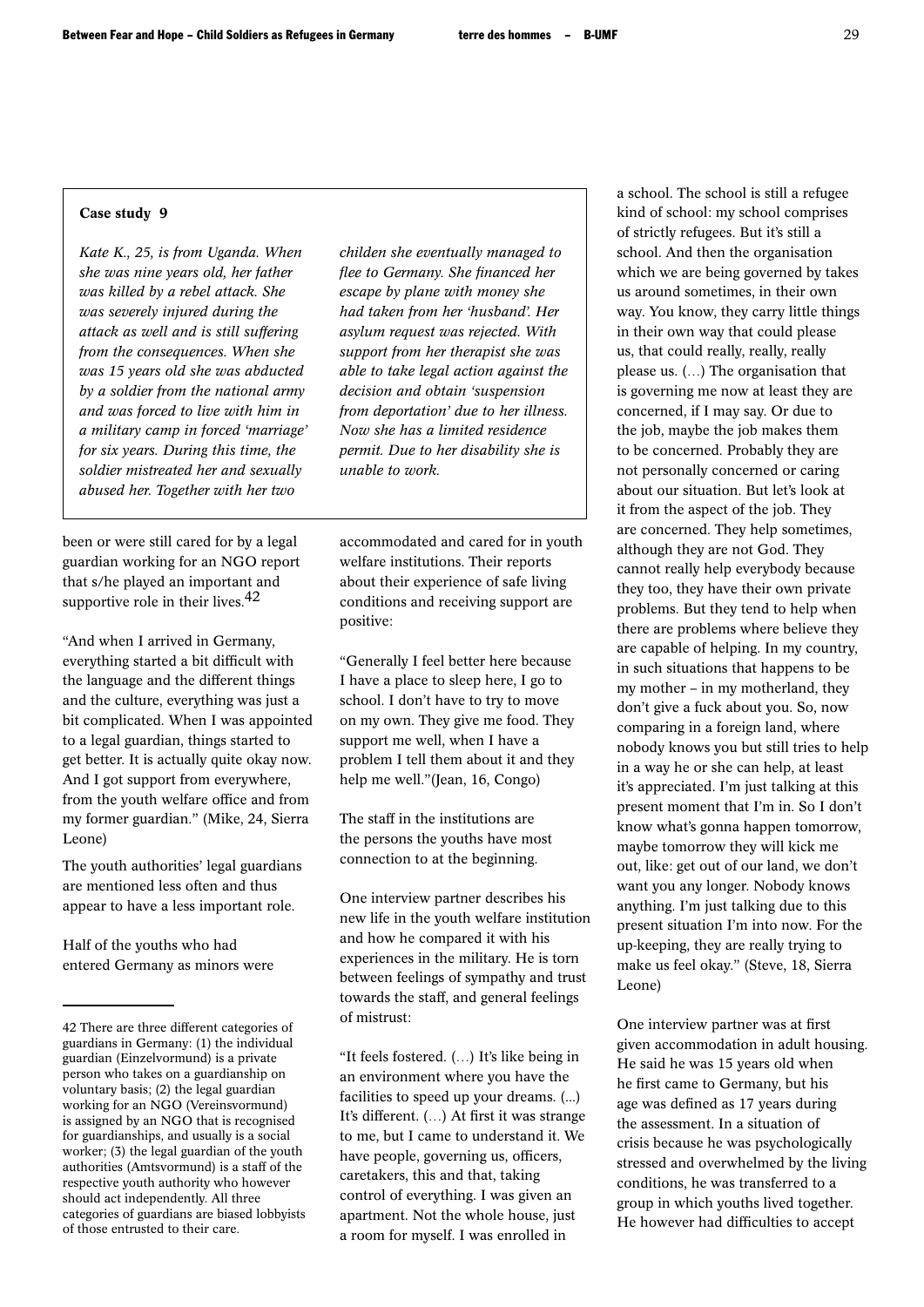#### Case study 10

*Grace C., 25, comes from Uganda. She informed the author of this study about her experiences as a child soldier, but does not want them to be published. A soldier who knew her parents helped her to escape. Shortly after her 18th birthday she arrived in Germany by plane. Because she received a lot of professional and voluntary help right from the start, she was able to attend school and graduate* 

the "control" of the staff after he had been "under control" in the military and was no longer in the collective adult housing unit. The conflicts in the group of youths with whom he was living escalated and he had to leave. He was then once again given accommodation in an establishment for refugees.

# • Accommodation in institutions for persons seeking for asylum

Most of the interview partners, including five minors, were given accommodation in institutions for asylum seekers. One interview partner recalls the time when he was brought to a home for single men by a staff member of the youth welfare office:

"But then she told me: 'Unfortunately, I have to tell you that I will bring you to a house where you have to look after yourself.' I was not afraid. 'But you have to take care by yourself, but when you have problems' - then she gave me her card. 'Call me.' (…) Okay, and then we get to this home. She told me right away that all of those living there are adults." (Peter, 22, Sudan)

Some interview partners describe their desire for more care and support, and say that they did not feel comfortable in *in secondary school. Soon she will complete a qualified apprenticeship. The long lasting therapeutic treatment contributed to her psychological stablisisation. Almost two years after the submission of her asylum application, she was granted asylum under article 16(a) of the German Constitutional Law. By now, she has an unlimited residence permit and would like to apply for the German citizenship soon.*

the institutions where they shared their rooms.

One of them reports how he felt when he was given accommodation in a faroff village with another minor, without the possibility to go to school and nothing to do.

"It was very difficult to live there because I was there with one other boy, he is also from Sierra Leone (…). The boy attempted suicide several times, he want to kill himself. I said no. (…) So I always intervened, all these things. He said, what type of living is this? We came at least for us to seek protection, you know, and these people, all of a sudden, where they take us, no, nothing. There in (village) there is nothing, no shop, nothing. Sometimes we have to walk, it is seven kilometres from (village) to (small town), we have to walk by foot, seven kilometres to (small town), and we buy some food to eat and we go back. So it was very difficult, the boy was totally out of mind, you know? (…) He decided it was better for him to go and die in Sierra Leone then to come and die here." (Abdoulaye, 18, Sierra Leone)

He also reports that staff of the youth office who wanted to help the youth to get accommodation in an appropriate

institution failed because of the resistance of the head of the office: "Mr A (employee of the youth administration) said: Ah, I saw in TV, they criticized Germany that it is the only country in Europe where young asylum seekers are allowed to live alone, and it is against United Nation law. He told me that. He said that for that reason, he wanted to write something to the administration, so maybe they can find a - how do you call this - Kinderheim, where children are living. (…) He was trying, trying. (…) They refused all these things. I don't know. But the man was very sympathetic. Mr A said: I don't think it is good for you here, if you continue to stay here, you will not - maybe you will do something stupid." (Abdoulaye, 18, Sierra Leone)

All the interview partners describe the institutions for accommodating asylum seeking persons as daunting places. One talks about his first impression of the housing where he had to live as an unaccompanied minor:

"I saw the house and I thought: my God! I was sitting inside a car like this, and the taxi driver (...) asked me to come out. I said: Come out where? He said: here of course, you have reached your location. – Which location? - It's this. (laughs). Then he went to the back and removed my bag (laughs) and dropped it. I said: Let me come with you. Then he called the concierge who came over. He was speaking English and he asked if I was speaking English - I said yeah. He had already got information about me. He said that, this is the place where I would stay. It was a horrible building." (David, 19, Sierra Leone)Some of the youths report that they were housed in buildings where drugs were sold. They lived with adults who had nothing to do and no prospects. Two interview partners however stress that, compared to the conditions in their home countries, the discomfort in the institu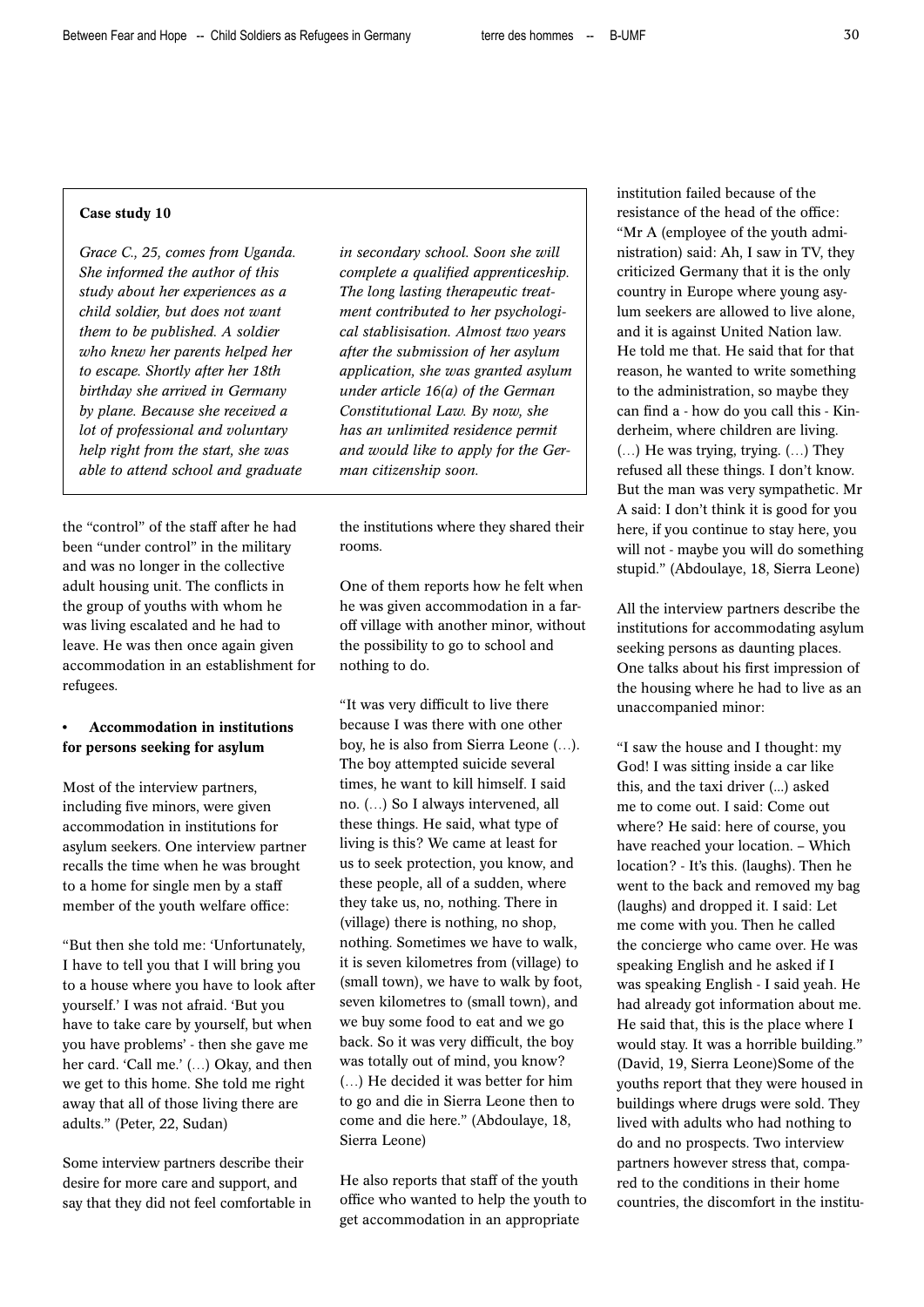tions where they were accommodated did not seem important.

"You can't compare this to living in a wooden house with maybe 20 people in one room. Boys have to sleep on the floor or you take your sleeping turn by turn. When one wakes up, he leaves for you to sleep. Then compare it to a place where you have escaped to. This place too, is not so conducive, but you have electricity, you have water to bath with. At least the bed you are sleeping, you are the only one in it. At least for that little bit of experience, you would always say it's okay." (Steve, 18, Sierra Leone)

#### Case Study 11

*Rose P., 19, is from Uganda. When she was twelve, she was abducted by rebels and her family was killed. She was held captive for five years. As 17 year-old she managed to flee. She was pregnant when she arrived in Germany. She was granted 'suspension from deportation' due to humanitarian reasons and has a limited residence permit. She receives therapeutic treatment due to the severe trauma she is suffering. She is living in a private apartment with her children and is participating in an integration class.*

One young man reports that some of the details of the housing (for example long corridors and shared rooms) brought back memories of traumatic experiences in prison. He was then allowed to live in a better place where he has his own apartment.

"When I was in prison, I was arrested with one guy. He was called Joshua and we had been staying in the same hostel. Then, a few months later, when we were in prison, he died and I slept with his body and some other dead bodies

for almost a week-end. (…) The first place where I was living, it was not so nice, it was like - the way it was built, I mean, it was so complicated. It had a long corridor, a very long corridor, and in the room where I was staying, I was sleeping with some people. Some were sleeping on the ground and it was really just not so easy for me, bringing back memories, seeing someone sleeping just on the ground always (crying) - my friend, just, when I'm sleeping just between both of them." (Salomon, 24, Uganda)

#### • A flat of one's own

When a residence permit is issued, refugees are allowed to move out of their shared accommodation and to get their own flat:

"Yes, and then I set up my own flat. I just have an old sofa, but for me, it was like a dream. New life, residence above all, a whole year without having to go there to get a new visa every month. Oh, that was beautiful." (Grace, 25, Uganda)

### 2.3.4 Maintenance

#### Maintenance in youth welfare institutions

The interview partners who are housed in youth welfare institutions report that they are comprehensively cared for: their means of subsistence, school material etc., are all provided:

"Whatever you do, they buy it for you. You don't have the permission to buy anything. They only say that the money they give to you is for your own personal things. They buy your few things. Not that they buy luxurious things or fashion, but the little up-keeping is different, they just take you with them." (Steve, 18, Sierra Leone)

#### Living of benefits related to the Asylum Seekers Benefit Act

Young refugees who are not housed in child and youth welfare institutions have to make do with the benefits given them by the Asylum Seekers Benefit Act during the first four years of their asylum procedure. Only after one year they can apply for a work permit, a job or training scheme.

If they decide to go to school, they remain dependent on these social benefits which are then cut and from which they have to finance their food, clothes, electricity, public transport, school material etc. The interview partners report how difficult it was to meet their needs with the little amount of mone $x^{43}$ :

"The money we receive here - now I am getting 170 Euro for a month $44$ . and if for example I pay 50 Euro to my lawyer (...) and I have to buy food for the month because that is what I used to do, by food, maybe I was paying over 50, 60 Euro just for food. Sometimes I have to buy a book, like today also, now we have to buy a new book for German classes, you know. And now they give us the book number to order it. All these things. Sometimes I have to buy a card to charge my phone. Now it is over two months, three months that I haven't charged my phone. (…) So it is very difficult. For example my food, I can only get African food in (big city), there is the only place where we have an Afro-Shop. So I have to take the bus, it's almost 10 Euro from here to

<sup>43</sup> Since that time, the benefits have been increased following a judgment of the Federal Constitutional Court of 18 July 2012 because they violated the "fundamental right to a decent minimum income". Federal Constitutional Court, 1 BvL 10/10, 18.7.2012.

<sup>44</sup> The costs for electricity in the home for asylum seekers are retained by the social welfare office.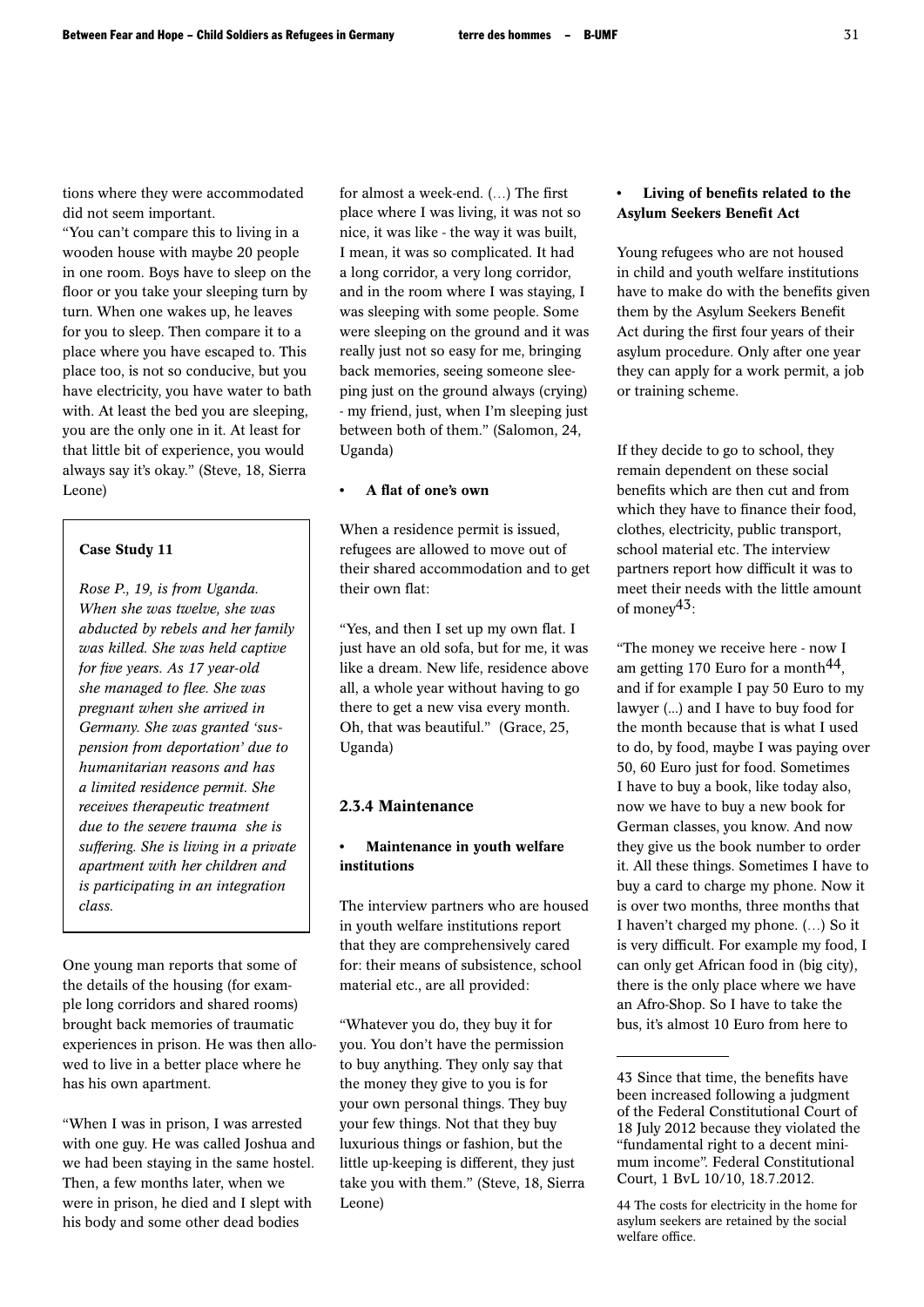(big city), to go and come back. So I used to buy a ticket for the whole state which is cheaper, it is 18 Euro. So I use it, I am going there, I buy a lot of African food and I bring it home, you know. This is the way I am living." (Abdoulaye, 18, Sierra Leone)

One interview partner reports that he only received 190 euros per month since he was a minor. It was impossible for him to cover his living expenses and school materials. He therefore tried to get a job without a work permit. But since he did not have the right to work he was unable to defend himself against poor conditions at his workplace.

Asylum seekers can be forced to work for one euro an hour, "serving the public good". One interview partner reports how he was denied the right to schooling although he was a minor and how he had to work under threat of having his financial support cut.

"God knows everything of what we went through. It's very difficult. I was in (village) doing communal work, you know, we worked for eight hours a day. Here also in (small town), we worked for eight hours a day, and it was very hard. Sometimes we worked in a forest like this, you alone, you clear all these things. It was very difficult. But I have nowhere to complain. So we just have to do it. Because they said that we have to do it; if you don't do it, you will get no money. (…) Later, when I came to (village) we worked sometimes in the graveyard, in the forest, it doesn't matter, any type of work. They will just say, you have to do this, you have to do this." (Abdoulaye, 18, Sierra Leone)

#### • Job and occupation

Six of the interview partners at the time of interview were already working. They stress the importance of

#### Case Study 12

*Abdul H., 25, is from a rural farmers' family in Sierra Leone. After the death of his father, his family was unable to continue to finance his school fees. He started an informal apprenticeship as a tailor at the age of twelve. Shortly after, his village was attacked by the RUF. He was forced to particpate in the destruction of his village and afterwards abducted by the rebels. For years he was forced to participate in hostilities and attacks on villages. When he was 18 years old, peace talks were initiated and the fighters were sent home. However, Abdul H could not return to his village since he was threatened due to his past* 

earning their own money and not depending on benefits anymore:

"Up to now, I have not been without a job. I always work. (…) As I said before, I can earn my money myself very well. Maybe I even earn more than some people who went to study. I have my regular job, and I have a good income. And I am also working as an interpreter, I even work for (office of a public administration)." (Mike, 24, Sierra Leone)

### 2.3.5 Education and training

Most of the interview partners stress the importance of education and training. They are highly motivated to go to school and to learn. They look at education as very important for their future.

"I like going to school. I like the school because I am telling myself, without school I won't get far in life. (…) In order to be someone in life, you always

*as a rebel. With some money, which he still kept from his time with the rebels, he financed his escape by ship to Germany. Due to fear and shame he has not mentioned his abuse as a child soldier in the asylum hearing. His asylum request was declined. Abdul H. lived with 'suspension of deportation' status for years, worked and tried to 'forget' his past. In 2009, he was threatened with deportation and he started to be affected by massive trauma symptoms. Only now the 25 year-old started to make use of therapeutic help. In an appeal of his asylum case he is now trying to obtain protection from deportation.* 

have to study in order to become intelligent. Also when you are working, when you know that you completed your studies, then you are able to manage situations well, or also at work, you know how you have to behave. This is why the school for me is a really good thing. (…) I am always busy learning, learning a lot so that I can make it up to university if I have the means." (Jean 16, Congo)

# • German classes and integration courses

Those who were housed in youth welfare institutions took German classes:

"With German, well that is a bit difficult, it is hard, I can speak a bit. (…) I know that I will still learn it. (…) I have to go to German classes, a language course. I do nothing else than learning all that." (Jean, 16, Congo)

Minors who were not housed in youth welfare institutions often had a big problem accessing education.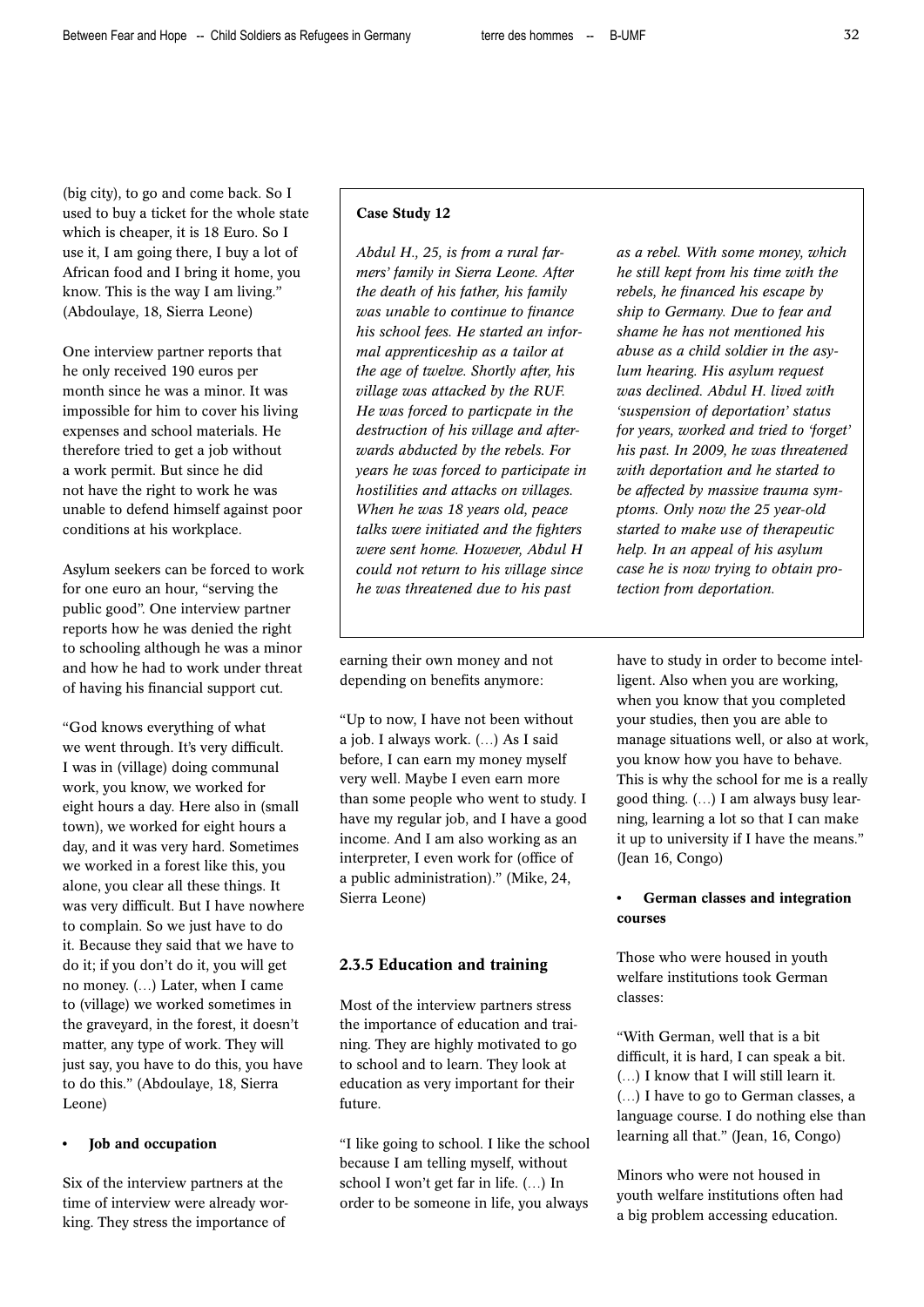One interview partner was able to attend an integration course before he started school, thanks to the initiative of a helpdesk worker who had to struggle with a lot of resistance from administrative barriers.

"She put me into an integration school. This is only for persons who are given a paper by the Federal Office: they will send them to study German for a while, maybe for six months." (Abdoulaye, 18, Sierra Leone)

Two other interview partners attended an integration course after having received their residence permits.

#### **Schooling**

Many interview partners stress the great importance of going to school.

Three interview partners were at first not allowed to go to school although they were minors and they suffered. Two of the 16 or 17 year olds had to push for the permission to go to school. They took their own initiative and were also supported by their therapists and advisors.

"We always told them before, we told them that we wanted to go school and learn something. They said no, no, no. They have no possibilities, nothing like this. (…) My house is here, and the next opposite there is one school, a middle school. So, when I was living there, every morning I saw these children going to school. I was not feeling good, you know? At that time, I would just wake up and go to work. But I was not feeling good, you know, until I told Mrs C (advisor) that I wanted to learn, I want to learn. And Mrs C found a way. But first Mrs B (advisor) tried in the administration and they refused, they said no, there is no way they can help me. I would have no right to go to school, all these things. So later she tried another way, and this is the way now. But now, I think it is better because in the school I have friends

and every day I am learning new things, which is important for me. (…) I like it. I want to lean." (Abdoulaye, 18, Sierra Leone)

## • Challenges and the need for support

The young refugees have to overcome language barriers and gaps in their previous education. One interview partner explains how difficult it is to use a computer since they had never before been exposed to them:

"At the moment I still find it difficult, you know, because (breathing heavily) not from the school work, from the school work I don't find it difficult, only that for example in Africa, I was not using a computer before. (…) I don't have good results in it, I don't like it. But I'm trying and my teacher, she understands that it is difficult because I was not using a computer before. I understand everything, but like for example if we are using MS Word or so. I am not so fast in typing. That is my problem. That's why last time one man gave me an old computer and so I can learn, at least to be faster." (Abdoulaye, 18, Sierra Leone)

To have to once again attend classes after having gone through extreme experiences as child soldiers can be irritating for some youths and it is not always easy for them to appreciate school:

"Even the school where I was going, I was not having a chance. I was seeing it like a waste of time. But with the therapy, at the end of the day I came to realise, yeah, it was something worthwhile. And then, the therapy also helped me to fight for something. Like - even though the school was difficult, you know, but it helps us. (…) We did something for the school and then they were proud of us and then we were also proud of them." (David, 19, Sierra Leone)

Psychological stress can make it hard for former child soldiers to focus on lessons since they also have to deal with traumatic memories. A former child soldier describes this problem:

"Sometimes I cannot study very well, you know, because I cannot - my thinking is not so, you know. I am not giving one hundred % efforts in my studies at the moment, I'm just trying." (Abdoulaye, 18, Sierra Leone)

One interview partner explains that he had hoped school would help him come out of his isolation and improve his psychological state but because of the burden of his experiences as a child soldier he initially remained isolated at school too. .

The environment in the housing units where the youths live can also be unfavourable:

"The situation in the home also, when the teacher gives us homework to do, alone at home, I cannot. And I cannot think, I have neighbours who are always loud and things like this. Yes, and the situation is very difficult for me." (Chérif, 20, Guinea)

The interviews indicate that the daily school structure can be a stabilising factor for the youths, and that experiencing success and good results at school can boost their selfconfidence.

#### • Professional training

Three of the interview partners were able to take part in a training scheme. When the interviews were conducted, two of them had not yet qualified. They confirm the stabilising and motivating effects of the training scheme on them.

"And then I did the training as nursing assistant, and we had our exams and I was the best student. (…) I am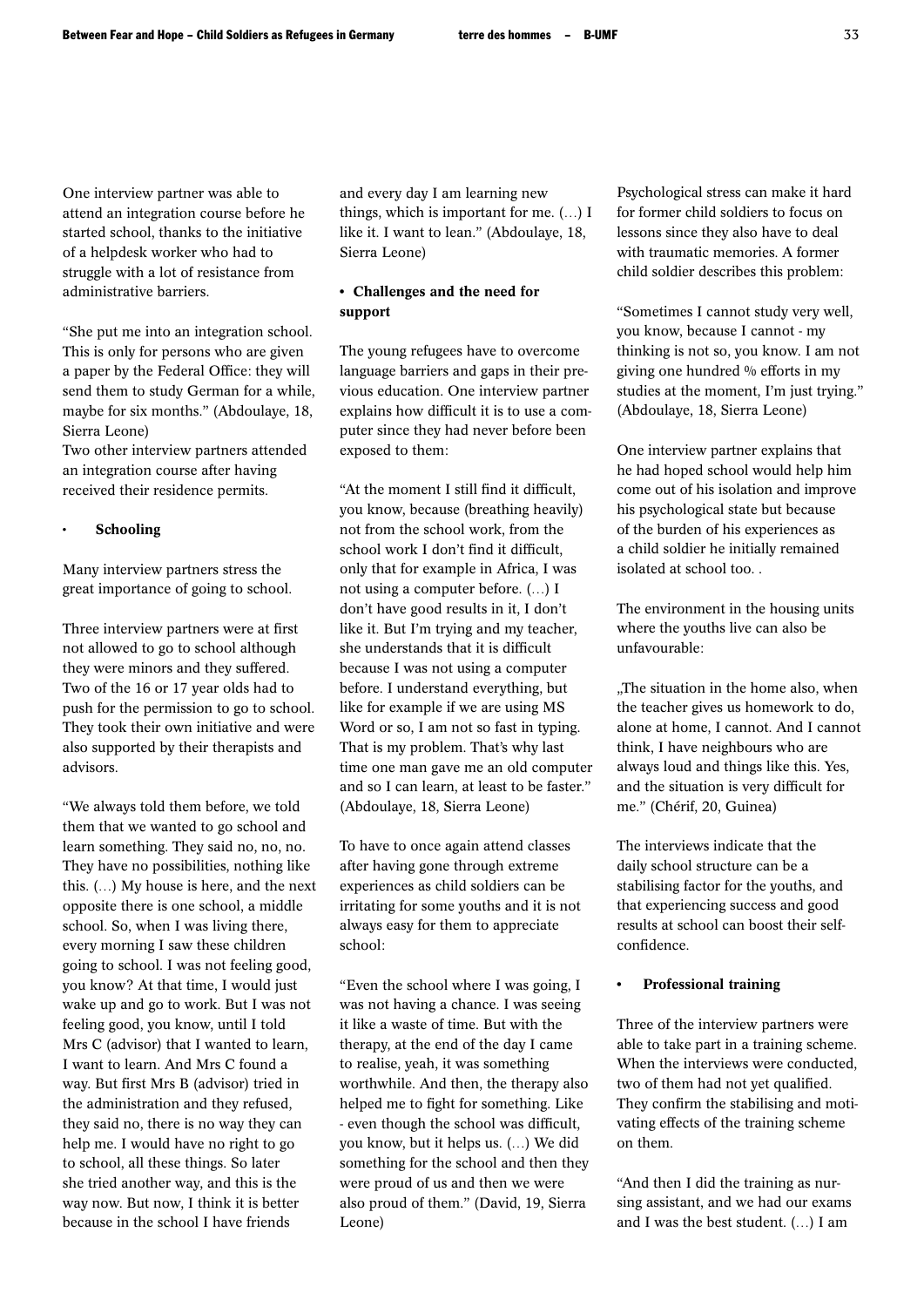nurse Grace now, nursing assistant. I have my qualification as nursing assistant. Great. Then I was also the best student here, it was published in the newspaper in Germany! It was a positive report, not like this and that, but as a qualified nursing assistance, within this year only, with all the problems of the language and all that, all the stress. And then I was there with the best result: 1.1 in practical subjects and in the written examination. Fantastic! (…) I saw myself and I thought oh God, me in Germany! In the newspaper! Being the best student! Yes, this was simply a dream." (Grace, 25, Uganda)

### Case study 13

*Belay N., 27, is from Eritrea. He grew up with ten siblings. Due to the poverty of his family, he was only able to attend primary school. When he was 16 years old, he joined the national army to financially support his family. After a short period of time he wanted to leave the military again, but he was denied to do so. Since he openly mentioned existing corruption and injustices inside the army, he was harrassed, for instance he was not allowed to take any holiday and was detained and convicted to penal labour. Since there was no possibilty for legally dropping out of the military, he escaped after eight years. Since he was being persecuted as deserter in Eritrea, he crossed the border to Sudan where* 

# 2.3.6 Stabilising factors and social support

In summary, it can be concluded that the interview partners attribute the stabilisation of their well-being to a combination of different factors – mainly the general conditions, security and social support, but also their own capacities and attitudes.

### • Friends and other people "replacing" the family

Having friends in Germany is important to most interview partners. Their friends often also come from their home countries.

"I have friends. But my friends are all women, and they are very good to me and they are helping me so much. (low voice). (…) They are always there for me when I have a problem, when I'm sick, because sometimes, I am

*a relative helped him to flee to Europe. As 24 year-old he accidentally arrived in Germany with the wrong lorry, he had actually intended to go to England. After just a few months the Federal Office for Migration and Refugees granted him protection from deportation under the Geneva Refugee Convention. Now he has a limited residence permit and a passport. He is attending a language course, lives in his own flat and earns his living as unskilled worker. He also financially supports his family in Eritrea. Still, he would like to do a professional apprenticeship. He is the only interviewee who does not report on any psychological stress.* 

sick. Sometimes I'm in the hospital and my children are alone. They take my children for me. If I or one of my children is sick and I need to be with the other one, they always offer me this kind of help, every time. And sometimes it's not just the help, but it's the contact (crying). Because sometimes I feel lonely and I need

somebody to be with. Or somebody to - They always call me, because they are not staying here, they are staying in (village). They call me and we talk or sometimes they tell me: Come! Come during the weekend. And I go there, spend the weekend and I feel like at least, there is somebody who is there for me, I'm not just alone (crying)." (Rose, 19, Uganda)

Most interview partners confirm that they are looking for a replacement for their relatives among their friends and also professionals and they feel as if they find this.

"I lost my mother when I was 16 years old. I don't know where my father is but Mrs H (therapist) and Mrs S (social worker) are like my German parents. I have many friends, I am in a church community, mixed with Germans and Black people, I am singing in the choir, am active, I am riding a bicycle, I do sports – just normal. Yes, I managed to find my way." (Grace, 25, Uganda)

#### • Voluntary support

All the female interview partners received a lot of voluntary support. The young men participating in this study did not mention support from others as frequently as the female participants.

"And then I got to know a woman, a German woman who has a practice as homeopath. (…) And this woman also brought me to her home, introduced me to her mother (…), they welcomed me and paid for my German classes. (…) The landlady always gave me curtains, table clothes, vases, all sorts of things. She is calling me, how was your exam today? How are you? I got to know very many nice people, I think this is part of my luck." (Grace, 25, Uganda)

One interview partner says that he also works as a volunteer which has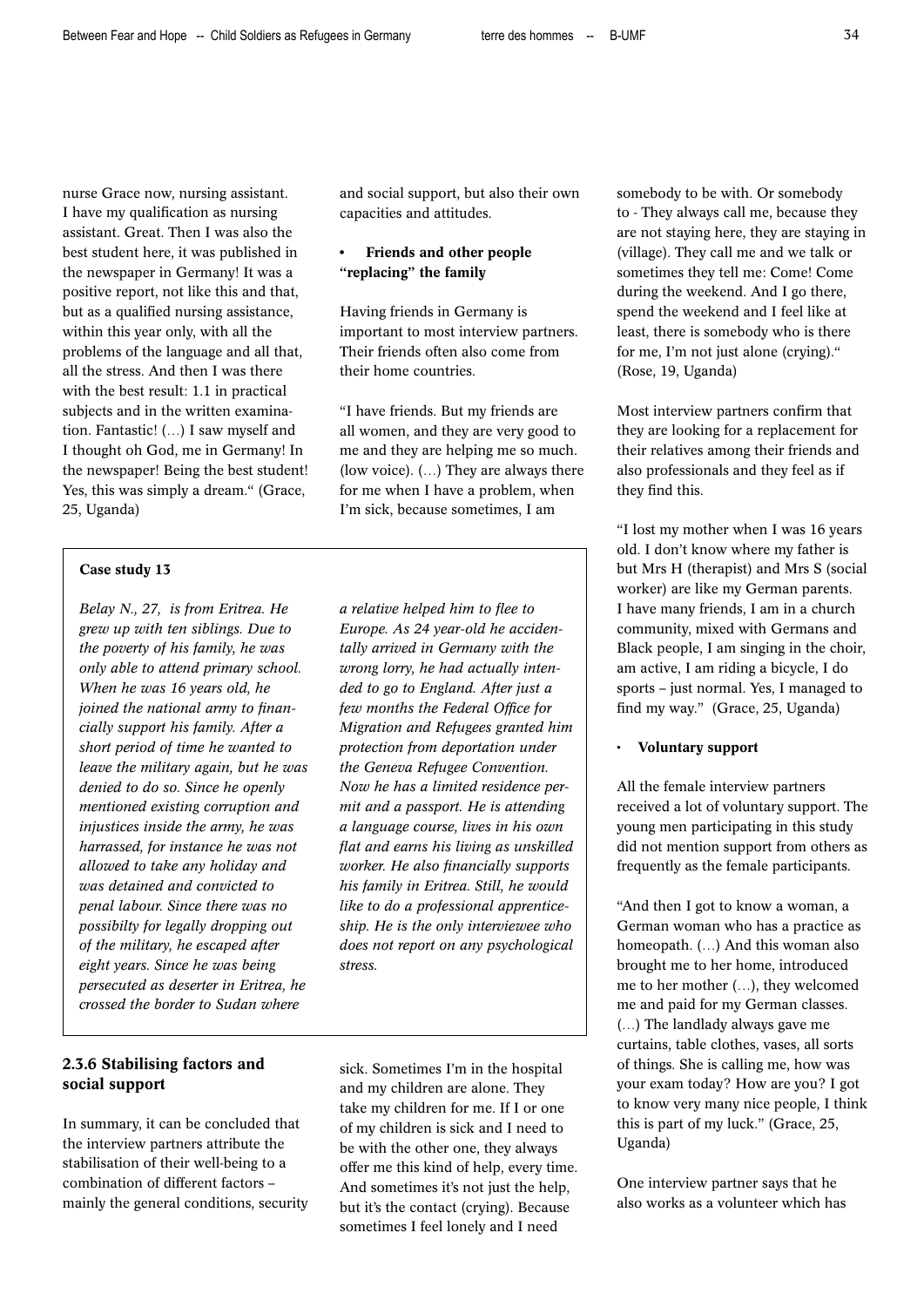helped him to make more contacts and become a bit more stable.

"I engage myself in a lot of social activities, and Mrs N (school social worker) has helped me a lot to come in contact with a lot of people, and then, you know, ways of fighting, you know, difficulties, sadness. (…) To be a better person in society." (David, 19, Sierra Leone)

# Breaking the cycle of isolation through education and work

Access to education and work is described as an important factor in breaking the cycle of isolation as a refugee, and find some direction in Germany.

"The people who are living in a home don't know how the others are living, they are only there in the home, are not allowed to go to school, are not allowed to work, how can they then know how life is here? I have learnt it because I have gone to school, I had contacts with German people, I worked, and now I know a bit." (Chérif, 20, Guinea)

#### Own resources

The interview partners talk about their own resources, their capacities and strategies to solve problems which help them to become more stable. Many interview partners are religious. They explain that their beliefs and the connection to the church community give them strength.

"This is the most important thing, church, God is doing everything and you stay positive (laughing). And I continued like that, up to now, I still go to church, sing in the choir, participate in everything and still believe that God has been with me up to today." (Grace, 25, Uganda)

Religion can give hope for someone in despair and isolation. One interview

partner points out that the Qur'an prohibits suicide which has helped him to not harm himself.

"The only thing I'm doing, I'm just at home, praying, praying, praying. Because I used to pray five times a day. That is the only thing I believe is helping me now. (…) There are some parts in the Qur'an, you can read that God will tell you that to kill yourself is sinful, and the punishment is hell, you know? So, sometimes I find it difficult, I say okay, let me just try and fight this stress, this type of condition, you know? That is why I'm just - my entire live I'm just praying, praying to God for a good beginning. (…) I have a little bit of hope, you know? Because I think maybe it will not last forever. Because I was in problems, I was at war, God freed me from these struggles. I think that maybe one day God will free me from all this negative thinking. That is my belief at the moment." (Abdoulaye, 18, Sierra Leone)

Interview partners who are isolated use television to get some distraction. They say that this can give them some comfort:

"I take most of my time on TV and I watch these programs on health and things like that. But I see so many people who are worse off than me, and they are living, they survive. So, that one also gives me strength. When I get - when I feel sadness inside of me, then I see someone more, who is- someone who is sicker than me, then I say ah, then I am not alone. There are some other people. Then I have to live with it." (Kate, 25, Uganda)

One interview partner explains that he has been able to make use of some of the skills he learnt as a child soldier – for example the ability to manage life on his own and to be able to stand alone.

"As a boy, I learned to be alone, where there is no father and no mother. You

have to know that you have to believe in yourself. (…) You are all what you have. You are yourself. You have to be, to put yourself in competition. Try to fight for something beneficial in life. Try to make yourself known in the society. You know, with obedience, patience and respect, which is the most important thing- Give respect onto others, so that you earn it with respect. Be it a child or an old one, it doesn't matter which age. You have to be more sensitive, you have to be creative, try to be creative and skilful, to make ends meet, to make your living. Even if you don't have any chance of surviving. Like for instance when I was in the jungle. I was all alone, but - even though in rains, with sun, but I know, I have to make it. I shall live. I shouldn't give up, because I'm the only one." (David, 19, Sierra Leone)

All those who already have children consider the responsibility for them as an important and stabilising factor. The high degree of own initiative and the stamina of many of the interview partners is striking. One female interview partner emphasises diligence, the ability to adapt to new situations and own motivation, as well as pride in what she has achieved:

"And always hard working, I never complained, I never caused problems when they said Grace, do this work, do the dirty one, clean here, do this, I have done everything. The (therapist) had told me: Grace, you have to do everything. Do everything! You have nothing to lose if you do everything. Because you know what you want, you want education, you want to be trained, and you have to work hard. Don't complain. (…) I never did, and I always got good feedback. (…) I wanted to live a positive life. This in summary means that the motivation has to come from you. I always see shows in the TV, they say you cannot change the world but you can change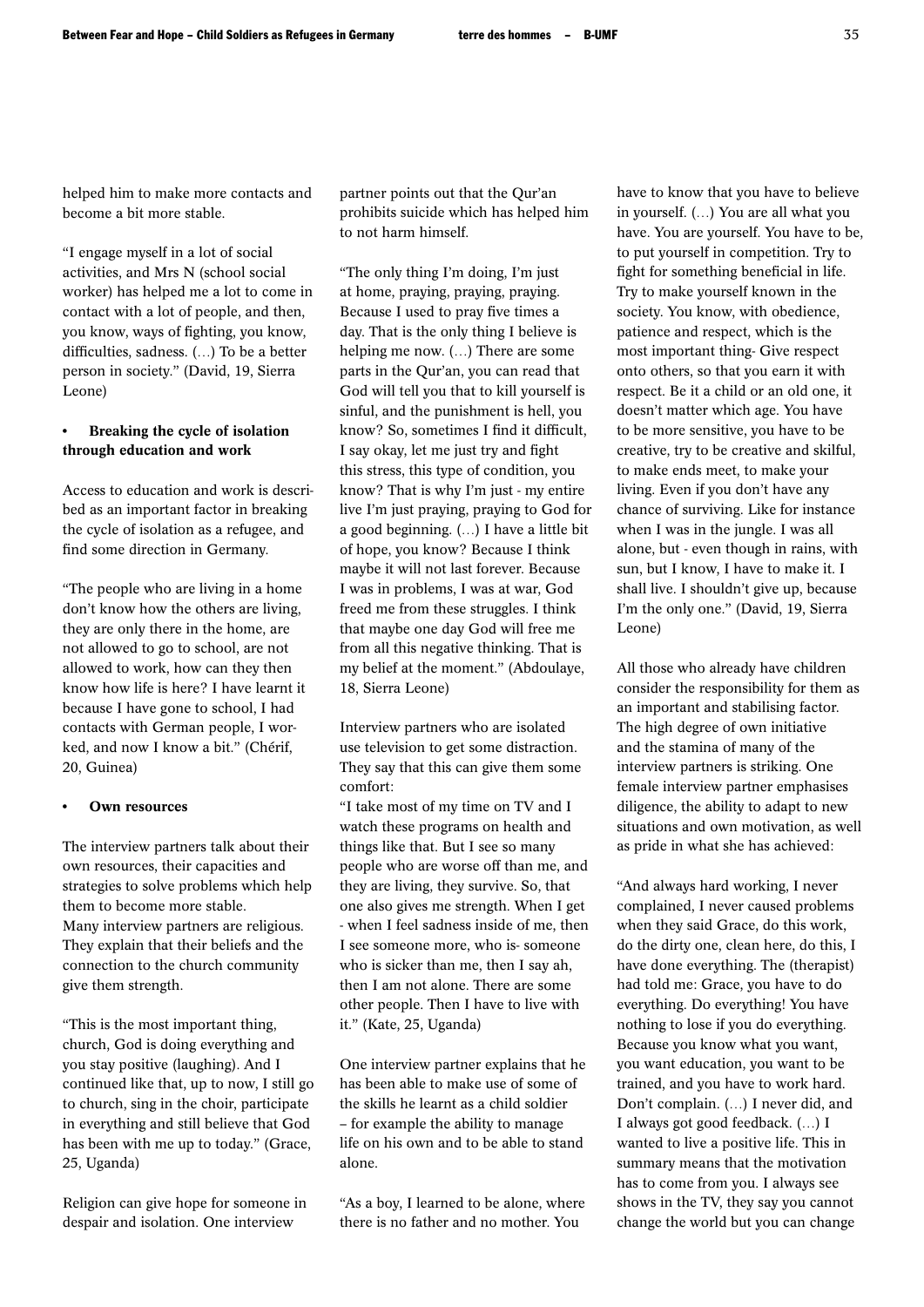yourself. So you are the centre, that is you. You have to decide, I want to have it like this or like that. (…) I am also proud of myself (laughing). This is what I tell myself, then I go somewhere in town, sit down and eat a big ice cream with a lot of fruits. And then I say yes, I do something good to myself. I have worked so hard, I went through many things, both good and bad, and now I sit down here and just look forward. This is what I hope for many refugees. (Grace, 25, Uganda)

# 2.3.7 Trauma, stress, symptoms and coping mechanisms

Only the interview partner who decided to join the Eritrean military services at the age of 16 does not talk about the symptoms of psychological trauma. However, the other interview partners do and usually refer to their experiences of violence in their home countries.

Looking back at the early days in Germany when they thought they would be deported or their precarious living conditions in Germany, they

describe the stress as being particularly intense. Their mental stability is usually connected to their certainty about receiving a residence permit and having prospects for the future.

"There were very tough times, with trauma, with crying, with fighting, really, almost giving up, with everything. But I found my way and now I feel quite okay and you can see that I am again leading a normal life. This would be my message to the young refugees, the children and the youth, women as such, the adults, to look forward. They are stuck in their past, they don't want to learn anything, they are simply afraid where they would end up in their lives, how the future will be and so on. I know many people who went back home again. Their application was rejected, they were deported. They were put into prison and then brought back to Africa. And there they are. Then we used to cry and thought now it will be us, I will be the next and tomorrow it's your turn. You are coming and they say the room is empty, he is gone. The people are living with this fear. But for me, it was like a victory to go through

all that. I still see some people now (…) who are still within the procedure. Up to today. Still. And they see me and they say my God, you are so lucky that you have a normal life now. You undergo training in Germany. A young black girl who never had dreams in her life." (Grace, 25, Uganda)

The interview partners talk about a number of stress factors. Many describe how they still suffer from being separated from their parents. Some mention stress related to the living conditions in the new environment, to the experience of being a stranger and isolated.

"Since the time I came here, a lot of things were not okay. I think I could be like someone who is free, with no one still chasing me, but so many things are hard, you know. It's so hard being somewhere where you don't know the people, you can't speak their language and it's like you don't know anything. Even no family. (…) Sometimes it's hard in life, when you don't have anything, you don't have anyone, just by yourself." (Salomon, 24, Uganda)

### Case study 14

*Salomon Z., 24, is from Uganda. He grew up in poor conditions with his single mother. Since she could not afford his further education after primary school, she left her son in the hands of an uncle who was a Captain in the national army. There he first served as domestic worker and by the age of twelve, his uncle started taking him to military trainings. At the age of fourteen, Salomon was a 'fully trained soldier'. When his uncle switched sides from the national army to the rebels of the Peoples Redemption Army, Salomon joined the rebels as well. He participated in* 

*attacks against villages where children were abducted to be abused as child soldiers. However, he primarily served as spy and messenger. The rebel organisation sent him to high school and university. But instead of being able to study and to graduate, he was obliged to spy on and agitate fellow students. Salomon was already over eighteen when he was arrested by government soldiers after a demonstration. In a house search they found a parcel with weapons which he had been assigned to take somewhere. In the following three years of detention Salomon was massively tortured. He was extorted to* 

*wrongly testify that one of the leading opposition politicians had been a rebel leader. The rebel group eventually organised his escape during a transport of prisoners. Several months before the interview, he was smuggled to Germany by plane. His asylum procedure is still ongoing, he has only a temporary residence permit for the period of the asylum procedure. He is attending a language course. Due to the severe physical and trauma symptoms, he is now under treatment. He is trying to actively deal with his past as child soldier and victim of torture.*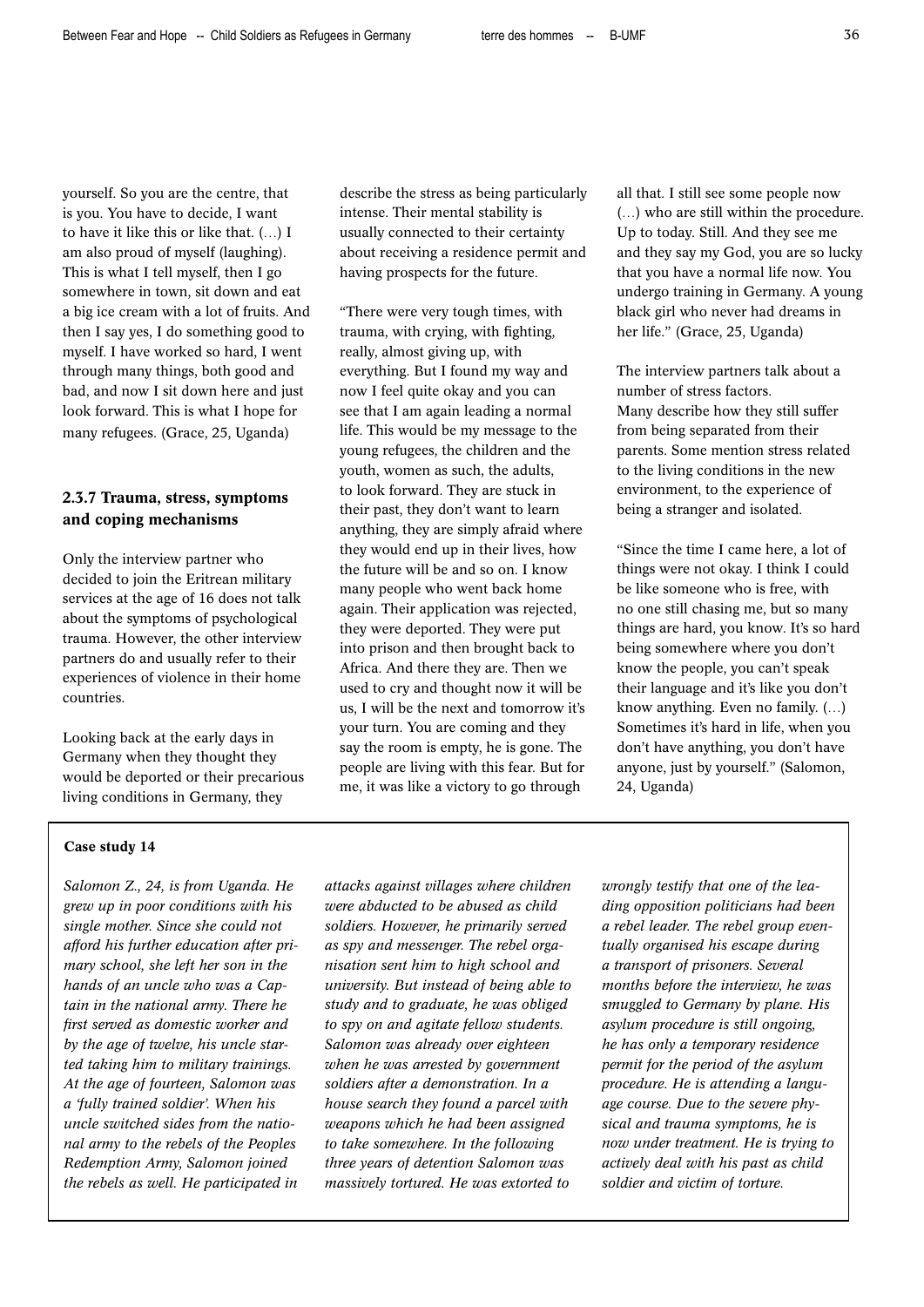Many of the interview partners indicate that the fact of their residency being insecure and the restrictions connected to their lack of official status were very stressful (idleness because of not being allowed to work and the obligation to stay in their assigned district). Insecurity related to residence status always goes hand in hand with the fear of being deported.

"You are not allowed to work, you are not allowed to leave the area, you are always controlled. This is hard, it makes life difficult, without hope. (…) Your staying here, that is a problem. Am I really accepted? Will I be sent back to Africa next week? Will I live today? Am I sick? Am I allowed to go and visit friends? You are not allowed to move from (State), you are not allowed to work." (Grace, 25, Uganda)

#### • Racism and social exclusion

One interview partner describes how he suffers from the hopelessness of his current situation: because of the obligation to remain in a certain area, he is forced to permanently stay in the small town where he feels excluded and attacked. Several interview partners mention isolation and racism.

"With the situation in Germany (…) for a black person, you know - the racism is very hard. But for now, these past few years, it's getting less. It is not easy. It is the older people who still have the mentality of racism. But not all. Like (part of a city), before those years, there were only few black people. When you were going out, people would be looking at you as if - you know? Sometimes you come across embarrassing situations, a police control for example. (…) You see the racism, it's difficult. (…) The differences between you and others, you know? But, as I said earlier, that's the way it is. And I know, with time, things will change to the better. That

is where our prayers and my hopes go to - at least one day, just everybody will have the same rights, regardless of race, colour, background or sex. Everybody will be able to have the equal rights. I am not talking about Germany as such, I am talking about the world, so that everybody will be able to live in a better place." (David, 19, Sierra Leone)

The same interview partner puts his feelings of exclusion in Germany into perspective by recalling his experiences in his home country:

"Whatever situation I am in right now, here in Germany, no matter, but I would say (…) it is much better than what we Africans are seeing in our own countries - that is the big thing. (…) Sometimes the society makes you - you are not even on the right track. Keep on walking the rest of your live, do things right, no matter if what they are doing is wrong. The majority is always bigger than the minority. There is no chance in anything. Seeing my live today in Germany is - compared to those days back and with other people, I would say that, yeah, I give thanks to the almighty God every day because it's much better. So much, much better." (David, 19, Sierra Leone)

#### • Symptoms of trauma

Many interview partners mention symptoms of trauma such as sleeping disorders, nightmares, haunting memories, problems concentrating and forgetfulness.

"I am simply not feeling well and I am always tired, I don't sleep and sometimes I am thinking of things which I don't want to think about. Then, all the memories are coming back. For example at the school where I am going now, sometimes I am learning something and when I go out, I forget everything at once." (Hassan, 16, Sierra Leone)

Several interviewees wish to forget what has happened in the past, but say that the memories always get to them:

"I cannot control my head, I always get nightmares. I need help." (Hassan, 16, Sierra Leone)

One male interview partner describes the intensification of his psychological problems after he arrived in Germany, due to the isolation and the lack of anything to do. He was overwhelmed by memories of the war that appeared in the form of hallucinations:

"Then the real horror starts. All those experiences, experiences of war, everything comes up, one after the other. Because I am just lost in my thoughts. (…) I only stay home. And then, I have seen so many things. (…) I still ask myself, how could this happen? (…) I still have the same eyes, I think I am normal. I am just sitting there, and people are coming out of the wall. I don't know how I can describe this but really, they are coming out from there, bloody hands, what I have seen in war. Cut-off hands, yes and the destroyed (stops)…" (Peter, 22, Sudan)

Many interview partners try to avoid thinking of their past experiences by distracting themselves with work, school or another occupation.

"When I stay at home alone, it also makes me think back. But if I get something to do that keeps me busy, then I don't think too much. (…) Before I started coming for the therapy, I used to make sure that every time I'm busy doing something like cleaning or something, so that I don't think too much." (Rose, 19, Uganda)

#### Feelings of guilt

Some interviewees talk about their feelings of guilt which still affect them today.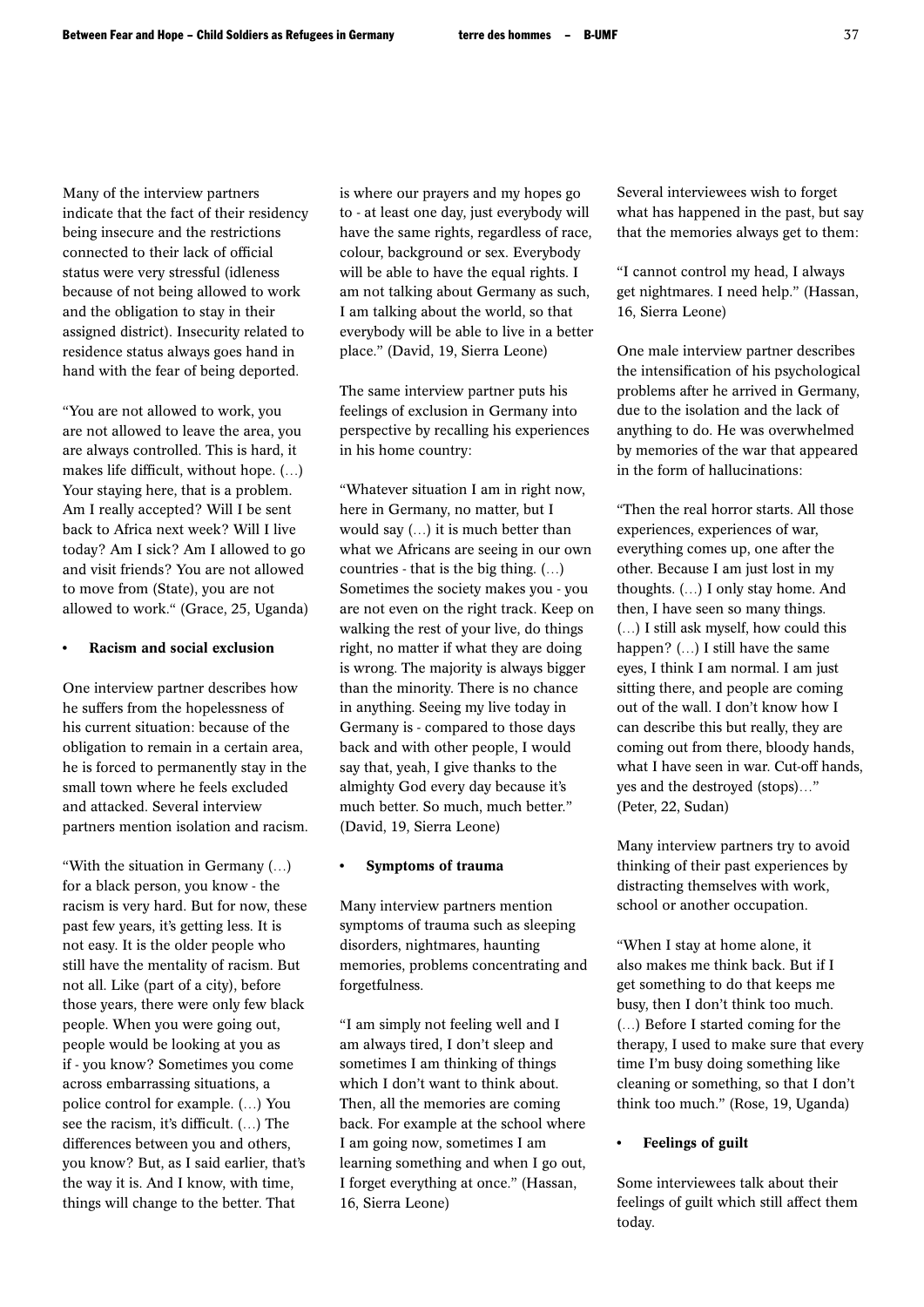"What I have done when I was a child… No matter what people say, that you were small, that you were under drugs and so on, but I feel that I have done something, because I still see pictures, I still see pictures, the people to whom I did something, and this is very, very hard for me to live with." (Chérif, 20, Guinea)

### • Suicidal tendencies

Several interview partners say they have thought about suicide in the past and in the present:

"I don't know if there is something important for life. Because sometimes I see like life is meaningless. It's nothing. We all struggle with life and at the end of the day (crying) it turns out like nothing. So to me, life is nothing. I mean it's there, but it means nothing to me." (Rose, 19, Uganda)

# 2.3.8 Professional support through social work and therapy

Many interviewees are grateful for the chance to live in Germany, to receive support, to have their basic needs fulfilled to have escaped from persecution and poverty in their countries of origin.

"Here are people who do a lot of work. They help. The help is good for me, it's very good. Because like me now, I don't work. If I were to be in my country, I could not be eating, my children could not be going to school, they would not have clothes, food and so. But here it's - the care is okay. Good." (Kate, 25, Uganda)

# Staff in refugee housing, in counselling centres etc.

The staff in accommodation centres are important as they are the first people the newly arrived former child soldiers come into contact with and are those who seek further support.

"When I had just arrived in Germany (…) I met some people who first wanted to hear my story and then they were there to help me, every time when I had a problem, when I was sick or when I wanted something, they were always there to help me, help me with my children. They treat me like their own child. To ensure that I am happy all the time. (…) They were two old ladies, one had worked in the home where I was, where I was brought to. The other one was my caretaker, and the care and the love that they gave me was more than just working in this home. Yes, they were always there for me." (Rose, 19, Uganda)

Teachers and school social workers who are in contact with the former child soldiers can also be important points of contact and can seek further support.

Some of the interview partners were helped by psychosocial centres for refugees and victims of torture, which offer therapeutic support and social counselling.

One interview partner reports that a psychosocial centre put him in touch with a mentor who spoke his mother tongue and accompanied and supported him whenever necessary (for example on issues related to education and administrative issues).

"When he (mentor) comes to me, we do not only do the home work, we also talk. He explains to me how I can better get organised here in Germany, how I can live, how the culture is, the public offices, I must be patient. So, if I wouldn't be able to talk – I am really stressed by the public offices." (Chérif, 20, Guinea)

#### **Therapy**

The majority of the interviewees has either already received therapeutic care or is still receiving it, usually in psychosocial centres for refugees.

Nearly all the interview partners describe therapy as key to their stability. They identify different factors which they consider important. For them, the therapists are important people with whom they can interact with, whom they can trust, and with whom they can discuss issues that are taboo in daily life, and who can give competent advice and support regarding their problems. Some interviewees confirm that regular therapy sessions have helped them, and that the symptoms of trauma have decreased over the course of time.

"After I had been assigned to a therapist at the (psychosocial centre for refugees), I went to see him every week and told him about my problems and we talked and slowly, slowly the trauma goes away. It has not come up since years now." (Mike, 24, Sierra Leone)

One interview partner explains how the therapy helped him to activate his own skills and resources:

"The most important help I got from the therapies, the talking. They allow me to see what is in my mind, release the tension. To put into practice, to allow my fears to go away. It helped me for me to be myself, for me to notice the environment around me. (…) It motivates me more, (…) to be self-conscious, to be focussed, polite and then make use of my own abilities, to exploit my abilities to do something out of my life." (David, 19, Sierra Leone)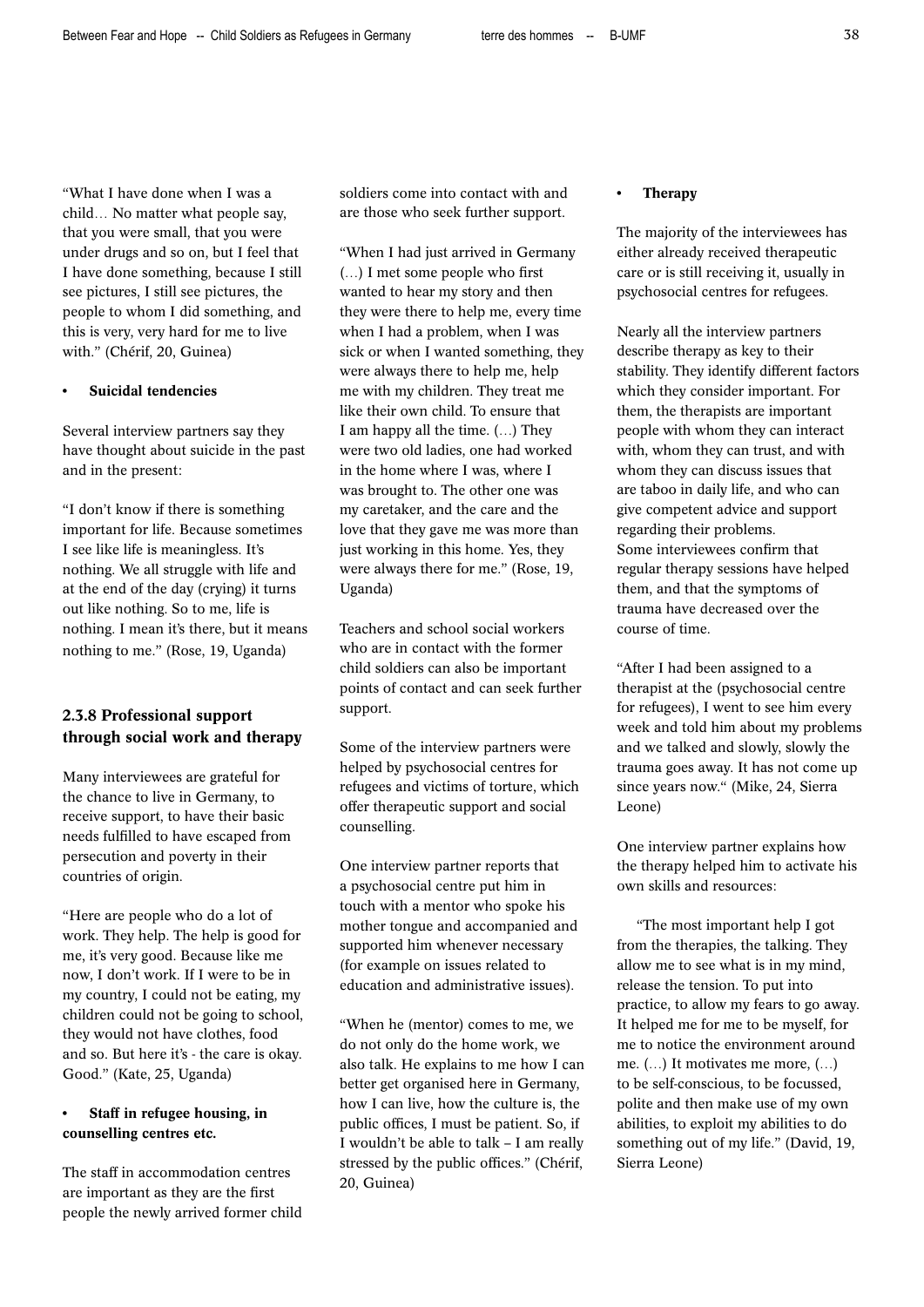# 2.3.9 Hopes and aims for the future

The interviews indicate that former child soldiers need time and security in order to develop new prospects for their life in exile. In the interview with the youth who at that time had only been in Germany for a few weeks, it is very clear how the experience of war and of being a child soldier can affect ideas about the future:

"At the moment I don't know how the future will look like, how it can look like, but what is there in my head now is: first, I want to learn or go to school, then I want to become soldier in order to fight the evil. (…) I want to help other people, those who don't have power. (..) I want to help people. Maybe God will forgive me one day. (…) I want to revenge my mother and my sister, and help people." (Hassan, 16, Sierra Leone)

Another interview partner who is still going through the asylum application process describes the difficulties of developing his own goals for the future in a completely different world, after a life of heteronomy. As long as permanent residency is not granted, it is very hard to make plans for the future because fear of being deported overshadows everything else.

"To say the truth, I don't know. (Talking in a low voice, visibly moved) Because it's very hard to just get out of one life into another life and then come from this life into the other one immediately. I have been fighting, (…) from twelve years on I have been a soldier, and now I am 24 years, including the three years in prison. So I spent more time just as a soldier, knowing that the only way you can take care, can go on with your life is only with the gun. It's not the first time that I am receiving that question, but I really don't know what I can be or

who I can become. (…) I am living in fear almost every day of my life. I went through a lot, both in prison and as a rebel. Every time I was like a homeless person, someone who is just running because you can't stay anywhere. Every time you are here, they are looking for you. You change everything, you run to another place. And in prison it was worse. So, every time that I'm here and I don't know what's going on with my case, I don't know if tomorrow I will be deported back or what is going to happen to me tomorrow, it scares me much more. I just don't know what I can become, because I don't know if I will ever be here of if I'm taken back. (...) I'm just scared of everything. (…) I just want to be free. (whispering), just to be happy like any other person. Just to live a life without fear. Yeah, that is what I want at the moment." (Salomon, 24, Uganda)

Another interviewee who still only officially has been given "exceptional leave to remain" describes how difficult it is to develop goals so long as external conditions remain so uncertain:

"I can't see my future because I don't even know where to start from. Yeah. It's when I know where to start from then I can know my future." (Abdul H., 25, Sierra Leone)

Those interview partners who have already been living in Germany for a long time, who have managed to secure their residence status and who have access to therapy and education were able to develop their own ideas of a "normal" life.

Several interviewees talk about plans for the future and about how to "repair" the past:

"We went through many things, maybe we can start a project, if we manage, in order to help other children. This is why we start working now. (…) I would love to help so that other

children don't have to go through the same thing, and to help those children and other people who already have been into it, so that they can continue living, in order to have a normal life. (…) Because I can see myself, without the help I could well be like that up to today. (…) In any case, I learnt a lot and I went through many experiences, I would continue to fight, not only for me but also for other young people." (Chérif, 20, Guinea)

Those whose parents and other relatives may still be alive hope to find them again one day:

"My future? First of all to find my family again and to live happily with them. I would also be very proud of myself if I could help other youth. (…) I am afraid and I am ashamed that, if I find my mother again, she would look at me as a not so good boy. If she would think I am a bad boy, she would cry forever. Because she would blame herself for it, (…) I never wanted that. And this gives me more strength to keep on running, so that when I find her she can be proud of me. And I would also be proud that maybe I could help her."(Chérif, 20, Guinea)

Many want to devote their lives to peace and change:

"What I would wish for is to never again in my life participate in war. I also want to simply help people who have problems, problems related to war. Something like an ambassador of peace, for my life. I hope I can make it. Just to be loud, an ambassador for peace." (Peter, 22, Sudan)

Some interview partners stress their desire to attain a high level of education so that later on they can assume positions of responsibility in their home countries and advocate a fairer society.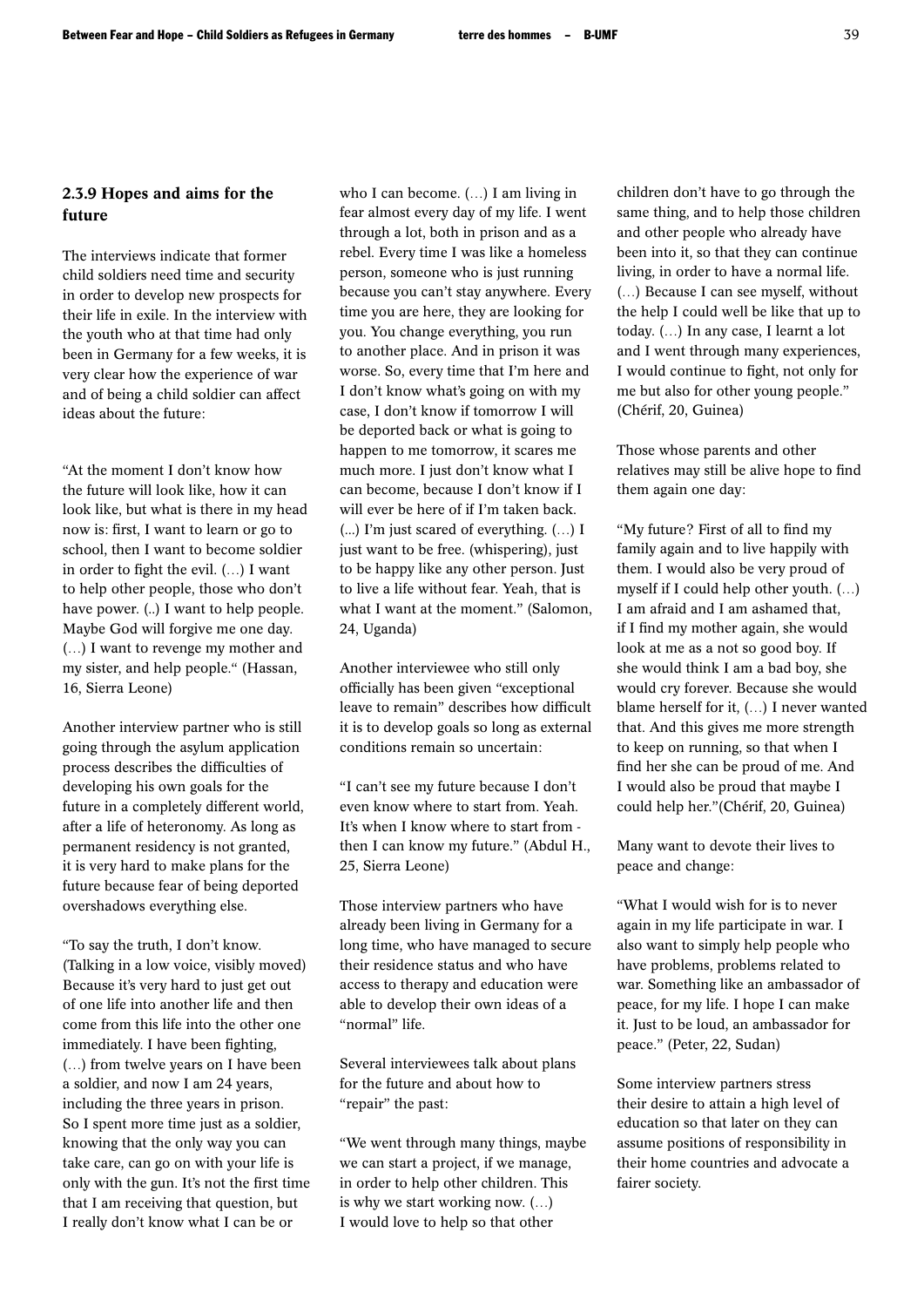Others appreciate the help and support they have received in Germany and want to give back some of this to others.

"I just wish that there will be a time and ways for me to show lots of appreciation. For instance if I make it in life, you know. Whether I'm rich or I'm half rich. But I'm not determined to be a poor man. (laughing) To show the people who make me today, who show me the way, who help me to be what I am. (…) To show the individuals who have the confidence in me in the first place, even though they do not know me. Who say: David, you can do this. People like Mrs K (school social worker). To give back to them, you know? To prove that their confidence did not fail. (…) So that a least they will keep up their good work and good faith, knowing that what they are doing is not a waste of time. Not only about the money, it has something to do with the heart, too. Yeah, to say that I'm grateful, and many, many thanks, I pray for them always, always." (laughing) (David, 19, Sierra Leone)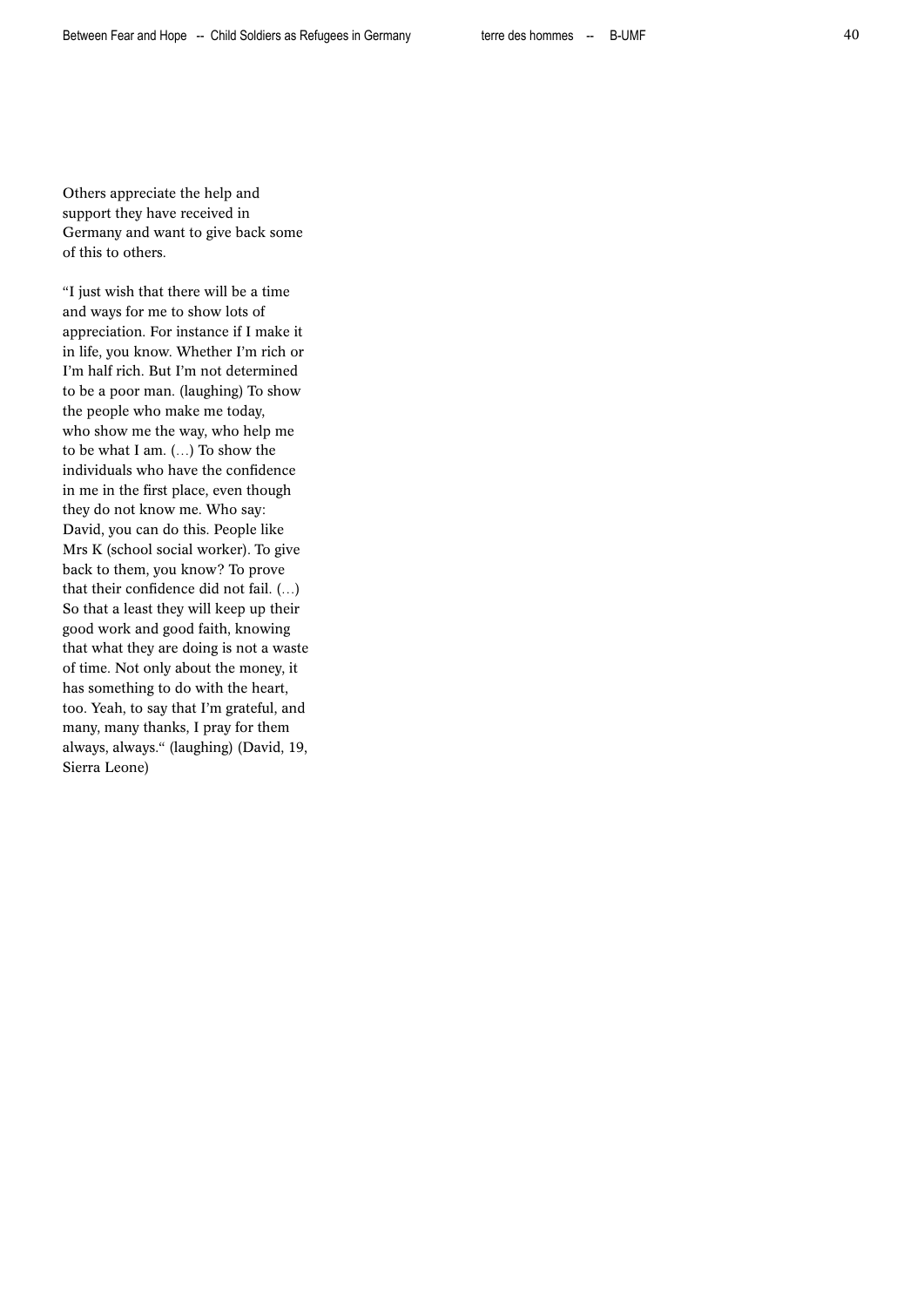# 3. Conclusion and recommendations

Former child soldiers need particular protection. The results of the study show that the current procedures for reception and granting of asylum do not do justice to traumatised former child soldiers.

That former child soldiers who come to Germany as refugees get appropriate care and support should not be left to chance. According to the Optional Protocol on the involvement of children in armed conflict that Germany has signed, the state is obliged to guarantee adequate care, assistance and treatment to former child soldiers.

# • Improving the identification of former child soldiers

The authorities have to ensure that former child soldiers are identified as such when they arrive in Germany, qualifying them as particularly vulnerable refugees. In the context of the clarification procedure, the reasons for the escape of minors and their individual needs regarding help, care and therapy must be assessed. Further measures must be determined and initiated by specialists – for example psychosocial support, legal representation, the clarification of residence status, accommodation appropriate to the needs of the youths, and access to education. If necessary, specially trained experts should also be made responsible for defining a minor's age during the clearing procedure.

# • Housing former child soldiers in non-shared facilities

The study suggests that accommodation in shared facilities for asylum seekers is far from conducive to the well-being of former child soldiers. Conditions in such homes can result in an intensification of their psychological stress and can

prevent stabilisation of their mental state. Minors must be housed in an environment that is appropriate for youths and where educational care is guaranteed.

Child and youth welfare institutions where minors are housed must ensure that young refugees who are under psychological stress are given support. The staff of such institutions must be able to deal with the specific complexities related to child soldiering. Therefore, adequate training has to be organised for the staff.

The study indicates that former child soldiers who have become adults are also among the group of vulnerable refugees who can come under additional stress because of the conditions in homes for asylum seekers (poor conditions of the institutions, shared rooms, inhabitants who are stressed, deportations etc.). They must be cared for in a secure environment which can facilitate their stabilisation.

# • The acceptance of the experiences of child soldiers as grounds for escape and asylum

The research shows that former child soldiers need to be granted long-term and guaranteed residency so that they can become mentally stable and develop prospects for the future. Government agencies and courts must therefore recognise them as politically persecuted refugees in need of protection, and grant them asylum status.

The study also concludes that the current practise often does not consider former child soldiers' specific reasons for fleeing their home countries and the related stress. This can result in stressful and tedious

procedures to determine the residence status of those concerned.

Persecution must be recognised as a specific situation when decisions regarding asylum are taken. Children and youths who escape to Germany to escape the threat of recruitment must be protected. The same applies to children and youths who have escaped from an armed group. Threatening situations for former members of armed groups can occur even years after a conflict has come to an end.

# • Organising hearings for asylum in a manner that is conducive for former child soldiers

The special situation of former child soldiers must be considered during asylum hearings. As soon as indications are given that a person seeking asylum was recruited as a child soldier, specially trained staff and interpreters must be employed. The high probability that an asylum seeker will be traumatised must be taken into account when hearings take place. Traumatised people who are not stable are often not able to report on events in a detailed, chronological, consistent and unambiguous manner and this must be taken into account. Legal guardians and, if desired, other persons of trust should be present during the hearings.

When minors are involved, such hearings should only take place after they have already been in Germany for a few months to ensure enough time for the clearing procedures and allow them time to calm down and prepare themselves.

If necessary, the hearings should be adjourned until the former child soldiers are mentally stable thanks to the help of therapeutic support. Expert advice and psychosocial support during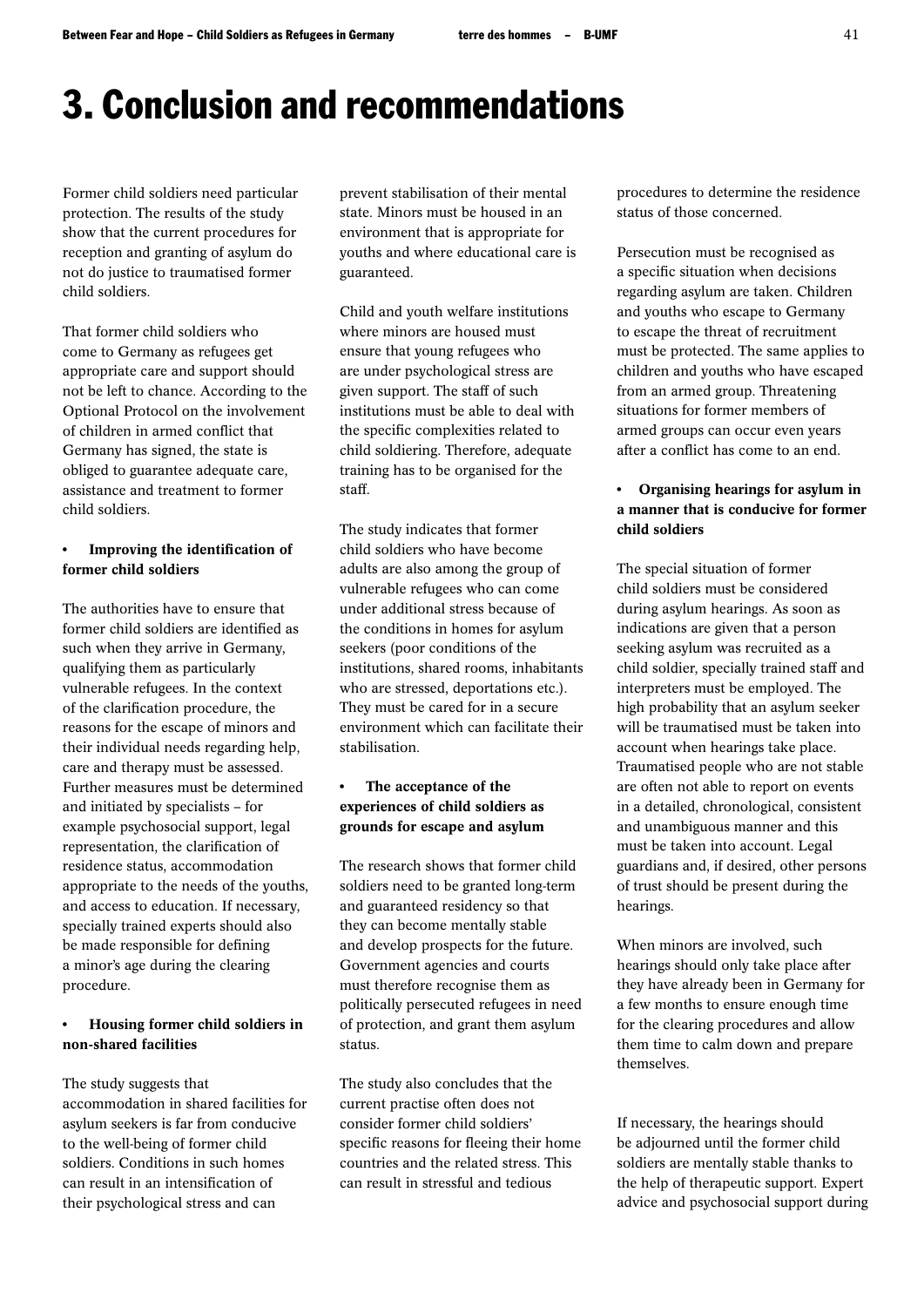the asylum procedure must be granted from the beginning.

#### • Abolishing residence obligation

Residence obligation means asylum seekers have to remain in a specific geographical area and can impede access to advice and education, as well as social networks. It can result in further stress for the traumatised young refugees. This restriction is absolutely counterproductive and should be abolished. Residence obligation violates the human right to freedom of movement (Article 13 of the Universal Declaration of Human Rights, adopted in the year 1948).

#### • Guaranteeing therapeutic care

Former child soldiers are likely to be heavily traumatised due to the experiences of war, having been victims of extreme violence and forced to become perpetrators. On top of this, they are stressed by the escape from their home country, the arrival in a strange culture and the fact of usually being alone, without friends or family. The study indicates that therapeutic care and support for former child soldiers is extremely essential so that they can learn how to deal with stress. The study also documents that to date there are no regulations about access to therapeutic care.

It should not be left to chance that former child soldiers might meet people who recognise their psychological status and can administer appropriate care. Access to therapy and psychosocial support must be granted from the start and the person providing such care has to be qualified for dealing with interculturality, trauma and questions related to being a perpetrator. It is the duty of politicians and public administrators to ensure that the appropriate capacities are available – for example through the provision

of the necessary financial means for psychosocial centres for refugees and victims of torture.

Former child soldiers must be housed in facilities that from the onset grant access to counselling, therapeutic services and medical care.

### • Ensuring access to education and training

The study points out the need that former child soldiers be able to access education and training. This also applies to youths aged over 16 and adults. Young refugees who are traumatised are particularly in need of occupation, a daily structure, targets and experiences of success. Including them in a class structure and having them supported by teachers can give them a sense that they have a regular daily structure and thus help bring them stability. It must be taken into account that they might have special needs because of gaps in their education or stress.

The report also shows that access to education often depends on the initiative of the young refugees themselves, on local projects or on the judgement of the local authorities. However, the government should ensure right from the start that former child soldiers are given the chance to develop professional prospects for the future, even long-term prospects. The study indicates that the young people can make use of such chances and build up an independent life despite psychosocial stress.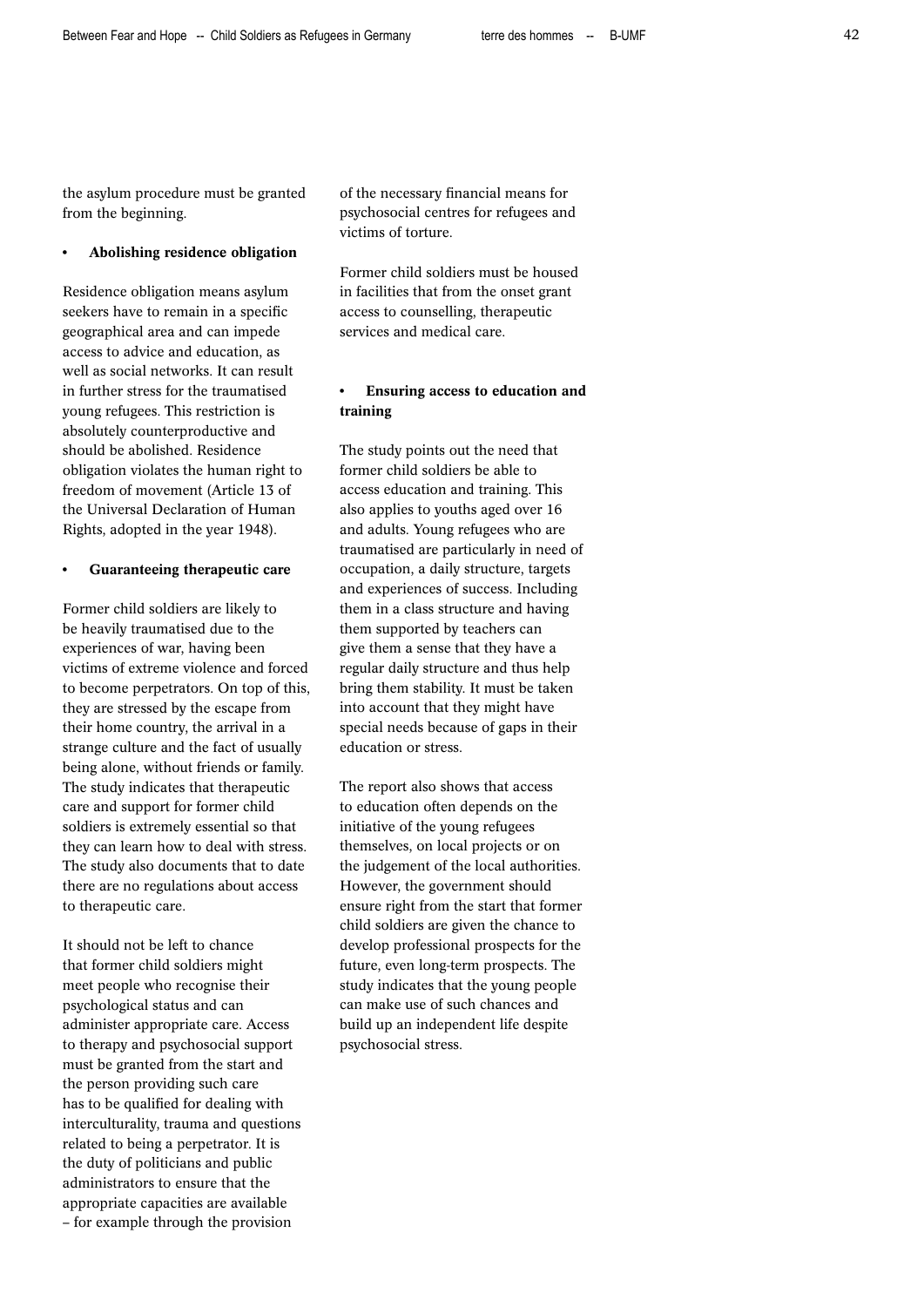# 4. Demands of terre des hommes and the Federal Association for Unaccompanied Refugee Minors

# The compliance with international treaties

The Federal Republic of Germany must change the relevant laws and practical procedures after the withdrawal of its reservations to the UN Convention on the Rights of the Child. They still prevent the equal treatment of all children in Germany.

# Reception procedures suitable to the needs of children and guardianship

• After arriving in Germany, minors have to go through a qualified clearing procedure that lasts at least three to six months. Their needs and – if documents are not available – their age must be assessed and defined by specially trained and neutral experts trained in psychology and in children's rights.

• Traumatised children must be identified and cared for psychologically.

• Refugee children and German children must have the same right to access medical treatment, therapy, education, professional training and the labour market.

• Refugee children must receive support according to their age and their stage of development, for example through youth services.

• All refugee children must be granted support according to the Social Code, Book Eight (SGB VIII).

• Refugee children, and especially those who are traumatised, should in general be treated and welcomed compassionately because they are particularly vulnerable, both physically and mentally.

• Minors should not be housed in places that are not suitable for children. Children should be housed in places where they can receive professional

support. In Germany, this can only be ensured in certain cities.

• Unaccompanied refugees must always be assigned a qualified guardian and legal support. Decisions must be taken with parents or the guardian, and they must be taken in the best interest of the child: it must be decided whether the best interest of the child is to apply for asylum, to return to their country of origin or to be assigned to another town (if for example the child can be reunited with family members in another town or if s/he could join up with other people of the same language and/or culture).

# Asylum procedures and regulations must be suitable to the needs of children

• Unaccompanied minor refugees aged 16 and above are treated as adults in Germany when it comes to judicial issues related to foreigners. This must be changed.

• Grounds for escape that are relevant to children (for example recruitment as child soldier, child trafficking, wellgrounded fear of sexual abuse) must be considered as relevant grounds for asylum and must be recognised in practice.

• All traumatised children must be granted a guaranteed and long-term residence status so that they can find mental stability.

• The assessment and definition of age (when documents are not to hand) and the identification of particularly vulnerable children such as traumatised children are significant points in the proceedings for the further care of a child. Only qualified and neutral experts who are trained in psychology and children's rights should be made responsible for this. The age definition must be based on the level of maturity since medical methods are not sufficiently accurate.

• Restrictions related to asylum such as the residence obligation impede access to education, training and therapy centres and should therefore not be applied. The obligation for residence violates the human right to freedom of movement (Article 13 of the Universal Declaration of Human Rights, adopted in the year 1948).

# No deportations, custody pending deportation or imprisonment on remand

• Forced deportations, custody pending deportation and imprisonment on remand for minors without documents must be abandoned completely. They are in no way compatible with children's rights.

# Guaranteed access to education and work

• All refugee children must be granted access to regular education up to the age of 18. Access to educational services - especially for former child soldiers enables young people to have a regular daily structure and especially to develop prospects for their future.

• Young refugees must have equal chances to build their own future and to facilitate their integration into society. Access to vocational education and in-firm-training should not be affected by their status.

# Establishing regular opportunities to immigrate to Europe

• The European Union must establish additional legal access for refugees in order to stop the alarming conditions for refugees on Europe's borders. Children and youth are further exposed to additional traumatic experiences during their escape.

• The granting of protection from persecution must be guaranteed and not left to chance.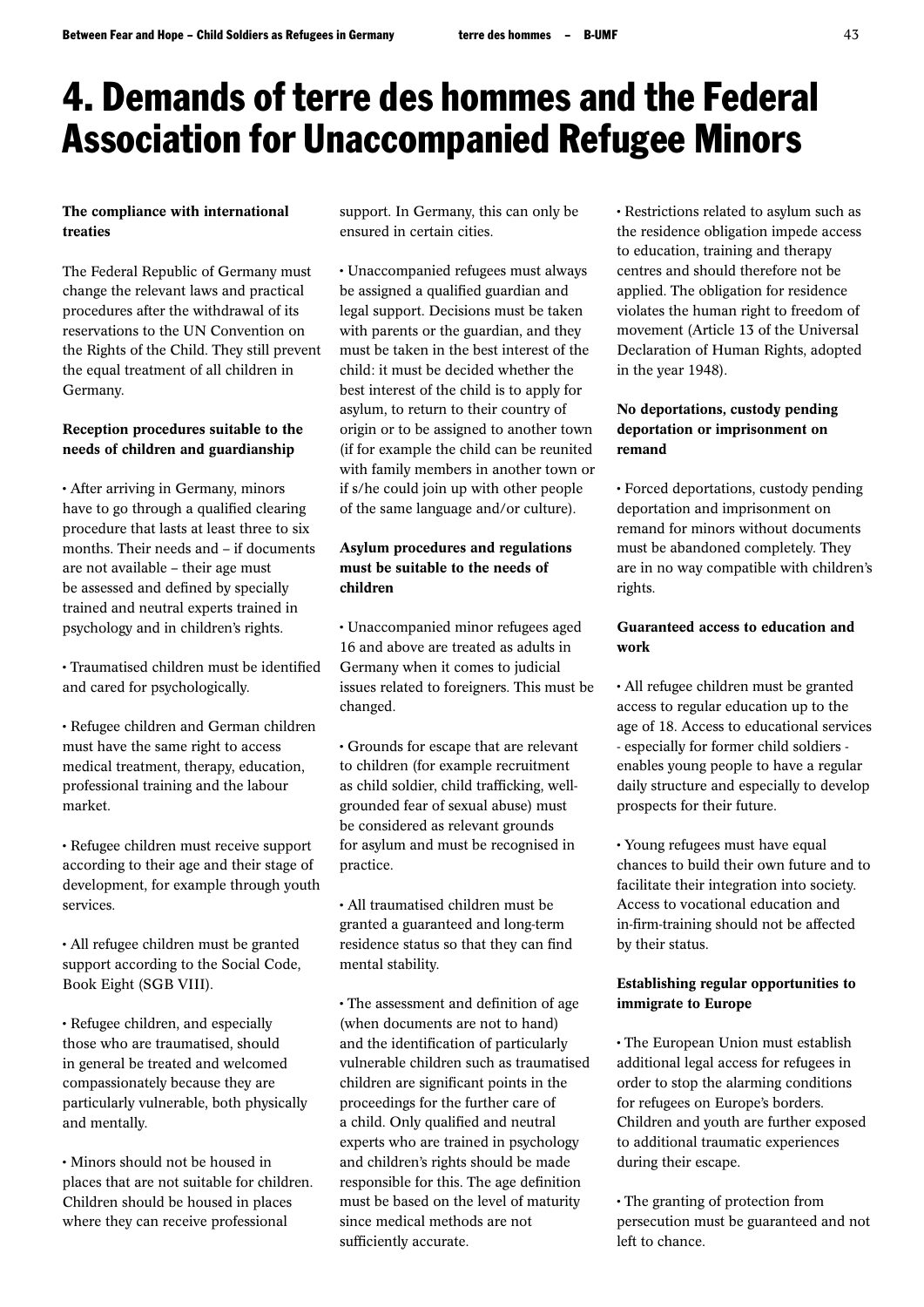# 5. Glossary

#### Armed conflict

The term "armed conflict" describes both international and noninternational armed conflicts of larger and smaller dimensions. Today, in many cases state forces, often supported by paramilitary groups, fight against opposition groups (frequently called rebels – see "Armed groups").

#### Armed groups

In most of today's armed conflicts, state forces (armies), often supported by paramilitary groups, fight against armed opposition groups (frequently called rebels). Paramilitary and opposition groups are non-state armed groups. In many cases, both states forces and non-state armed groups use child soldiers.

#### Child soldiers

A legally binding definition of the term child soldier does not exist. The "Optional Protocol to the Convention on the Rights of the Child on the Involvement of Children in Armed Conflict" (2000) refers to children who have either already been enlisted by the armed forces or non-state armed groups or who these groups intend to enlist in the future. In more current documents, such as the Paris Principles from February 2007 www.unicef.org/emerg/files/ [ParisPrinciples310107English.pdf,](www.unicef.org/emerg/files/ParisPrinciples310107English.pdf)  which till December 2012 were signed by more than 100 countries, one speaks of "children associated with armed forces or armed groups". According to the generally accepted definition specified in these documents, a child soldier or child associated with an armed force or armed group is "any person below 18 years of age who is or who has been recruited or used by an armed force or armed group in any capacity, including but not limited to children, boys and girls, used as fighters, cooks, porters, messengers, spies or for sexual purposes. It does not only refer to a child who is taking or has taken a direct part in hostilities."

# Convention on the Rights of the Child (CRC)

The Convention entered into force in 1990. It is a human rights treaty setting out the civil, political, economic, social, and cultural rights of children. The Convention generally defines a child as any human being under the age of 18 and sets standards for the protection and support of children all over the world. All states, except Somalia and the USA, have ratified the Convention. Germany ratified the UN Convention in 1992.

#### Demobilisation

The formal and controlled discharge of soldiers from national forces or nonstate armed groups.

#### ECOMOG

The Economic Community of West African States Monitoring Group, or ECOMOG, was a West African multilateral armed force established by the Economic Community of West African States (ECOWAS). ECOMOG was a formal arrangement for separate armies to work together and to curtail military conflicts. It intervened in Liberia, Sierra Leone, Guinea Bissau and Côte d'Ivoire.

### Exceptional leave to remain ("Duldung")

Refugees whose asylum application has been rejected but who cannot be deported on humanitarian or other grounds receive an "exceptional leave to remain" and suspension of deportation", for a period of time that ranges from a few days to several months. Several restrictions regarding residency obligation (see glossary), the right to work, access to social benefits are imposed upon them.

#### Initial reception centres

When they first enter Germany, refugees are allocated to a certain state, according to an allocation quota. They first have to live in an initial reception centre for a period of up to three months and are then reallocated to institutions located in local municipalities.

### Non-state armed groups See "Armed groups"

# Optional Protocol to the Convention on the Rights of the Child on the involvement of children in armed conflict (OPAC)

The Optional Protocol bans the recruitment and use of children and youths below the age of 18 in [armies and in armed groups http://](http://treaties.un.org/Pages/ViewDetails.aspx?src=TREATY&mtdsg_no=IV-11-b&chapter=4&lang=en) treaties.un.org/Pages/ViewDetails. aspx?src=TREATY&mtdsg\_no=IV-11-b&chapter=4&lang=en. However, state armies are allowed to voluntarily recruit minors above 15. The Optional Protocol entered into force in 2002 and was ratified by 151 countries, including Germany in 2004. Article 6 stipulates that "State parties shall take all feasible measures to ensure that persons within their jurisdiction recruited or used in hostilities contrary to the present Protocol are demobilized or otherwise released from service. States Parties shall, when necessary, accord to these persons all appropriate assistance for their physical and psychological recovery and their social reintegration".

## Post-Traumatic Stress Disorder (PTSD) See "Trauma"

# Refugees

Refugee is a legal term used to describe a person who fulfils the definition set out in the Geneva Convention of 1951 relating to the status of refugees ("Refugee Convention"). The Geneva Convention contains the internationally recognised definition of a refugee, and this definition is applied by all countries which have signed the Convention. Article 1 states that "the term 'refugee' shall apply to any person who…, owing to well-founded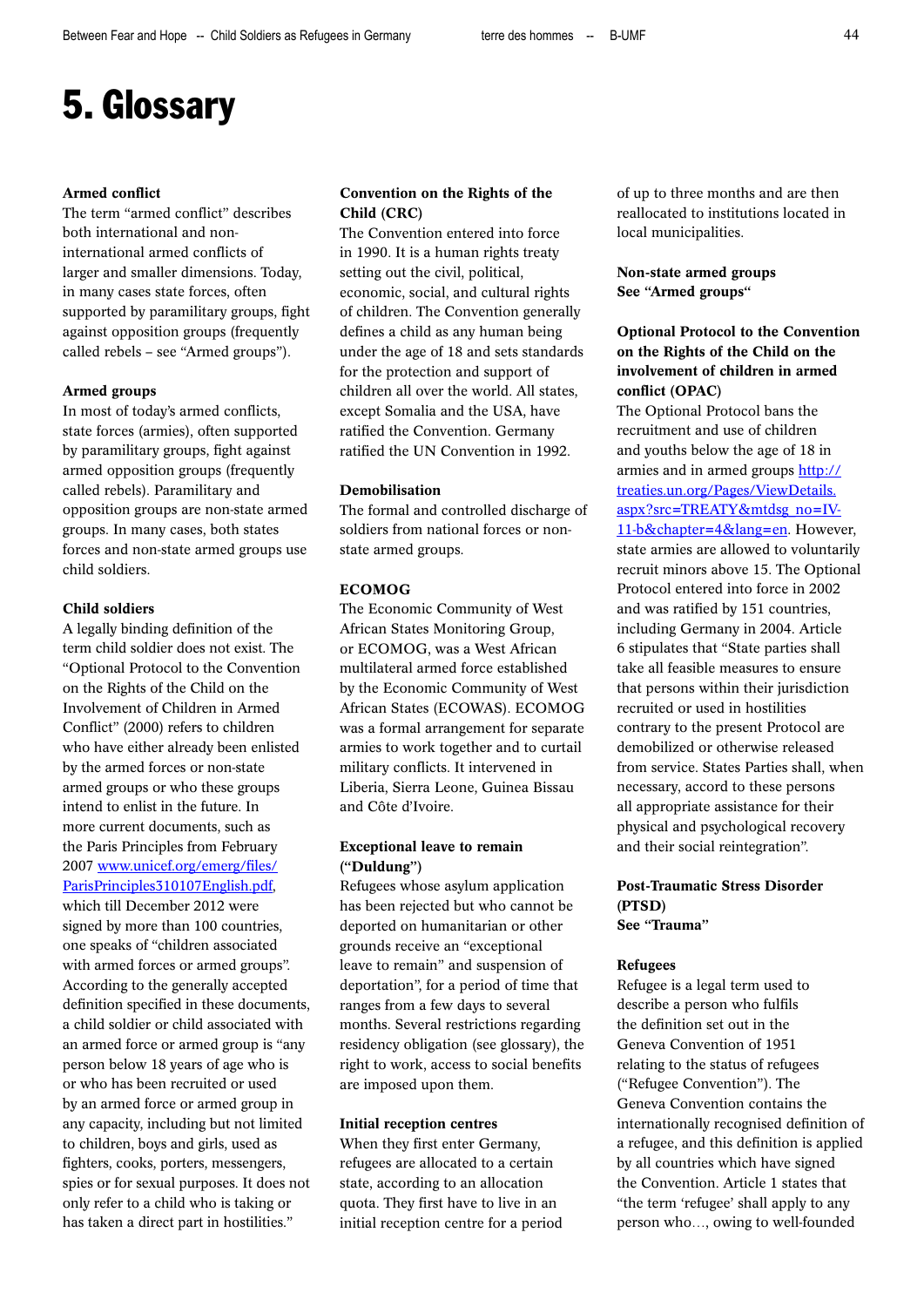fear of being persecuted for reasons of race, religion, nationality, membership of a particular social group or political opinion, is outside the country of his nationality and is unable or, owing to such fear, is unwilling to avail himself of the protection of that country; or who, not having a nationality and being outside the country of his former habitual residence as a result of such events, is unable or, owing to such fear, is unwilling to return to it." The term "refugee" used in this report is not determined by the fact of whether a person has officially been recognised as refugee or not.

# Residence permit (Aufenthaltserlaubnis)

A residence permit limited up to three years can be granted to people who are entitled to asylum as well as refugees granted protection from deportation according to the Geneva Convention. It can also be issued on humanitarian grounds, for example in case of a life threatening disease which cannot be treated in the country of origin. The Residence Act passed in 2005 lists 30 different residence permits, whose differences are explained in a series of paragraphs. A residence permit always has a time limit and can only be extended if the conditions that existed when it was granted still exist.

#### Residence title for specific purposes (Aufenthaltsgestattung)

For the period of the asylum procedure, aliens receive a "residence title for specific purposes"

# Residential obligation (Residenzpflicht)

Refugees with an unsecured residence have to permanently reside in an "area of physical restriction". This applies to people seeking for asylum who have to remain in the administrative district to which they have been assigned, and for people with an "exceptional leave to remain" who

have to remain in the respective state. If they wish to leave the area, they have to make an application for it at the Foreign Resident Authority in due time. The Authority then judges if the application is in line with "urgent public need or compulsory, or if the rejection of the approval would be an inequitable hardship" (§ 58 Subsection 1 of the Asylum Procedure Act (Asylverfahrensgesetz)). The residential obligation results in isolation of the persons affected; for example, participation at German lessons and events, or visiting friends or relatives often is prevented. When someone applying for asylum violates the residential obligation by moving out of the district without a written permit, s/he is punished with a fine or detention. The residential obligation violates the central und universal human right to freedom of movement.

#### Taking into care (Inobhutnahme)

According to the Eighth Book of the Social Code (SGB VIII), § 42 Subsection 1, Clause 1 Num. 3, the Youth Welfare Office is entitled and obliged to take a child or youth into care in case a foreign child or youth comes to Germany as an unaccompanied minor, and if no person is in the country who is entitled to take care of him or her. All those below the age of 18 have to be assigned to a legal guardian and have to be housed with someone who is suited to host him or her, in an appropriate institution or in other accommodation. A home for asylum seekers is not appropriate accommodation in the sense of this regulation, since appropriate care cannot be guaranteed. http://b-umf. de/images/stories/dokumente/ [handlungsleitfaden-4.auflage-2009.pdf](http://b-umf.de/images/stories/dokumente/handlungsleitfaden-4.auflage-2009.pdf)

#### Trauma

When people are exposed to (life) threatening situations with which they cannot cope, in consequence they can develop psychological stress reactions

such as post-traumatic stress disorder (PTSD), accompanied by flashbacks, avoidance and increased excitement due to fear. Children who experience war and violence are particularly at risk.

# Unlimited residence permit (Niederlassungserlaubnis)

Refugees who are recognised according to Article 16a of the German Constitutional Law (Grundgesetz) or the Geneva Refugee Convention, and whose recognition has not been revoked after a maximum of three years have a right to unlimited permission to live in Germany with an unlimited residence permit. Refugees who have a residence permit on humanitarian grounds and who want to get an unlimited residence permit must have been in Germany for at least seven years. They also need to prove that they have already contributed to the pension scheme for five years, that they can assure their livelihood and that their knowledge of the German language is adequate.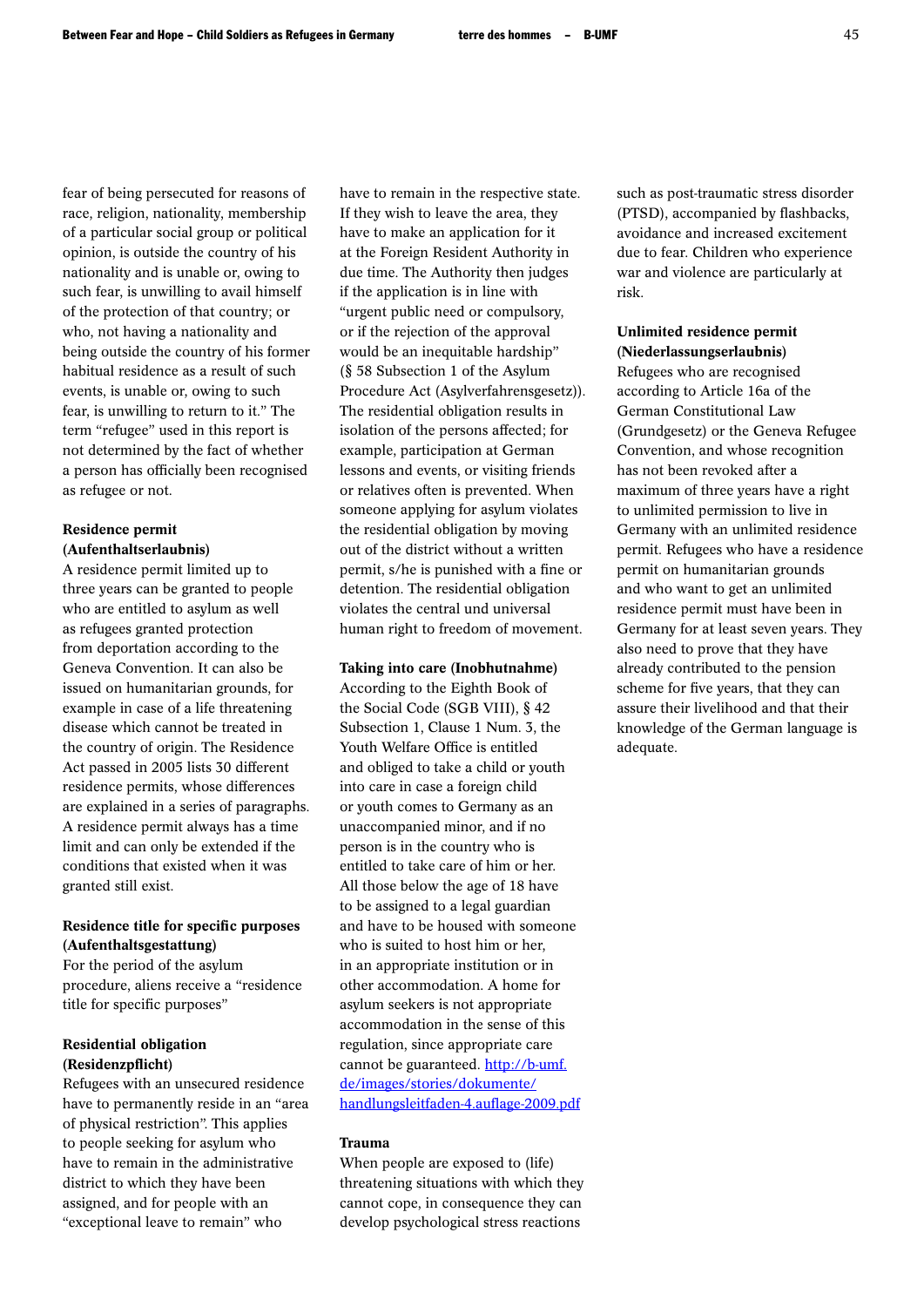# 6. Bibliography

• ALFREDSON, L. (2001): Sexual Exploitation of Child Soldiers: An Exploration and Analysis of Global Dimensions and Trends. Coalition to Stop the Use of Child Soldiers Newsletter Nr. 2, December 2001

• BEAH, I. (2007): A Long Way Gone: Memoirs of a Boy Soldier, New York: Farrar, Straus and Giroux.

• BRETT, R., and SPECHT, I. (2004): Young soldiers: why they choose to fight, Boulder, Co: Lynne Rienner Publishers/Geneva, Switzerland: ILO.

• BUNDESMINISTERIUM DES INNEREN / MINISTRY OF INTERNAL AFFAIRS: Immigration in Germany – information available only in German, www.zuwanderung.de

• BUNDESMINISTERIUM DER JUSTIZ (2004/2008) / MINISTRY OF JUSTICE: Gesetz über den Aufenthalt, die Erwerbstätigkeit und die Integration von Ausländern im Bundesgebiet (Aufenthaltsgesetz – AufenthG (Residence Act)), www.bundesrecht. [juris.de/bundesrecht/aufenthg\\_2004/](www.bundesrecht.juris.de/bundesrecht/aufenthg_2004/gesamt.pdf) gesamt.pdf

• COALITION TO STOP THE USE OF CHILD SOLDIERS (2008): Child Soldiers Global Report 2008. London: Coalition to Stop the Use of Child Soldiers, http://www. childsoldiersglobalreport.org/files/ country\_pdfs/FINAL\_2008\_Global Report.pdf

• CREMER, H. on behalf of Kindernothilfe and terre des hommes (2007): Shadow report Child Soldiers, http://www.tdh.de/publications

• DAVISON, G. C. & NEALE, J. M. (2002): Klinische Psychologie (6. Auflage), Weinheim: Beltz, Psychologie Verlags Union.

• DORRMANN, W. (2006): Suizid: therapeutische Interventionen bei

Selbsttötungsabsichten, Stuttgart: Klett-Cotta.

• FISCHER, G. (2003) Neue Wege aus dem Trauma – Erste Hilfe bei schweren seelischen Belastungen, Düsseldorf / Zürich: Walter Verlag.

• FISCHER, G.; RIEDESSER, P. (1999) Lehrbuch Psychotraumatologie, München: Reinhadt.

• FLATTEN, G.; WÖLLER, W.; HOFMANN, A. (2001) Therapie der Posttraumatschen Belastungsstörung. In: Flatten, G.; Hofmann, A.; Liebermann, P.; Wöller, W.; Siol, T.; Petzold, E. (Hrsg.) Posttraumatische Belastungsstörung, Stuttgart: Schattauer.

• GÄBEL, U.; RUF, M.; SCHAUER, M.; ODENWALT, M.; NEUNER, F.-Psychologische Forschungs- und Modellambulanz für Flüchtlinge, Universität Konstanz (2006): Prävalenz der Posttraumatischen Belastungsstörung (PTSD) und Möglichkeiten der Ermittlung in der Asylverfahrenspraxis. In: Zeitschrift für klinische Psychologie und Psychotherapie, Göttingen: Horgrefe Verlag, pg. 12 - 20.

• HANSWILLE, R., KISSENBECK, A. (2008) Systemische Traumatherapie. Konzepte und Methoden für die Praxis, Heidelberg: Carl-Auer-Systeme.

• HERMAN, J. (1992): Complex PTSD: A syndrome in survivors of prolonged and repeated trauma, Journal of traumatic stress, Vol. 5 (23), S. 377-387.

• HONWANA, A. (2006): Child Soldiers in Africa – Ethnography of Political Violence, Philadelphia, Pennsylvania: University of Pennsylvania Press.

• HUBER, M. (2003): Trauma und die Folgen, Paderborn: Junfermann-Verlag.

# • INTERNATIONAL LABOUR ORGANISATION (1999): Worst Forms of Child Labour Convention, 1999 (No. 182). http://webfusion. ilo.org/public/db/standards/ normes/appl/appl-displayConv. [cfm?conv=C182&hdroff=1&lang=en](http://webfusion.ilo.org/public/db/standards/normes/appl/appl-displayConv.cfm?conv=C182&hdroff=1&lang=en)

• LUDWIG, M. (2003): Former Child Soldiers as refugees in Germany, [http://www.quno.org/geneva/pdf/](http://www.quno.org/geneva/pdf/TdHQUNO.pdf) TdHQUNO.pdf

• MACHEL, G. (1996): The Impact of Armed Conflict on Children, New [York, United Nations, www.unicef.](www.unicef.org/graca/a51-306_en.pdf) org/graca/a51-306\_en.pdf

• MAIER, T. and SCHNYDER, U. (2007): Psychotherapie mit Folter und Kriegsopfern – ein praktisches Handbuch, Bern: Verlag Hans Huber.

• OFFICE OF THE UNITED NATIONS HIGH COMMISSIONER FOR HUMAN RIGHTS (1998): Convention on the Rights of the Child, http://www.unicef.org/crc/

• OFFICE OF THE UNITED NATIONS HIGH COMMISSIONER FOR HUMAN RIGHTS (2002): Optional Protocol to the Convention on the Rights of the Child on the involvement of children in armed conflict (A/RES/54/263 of 25 May 2000), http://treaties. un.org/Pages/ViewDetails. [aspx?src=TREATY&mtdsg\\_no=IV-11](http://treaties.un.org/Pages/ViewDetails.aspx?src=TREATY&mtdsg_no=IV-11-b&chapter=4&lang=en) b&chapter=4&lang=en

• PIEPER, T. ( 2008): Die Gegenwart der Lager: Zur Mikrophysik der Herrschaft in der deutschen Flüchtlingspolitik, Münster: Westfälisches Dampfboot.

• REDDEMANN, L. (2004) Psychodynamisch-imaginative Traumatherapie PITT – Das Manual. Stuttgart: Klett-Cotta.

• SAVE THE CHILDREN (2005):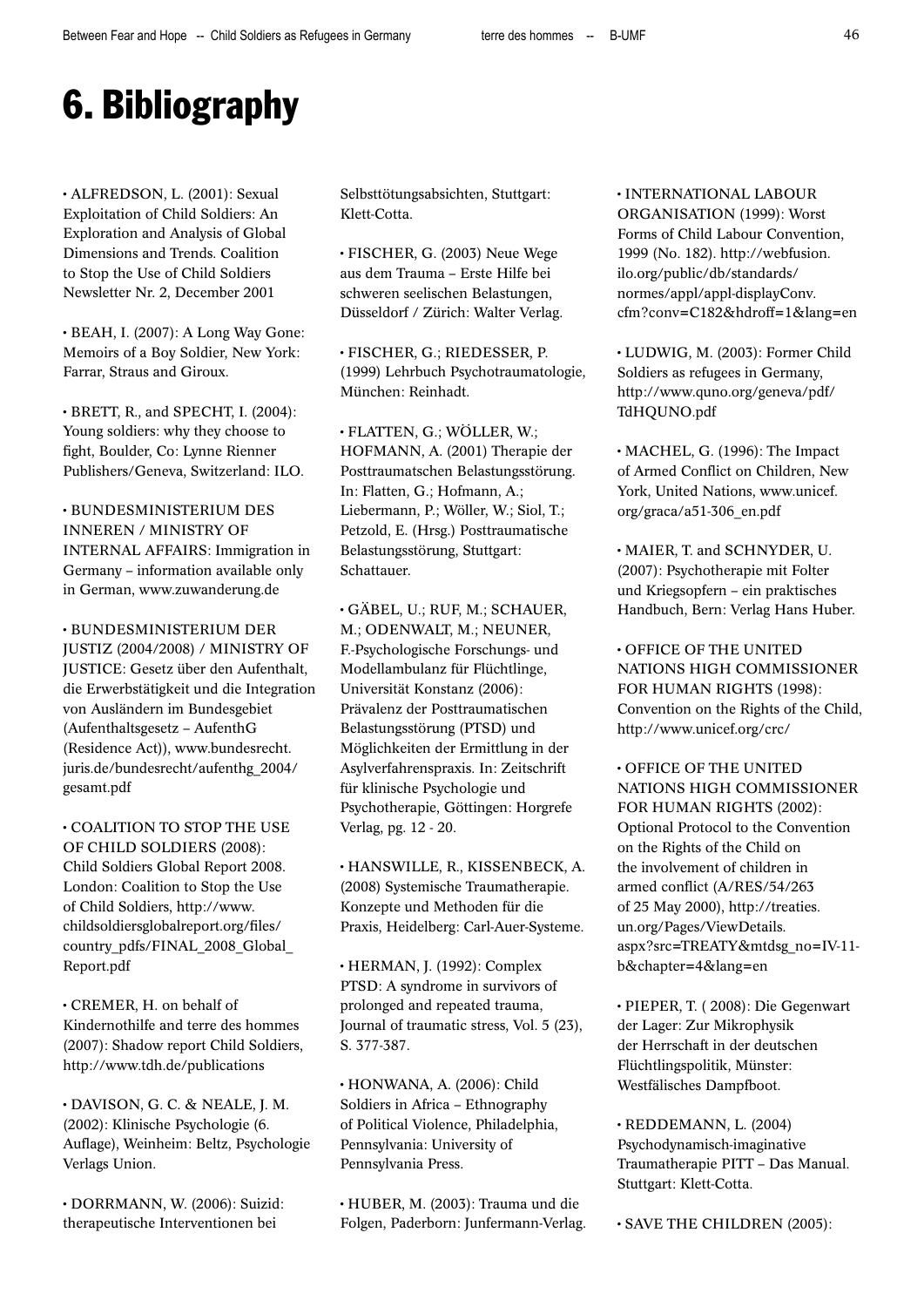Forgotten casualties of war. Girls in armed conflict

• SELDERS, B. (2009): Keine Bewegung! Die "Residenzpflicht" für Flüchtlinge – Bestandsaufnahme und Kritik. Hrsg. von Flüchtlingsrat Brandenburg & Humanistische Union. Berlin: Eigenverlag.

• SHAPIRO, F. (1998) EMDR - Grundlagen und Praxis. Handbuch zur Behandlung traumatisierter Menschen, Paderborn: Junfermann Verlag.

• THE PARIS PRINCIPLES: Principles and Guidelines on Children Associated with Armed Forces or Armed Groups (2007): www.unicef.org/emerg/files/ [ParisPrinciples310107English.pdf](http://www.unicef.org/emerg/files/ParisPrinciples310107English.pdf)

• THE ROME STATUTE OF THE INTERNATIONAL CRIMINAL COURT (1998): http://untreaty. [un.org/cod/icc/statute/99\\_corr/](http://untreaty.un.org/cod/icc/statute/99_corr/cstatute.htm) cstatute.htm

• UNICEF Deutschland (2007) Zynischer Missbrauch – Kritische Bilanz von UNICEF zum 5. Jahrestag des Zusatzprotokolls zur UN-[Kinderrechtskonvention. www.unicef.](www.unicef.de/index.php?id=4258) de/index.php?id=4258

• United Nations General Assembly Security Council (2012): Children and armed conflict. Report of the Secretary-General. http://daccess[dds-ny.un.org/doc/UNDOC/GEN/](http://daccess-dds-ny.un.org/doc/UNDOC/GEN/N12/320/83/PDF/N1232083.pdf?OpenElement) N12/320/83/PDF/N1232083. pdf?OpenElement

• VAN DER KOLK, B.A.; McFARLANE, A.C. and WEISAETH, L. (1996): Traumatic Stress: The Effects of Overwhelming Experience on Mind, Body, and Society., New York: The Guilford Press.

• Weltgesundheitsorganisation (WHO) / Dilling, H.; Mombour, W.; Schmidt, M. H.; Schulte-Markwort, E. (Hrsg.)

(2006): Internationale Klassifikation psychischer Störungen. ICD-10 Kapitel V (F) – Diagnostische Kriterien für Forschung und Praxis, 4. Auflage, Bern: Hans Huber.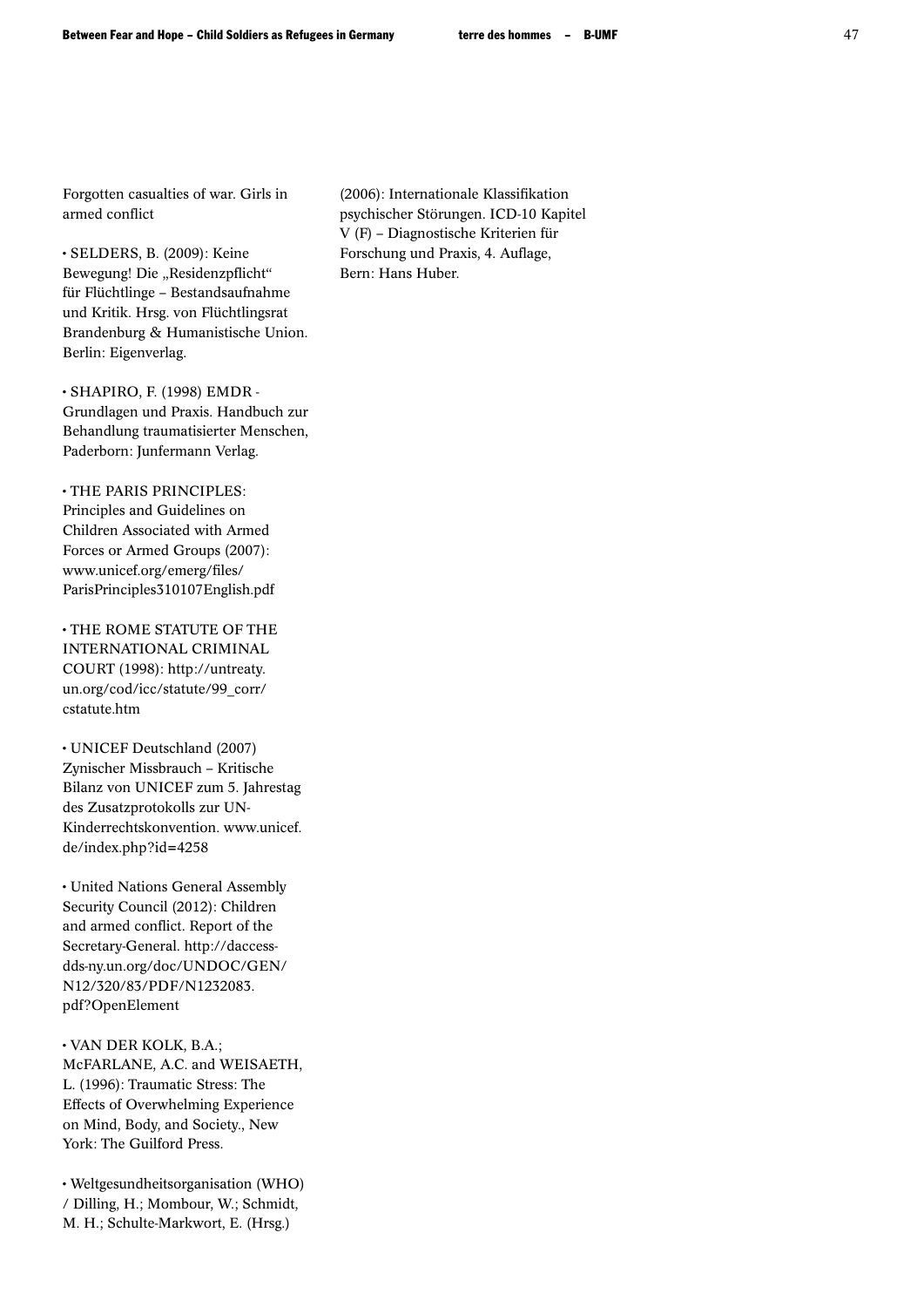# terre des hommes Help for children in distress

Our aim is a "terre des hommes", an "earth of humanity". We help children living on the streets, abandoned and working children, take care of victims of war and violence and see to the education of children. We support boys and girls whose families have died of AIDS, support the cause of maintaining biological and cultural diversity and of protecting the rights of discriminated population groups. terre des hommes Germany was founded in 1967 by a group of dedicated people to help children who were badly injured in the Vietnam War. The organization is independent of state, church and political parties and supports children in need in around 450 projects in 35 countries.

terre des hommes does not send out aid workers and concentrates instead on supporting local initiatives. Our onsite project partners build schools and child protection centers to care for the children. The work carried out by terre des hommes is strictly geared to preserving and promoting the rights of the children. In Germany, volunteers in 146 cities are committed to the interests of children.

Donations account Volksbank Osnabrück eG BIC: GENODEF1OSV IBAN: DE20 2659 0025 0700 8007 00

# Federal Association for Unaccompanied Refugee Minors (B-UMF)

Since its foundation in 1998, the non-governmental organization Federal Association for Unac-companied Refugee Minors represents young refugees and advocates for their rights.2 The association has 170 members that are organisations and individuals working with young refugees all over Germany. This wide membership provides the Federal Association for Unaccompanied Refugee Minors with an overview over the living conditions of young foreigners.

The examples mentioned in this report represent several aspects of everyday work our members and stand for many similar cases. In addition, the Federal Association for Unaccompanied Refugee Minors, in partnership with UNHCR, regularly evaluates the reception conditions for unaccompanied minors in federal states. The Federal Association also cooperates with UNICEF Germany and is part of the National Coalition for the Implementation of the CRC in Germany.

Donations account Bank für Sozialwirtschaft München BIC: BFSWDE33MUE IBAN: DE31700205000008899800